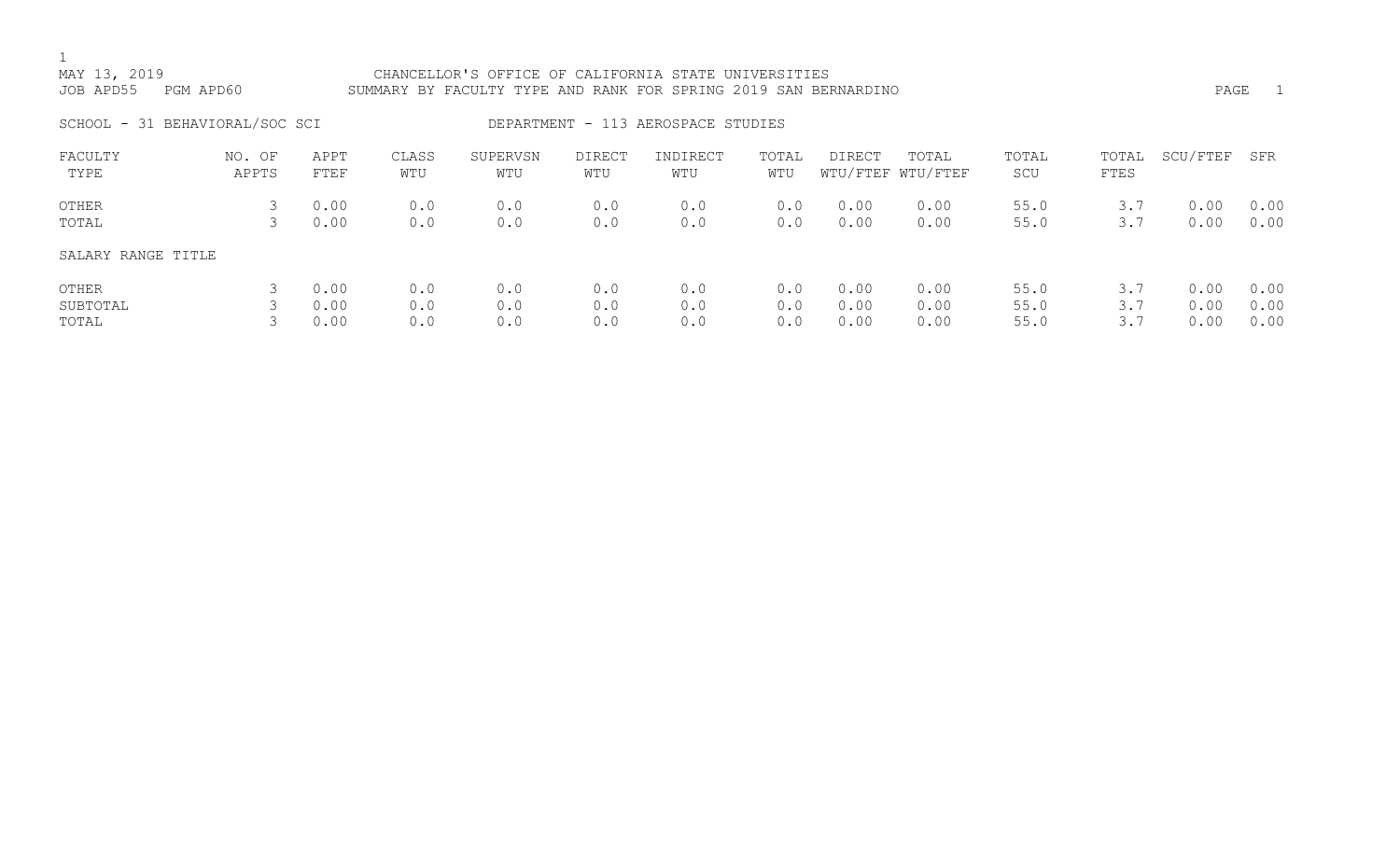## MAY 13, 2019 CHANCELLOR'S OFFICE OF CALIFORNIA STATE UNIVERSITIES JOB APD55 PGM APD60 SUMMARY BY FACULTY TYPE AND RANK FOR SPRING 2019 SAN BERNARDINO PAGE 2

SCHOOL - 31 BEHAVIORAL/SOC SCI DEPARTMENT - 134 ANTHROPOLOGY

| FACULTY            | NO. OF | APPT | CLASS | SUPERVSN | <b>DIRECT</b> | INDIRECT | TOTAL | DIRECT | TOTAL             | TOTAL  | TOTAL | SCU/FTEF | SFR   |
|--------------------|--------|------|-------|----------|---------------|----------|-------|--------|-------------------|--------|-------|----------|-------|
| TYPE               | APPTS  | FTEF | WTU   | WTU      | WTU           | WTU      | WTU   |        | WTU/FTEF WTU/FTEF | SCU    | FTES  |          |       |
| FULL TIME          |        | 6.17 | 46.0  | 5.7      | 53.7          | 26.0     | 79.7  | 8.71   | 12.93             | 696.0  | 49.5  | 112.88   | 8.02  |
| PART TIME          | 4      | 2.27 | 34.0  | 0.0      | 34.0          | 0.0      | 34.0  | 14.98  | 14.98             | 1915.0 | 127.7 | 843.98   | 56.29 |
| SUBTOTAL           | 11     | 8.44 | 80.0  | 5.7      | 87.7          | 26.0     | 113.7 | 10.40  | 13.48             | 2611.0 | 177.2 | 309.54   | 21.01 |
| TOTAL              | 11     | 8.44 | 80.0  | 5.7      | 87.7          | 26.0     | 113.7 | 10.40  | 13.48             | 2611.0 | 177.2 | 309.54   | 21.01 |
| SALARY RANGE TITLE |        |      |       |          |               |          |       |        |                   |        |       |          |       |
| PROFESSOR/LECT D   |        | 2.20 | 20.0  | 0.6      | 20.6          | 8.0      | 28.6  | 9.36   | 13.00             | 297.0  | 19.9  | 135.00   | 9.03  |
| ASSOC PROF/LECT C  |        | 0.97 | 8.0   | 0.8      | 8.8           | 0.0      | 8.8   | 9.10   | 9.10              | 141.0  | 10.7  | 145.81   | 11.11 |
| ASST PROF/LECT B   |        | 3.00 | 18.0  | 4.3      | 24.3          | 18.0     | 42.3  | 8.10   | 14.10             | 258.0  | 18.9  | 86.03    | 6.29  |
| INSTRUCTOR/LECT A  | 4      | 2.27 | 34.0  | 0.0      | 34.0          | 0.0      | 34.0  | 14.98  | 14.98             | 1915.0 | 127.7 | 843.98   | 56.29 |
| SUBTOTAL           | 11     | 8.44 | 80.0  | 5.7      | 87.7          | 26.0     | 113.7 | 10.40  | 13.48             | 2611.0 | 177.2 | 309.54   | 21.01 |
| TOTAL              |        | 8.44 | 80.0  | 5.7      | 87.7          | 26.0     | 113.7 | 10.40  | 13.48             | 2611.0 | 177.2 | 309.54   | 21.01 |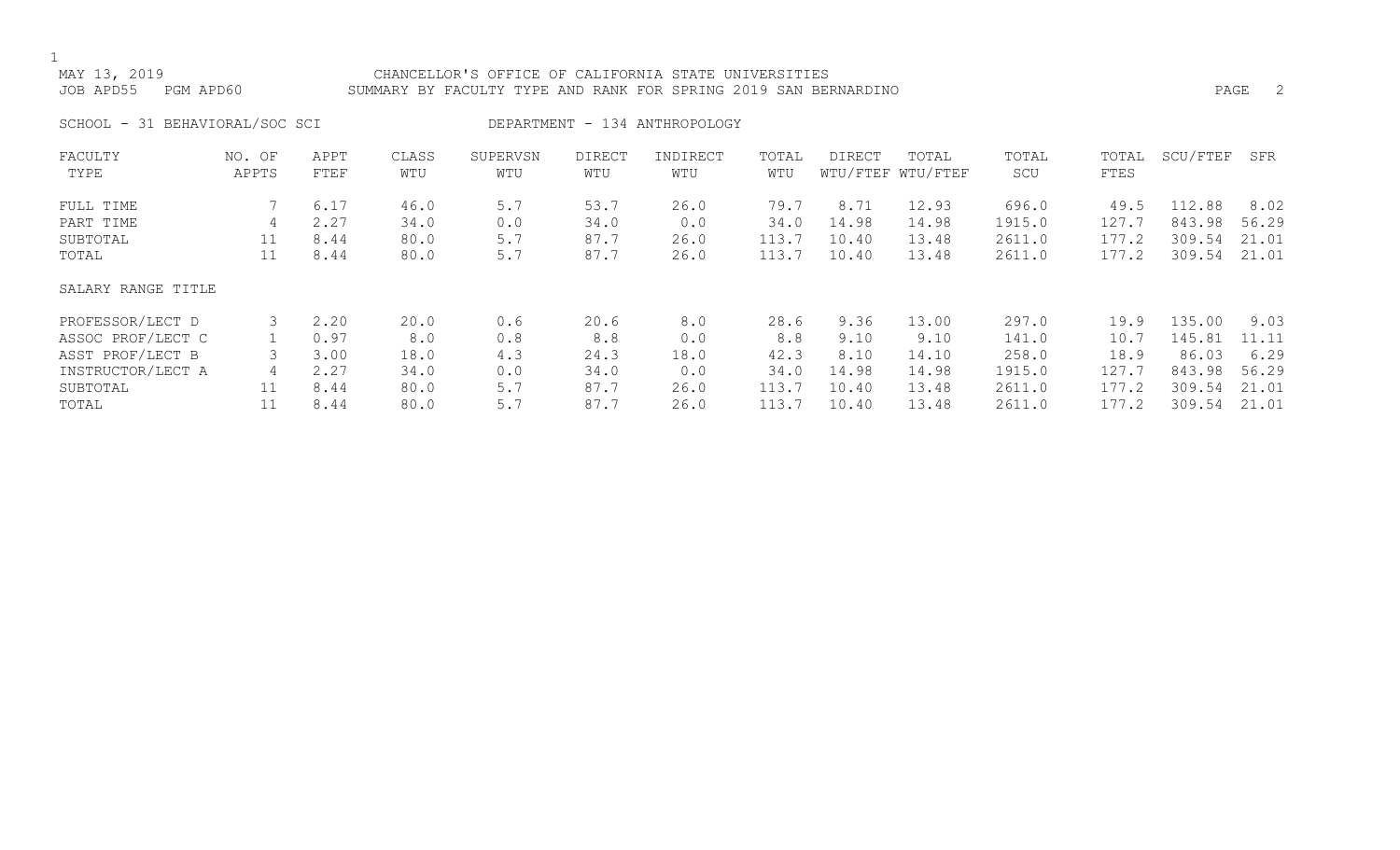## MAY 13, 2019 CHANCELLOR'S OFFICE OF CALIFORNIA STATE UNIVERSITIES JOB APD55 PGM APD60 SUMMARY BY FACULTY TYPE AND RANK FOR SPRING 2019 SAN BERNARDINO PAGE 3

SCHOOL - 31 BEHAVIORAL/SOC SCI DEPARTMENT - 197 CRIMINOLOGY

| FACULTY            | NO. OF | APPT  | CLASS | SUPERVSN | <b>DIRECT</b> | INDIRECT | TOTAL | <b>DIRECT</b> | TOTAL             | TOTAL  | TOTAL | SCU/FTEF | SFR   |
|--------------------|--------|-------|-------|----------|---------------|----------|-------|---------------|-------------------|--------|-------|----------|-------|
| TYPE               | APPTS  | FTEF  | WTU   | WTU      | WTU           | WTU      | WTU   |               | WTU/FTEF WTU/FTEF | SCU    | FTES  |          |       |
| FULL TIME          | 14     | 13.00 | 120.0 | 4.9      | 124.9         | 52.0     | 176.9 | 9.61          | 13.61             | 3855.0 | 258.7 | 296.52   | 19.90 |
| PART TIME          |        | 1.34  | 16.0  | 0.0      | 16.0          | 0.0      | 16.0  | 11.99         | 11.99             | 768.0  | 51.2  | 575.28   | 38.35 |
| SUBTOTAL           | 19     | 14.34 | 136.0 | 4.9      | 140.9         | 52.0     | 192.9 | 9.83          | 13.46             | 4623.0 | 309.9 | 322.47   | 21.62 |
| OTHER              |        | 0.00  | 0.0   | 0.0      | 0.0           | 0.0      | 0.0   | 0.00          | 0.00              | 0.0    | 0.0   | 0.00     | 0.00  |
| TOTAL              | 22     | 14.34 | 136.0 | 4.9      | 140.9         | 52.0     | 192.9 | 9.83          | 13.46             | 4623.0 | 309.9 | 322.47   | 21.62 |
| SALARY RANGE TITLE |        |       |       |          |               |          |       |               |                   |        |       |          |       |
| PROFESSOR/LECT D   |        | 4.00  | 32.0  | 1.3      | 33.3          | 28.0     | 61.3  | 8.32          | 15.32             | 1003.0 | 66.9  | 250.62   | 16.72 |
| ASSOC PROF/LECT C  |        | 3.00  | 20.0  | 2.0      | 22.0          | 16.0     | 38.0  | 7.33          | 12.67             | 664.0  | 44.9  | 221.33   | 14.98 |
| ASST PROF/LECT B   |        | 5.00  | 52.0  | 1.6      | 53.6          | 8.0      | 61.6  | 10.72         | 12.32             | 1588.0 | 106.9 | 317.66   | 21.38 |
| INSTRUCTOR/LECT A  | 6      | 2.34  | 32.0  | 0.0      | 32.0          | 0.0      | 32.0  | 13.70         | 13.70             | 1368.0 | 91.2  | 585.87   | 39.06 |
| SUBTOTAL           | 21     | 14.34 | 136.0 | 4.9      | 140.9         | 52.0     | 192.9 | 9.83          | 13.46             | 4623.0 | 309.9 | 322.47   | 21.62 |
| ADMINISTRATOR      |        | 0.00  | 0.0   | 0.0      | 0.0           | 0.0      | 0.0   | 0.00          | 0.00              | 0.0    | 0.0   | 0.00     | 0.00  |
| SUBTOTAL           |        | 0.00  | 0.0   | 0.0      | 0.0           | 0.0      | 0.0   | 0.00          | 0.00              | 0.0    | 0.0   | 0.00     | 0.00  |
| TOTAL              | 22     | 14.34 | 136.0 | 4.9      | 140.9         | 52.0     | 192.9 | 9.83          | 13.46             | 4623.0 | 309.9 | 322.47   | 21.62 |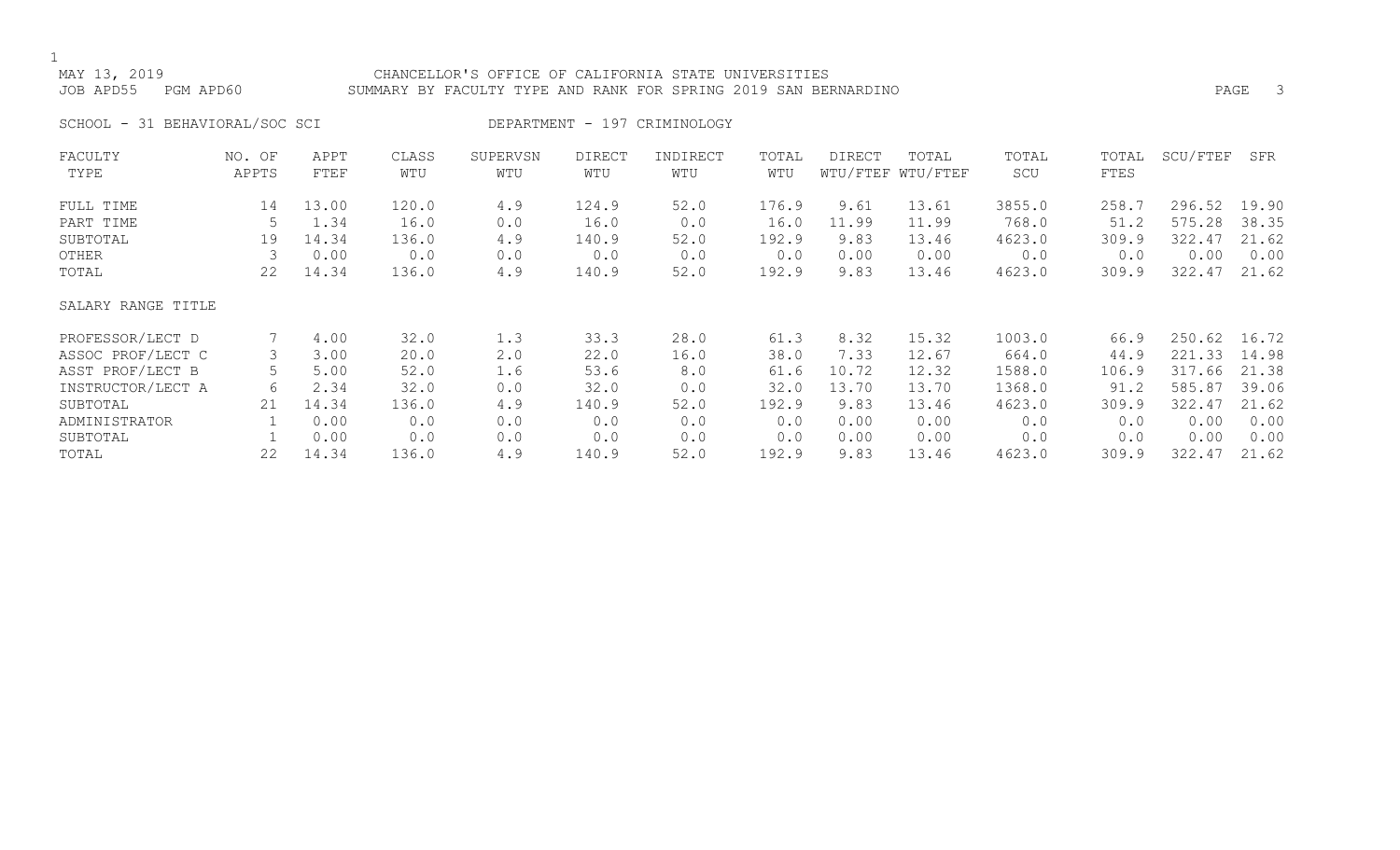## MAY 13, 2019 CHANCELLOR'S OFFICE OF CALIFORNIA STATE UNIVERSITIES JOB APD55 PGM APD60 SUMMARY BY FACULTY TYPE AND RANK FOR SPRING 2019 SAN BERNARDINO PAGE 4

SCHOOL - 31 BEHAVIORAL/SOC SCI DEPARTMENT - 235 ECONOMICS

| FACULTY            | NO. OF<br>APPTS | APPT        | CLASS | SUPERVSN | <b>DIRECT</b> | INDIRECT | TOTAL<br>WTU | <b>DIRECT</b> | TOTAL<br>WTU/FTEF WTU/FTEF | TOTAL  | TOTAL | SCU/FTEF | SFR   |
|--------------------|-----------------|-------------|-------|----------|---------------|----------|--------------|---------------|----------------------------|--------|-------|----------|-------|
| TYPE               |                 | FTEF        | WTU   | WTU      | WTU           | WTU      |              |               |                            | SCU    | FTES  |          |       |
| FULL TIME          | 4               | 3.33        | 28.0  | 0.3      | 28.3          | 12.0     | 40.3         | 8.49          | 12.09                      | 868.0  | 58.0  | 260.43   | 17.40 |
| PART TIME          | 9               | 3.67        | 48.0  | 0.0      | 48.0          | 7.0      | 55.0         | 13.08         | 14.99                      | 2584.0 | 172.3 | 704.09   | 46.96 |
| SUBTOTAL           | 13              | 7.00        | 76.0  | 0.3      | 76.3          | 19.0     | 95.3         | 10.90         | 13.61                      | 3452.0 | 230.3 | 492.93   | 32.89 |
| TOTAL              | 13              | 7.00        | 76.0  | 0.3      | 76.3          | 19.0     | 95.3         | 10.90         | 13.61                      | 3452.0 | 230.3 | 492.93   | 32.89 |
| SALARY RANGE TITLE |                 |             |       |          |               |          |              |               |                            |        |       |          |       |
| PROFESSOR/LECT D   | 4               | $\perp$ .33 | 12.0  | 0.3      | 12.3          | 7.0      | 19.3         | 9.23          | 14.48                      | 340.0  | 22.7  | 255.06   | 17.05 |
| ASST PROF/LECT B   |                 | 2.00        | 16.0  | 0.0      | 16.0          | 8.0      | 24.0         | 8.00          | 12.00                      | 488.0  | 32.7  | 244.00   | 16.34 |
| INSTRUCTOR/LECT A  |                 | 3.67        | 48.0  | 0.0      | 48.0          | 4.0      | 52.0         | 13.08         | 14.17                      | 2624.0 | 174.9 | 714.99   | 47.66 |
| SUBTOTAL           | 13              | 7.00        | 76.0  | 0.3      | 76.3          | 19.0     | 95.3         | 10.90         | 13.61                      | 3452.0 | 230.3 | 492.93   | 32.89 |
| TOTAL              | 13              | 7.00        | 76.0  | 0.3      | 76.3          | 19.0     | 95.3         | 10.90         | 13.61                      | 3452.0 | 230.3 | 492.93   | 32.89 |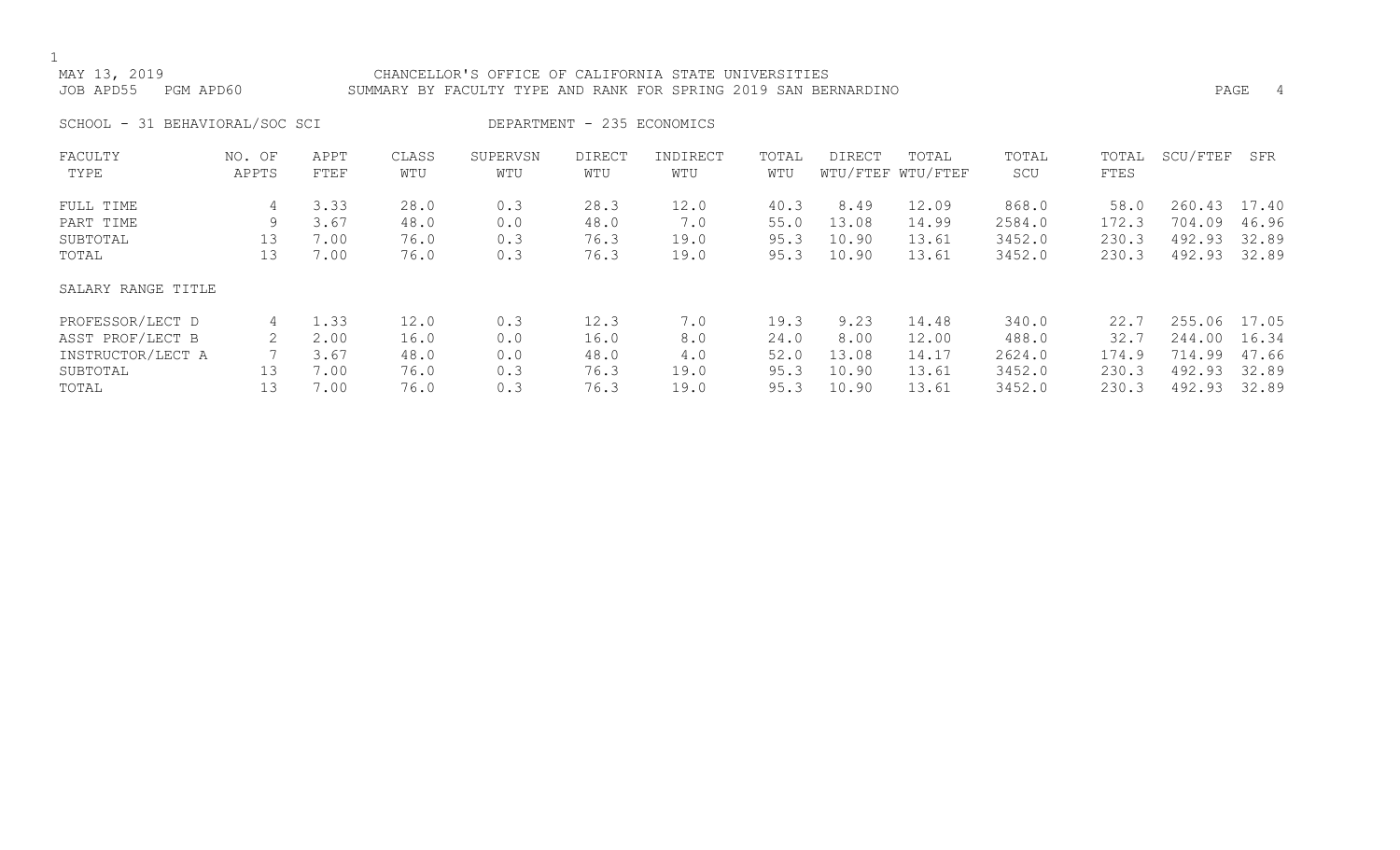## MAY 13, 2019 CHANCELLOR'S OFFICE OF CALIFORNIA STATE UNIVERSITIES JOB APD55 PGM APD60 SUMMARY BY FACULTY TYPE AND RANK FOR SPRING 2019 SAN BERNARDINO PAGE 5

SCHOOL - 31 BEHAVIORAL/SOC SCI DEPARTMENT - 258 ETHNIC STUDIES

| FACULTY<br>TYPE    | NO. OF<br>APPTS | APPT<br>FTEF | CLASS<br>WTU | SUPERVSN<br>WTU | <b>DIRECT</b><br>WTU | INDIRECT<br>WTU | TOTAL<br>WTU | <b>DIRECT</b> | TOTAL<br>WTU/FTEF WTU/FTEF | TOTAL<br>SCU | TOTAL<br>FTES | SCU/FTEF | SFR   |
|--------------------|-----------------|--------------|--------------|-----------------|----------------------|-----------------|--------------|---------------|----------------------------|--------------|---------------|----------|-------|
| PART TIME          |                 | 0.53         | 8.0          | 0.0             | 8.0                  | 0.0             | 8.0          | 14.98         | 14.98                      | 276.0        | 18.4          | 516.85   | 34.46 |
| SUBTOTAL           |                 | 0.53         | 8.0          | 0.0             | 8.0                  | 0.0             | 8.0          | 14.98         | 14.98                      | 276.0        | 18.4          | 516.85   | 34.46 |
| TOTAL              |                 | 0.53         | 8.0          | 0.0             | 8.0                  | 0.0             | 8.0          | 14.98         | 14.98                      | 276.0        | 18.4          | 516.85   | 34.46 |
| SALARY RANGE TITLE |                 |              |              |                 |                      |                 |              |               |                            |              |               |          |       |
| INSTRUCTOR/LECT A  |                 | 0.53         | 8.0          | 0.0             | 8.0                  | 0.0             | 8.0          | 14.98         | 14.98                      | 276.0        | 18.4          | 516.85   | 34.46 |
| SUBTOTAL           |                 | 0.53         | 8.0          | 0.0             | 8.0                  | 0.0             | 8.0          | 14.98         | 14.98                      | 276.0        | 18.4          | 516.85   | 34.46 |
| TOTAL              |                 | 0.53         | 8.0          | 0.0             | 8.0                  | 0.0             | 8.0          | 14.98         | 14.98                      | 276.0        | 18.4          | 516.85   | 34.46 |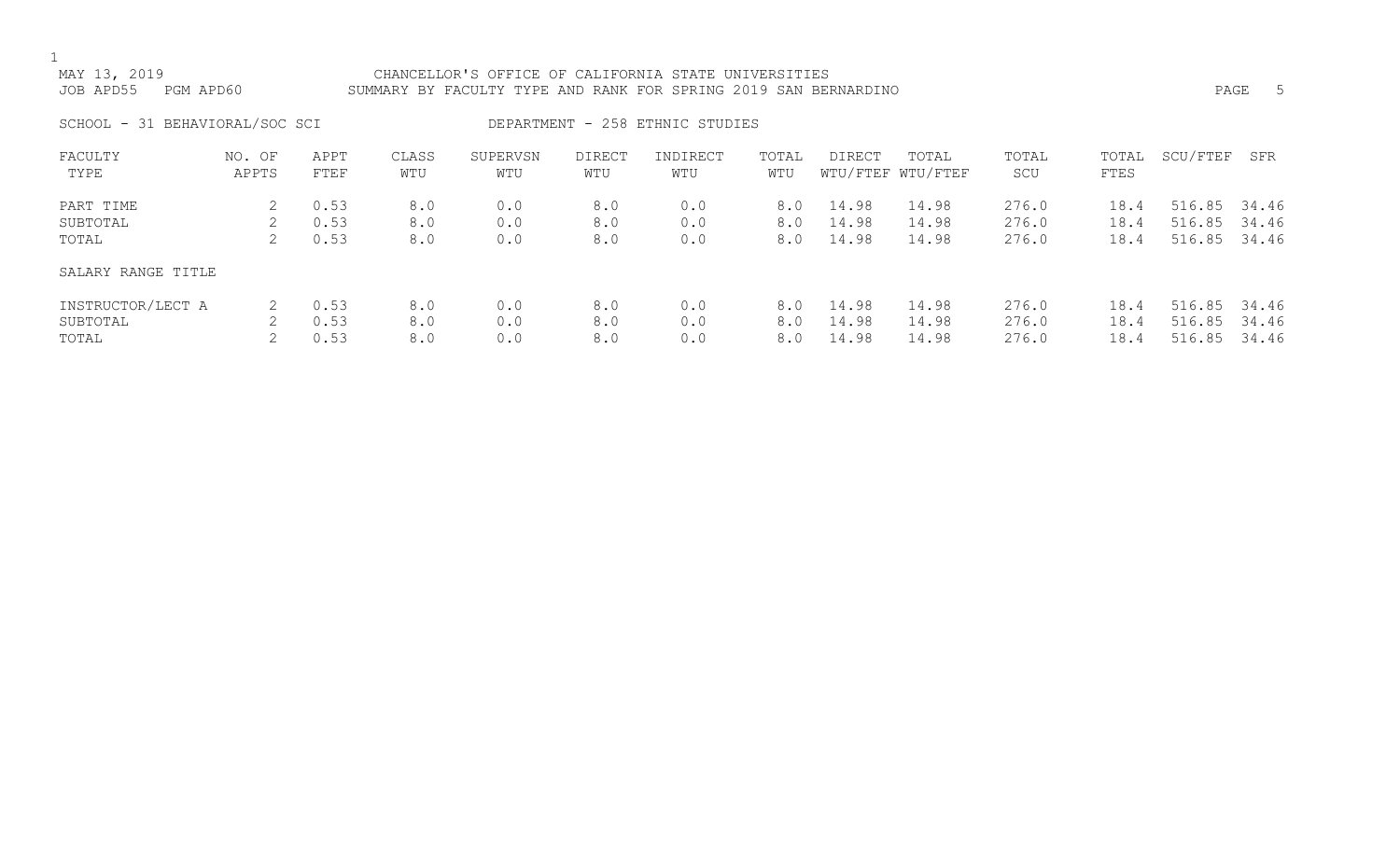## MAY 13, 2019 CHANCELLOR'S OFFICE OF CALIFORNIA STATE UNIVERSITIES JOB APD55 PGM APD60 SUMMARY BY FACULTY TYPE AND RANK FOR SPRING 2019 SAN BERNARDINO PAGE 6

SCHOOL - 31 BEHAVIORAL/SOC SCI DEPARTMENT - 305 GEOGRAPHY

| FACULTY            | NO. OF | APPT | CLASS | SUPERVSN | <b>DIRECT</b> | INDIRECT | TOTAL | <b>DIRECT</b> | TOTAL             | TOTAL  | TOTAL | SCU/FTEF | SFR   |
|--------------------|--------|------|-------|----------|---------------|----------|-------|---------------|-------------------|--------|-------|----------|-------|
| TYPE               | APPTS  | FTEF | WTU   | WTU      | WTU           | WTU      | WTU   |               | WTU/FTEF WTU/FTEF | SCU    | FTES  |          |       |
| FULL TIME          | 8      | 6.51 | 58.0  | 7.2      | 75.2          | 21.3     | 96.5  | 11.56         | 14.83             | 2481.0 | 166.2 | 381.28   | 25.54 |
| PART TIME          |        | 0.53 | 8.0   | 0.0      | 8.0           | 0.0      | 8.0   | 14.98         | 14.98             | 580.0  | 38.7  | 86.14    | 72.42 |
| SUBTOTAL           | 10     | 7.04 | 66.0  | 7.2      | 83.2          | 21.3     | 104.5 | 11.82         | 14.84             | 3061.0 | 204.9 | 434.74   | 29.09 |
| TOTAL              | 10     | 7.04 | 66.0  | 7.2      | 83.2          | 21.3     | 104.5 | 11.82         | 14.84             | 3061.0 | 204.9 | 434.74   | 29.09 |
| SALARY RANGE TITLE |        |      |       |          |               |          |       |               |                   |        |       |          |       |
| PROFESSOR/LECT D   | 2      | 2.00 | 16.0  | 0.3      | 16.3          | 8.0      | 24.3  | 8.15          | 12.15             | 414.0  | 27.7  | 207.00   | 13.83 |
| ASSOC PROF/LECT C  |        | 1.00 | 16.0  | 0.0      | 20.0          | 3.3      | 23.3  | 20.00         | 23.30             | 704.0  | 47.2  | 704.00   | 47.18 |
| ASST PROF/LECT B   |        | 1.00 | 0.0   | 0.7      | 0.7           | 8.0      | 8.7   | 0.70          | 8.70              | 8.0    | 0.5   | 8.00     | 0.53  |
| INSTRUCTOR/LECT A  | 4      | 2.53 | 26.0  | 0.0      | 30.0          | 2.0      | 32.0  | 11.84         | 12.63             | 1182.0 | 78.9  | 466.46   | 31.12 |
| TCHNG ASSOCIATE    |        | 0.51 | 8.0   | 6.2      | 16.2          | 0.0      | 16.2  | 31.95         | 31.95             | 753.0  | 50.6  | 485.21   | 99.80 |
| SUBTOTAL           | 10     | 7.04 | 66.0  | 7.2      | 83.2          | 21.3     | 104.5 | 11.82         | 14.84             | 3061.0 | 204.9 | 434.74   | 29.09 |
| TOTAL              | 10     | 7.04 | 66.0  | 7.2      | 83.2          | 21.3     | 104.5 | 11.82         | 14.84             | 3061.0 | 204.9 | 434.74   | 29.09 |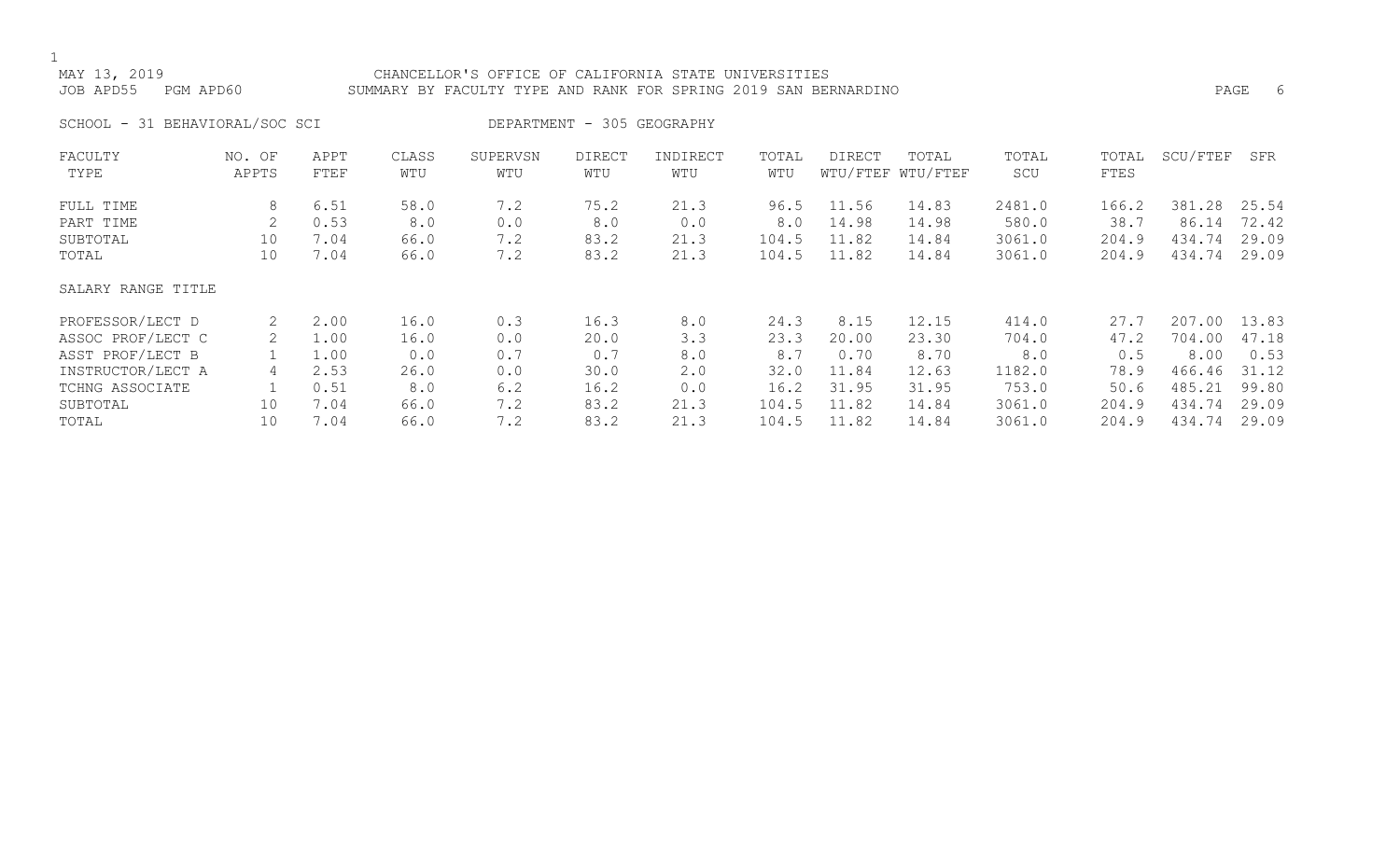## MAY 13, 2019 CHANCELLOR'S OFFICE OF CALIFORNIA STATE UNIVERSITIES JOB APD55 PGM APD60 SUMMARY BY FACULTY TYPE AND RANK FOR SPRING 2019 SAN BERNARDINO

SCHOOL - 31 BEHAVIORAL/SOC SCI DEPARTMENT - 348 HISTORY

| FACULTY            | NO. OF | APPT  | CLASS | SUPERVSN | <b>DIRECT</b> | INDIRECT | TOTAL | DIRECT | TOTAL             | TOTAL  | TOTAL | SCU/FTEF | SFR   |
|--------------------|--------|-------|-------|----------|---------------|----------|-------|--------|-------------------|--------|-------|----------|-------|
| TYPE               | APPTS  | FTEF  | WTU   | WTU      | WTU           | WTU      | WTU   |        | WTU/FTEF WTU/FTEF | SCU    | FTES  |          |       |
| FULL TIME          | 12     | 10.51 | 77.0  | 7.1      | 104.1         | 28.0     | 132.1 | 9.91   | 12.57             | 3016.0 | 201.6 | 287.05   | 19.19 |
| PART TIME          | 12     | 4.81  | 68.0  | 0.0      | 68.0          | 0.0      | 68.0  | 14.15  | 14.15             | 4824.0 | 321.6 | 3.95     | 66.93 |
| SUBTOTAL           | 24     | 15.31 | 145.0 | 7.1      | 172.1         | 28.0     | 200.1 | 11.24  | 13.07             | 7840.0 | 523.2 | 512.02   | 34.17 |
| TOTAL              | 24     | 15.31 | 145.0 | 7.1      | 172.1         | 28.0     | 200.1 | 11.24  | 13.07             | 7840.0 | 523.2 | 512.02   | 34.17 |
| SALARY RANGE TITLE |        |       |       |          |               |          |       |        |                   |        |       |          |       |
| PROFESSOR/LECT D   | 5      | 3.84  | 24.0  | 6.8      | 30.8          | 20.0     | 50.8  | 8.02   | 13.23             | 559.0  | 37.7  | 145.57   | 9.83  |
| ASSOC PROF/LECT C  |        | 2.67  | 20.0  | 0.3      | 32.3          | 0.0      | 32.3  | 12.11  | 12.11             | 1100.0 | 73.3  | 412.45   | 27.50 |
| ASST PROF/LECT B   | 4      | 4.00  | 33.0  | 0.0      | 41.0          | 8.0      | 49.0  | 10.25  | 12.25             | 1357.0 | 90.5  | 339.25   | 22.63 |
| INSTRUCTOR/LECT A  | 11     | 4.27  | 60.0  | 0.0      | 60.0          | 0.0      | 60.0  | 14.05  | 14.05             | 4728.0 | 315.2 | 107.00   | 73.80 |
| TCHNG ASSOCIATE    |        | 0.53  | 8.0   | 0.0      | 8.0           | 0.0      | 8.0   | 14.98  | 14.98             | 96.0   | 6.4   | 179.78   | 11.99 |
| SUBTOTAL           | 24     | 15.31 | 145.0 | 7.1      | 172.1         | 28.0     | 200.1 | 11.24  | 13.07             | 7840.0 | 523.2 | 512.02   | 34.17 |
| TOTAL              | 24     | 15.31 | 145.0 | 7.1      | 172.1         | 28.0     | 200.1 | 11.24  | 13.07             | 7840.0 | 523.2 | 512.02   | 34.17 |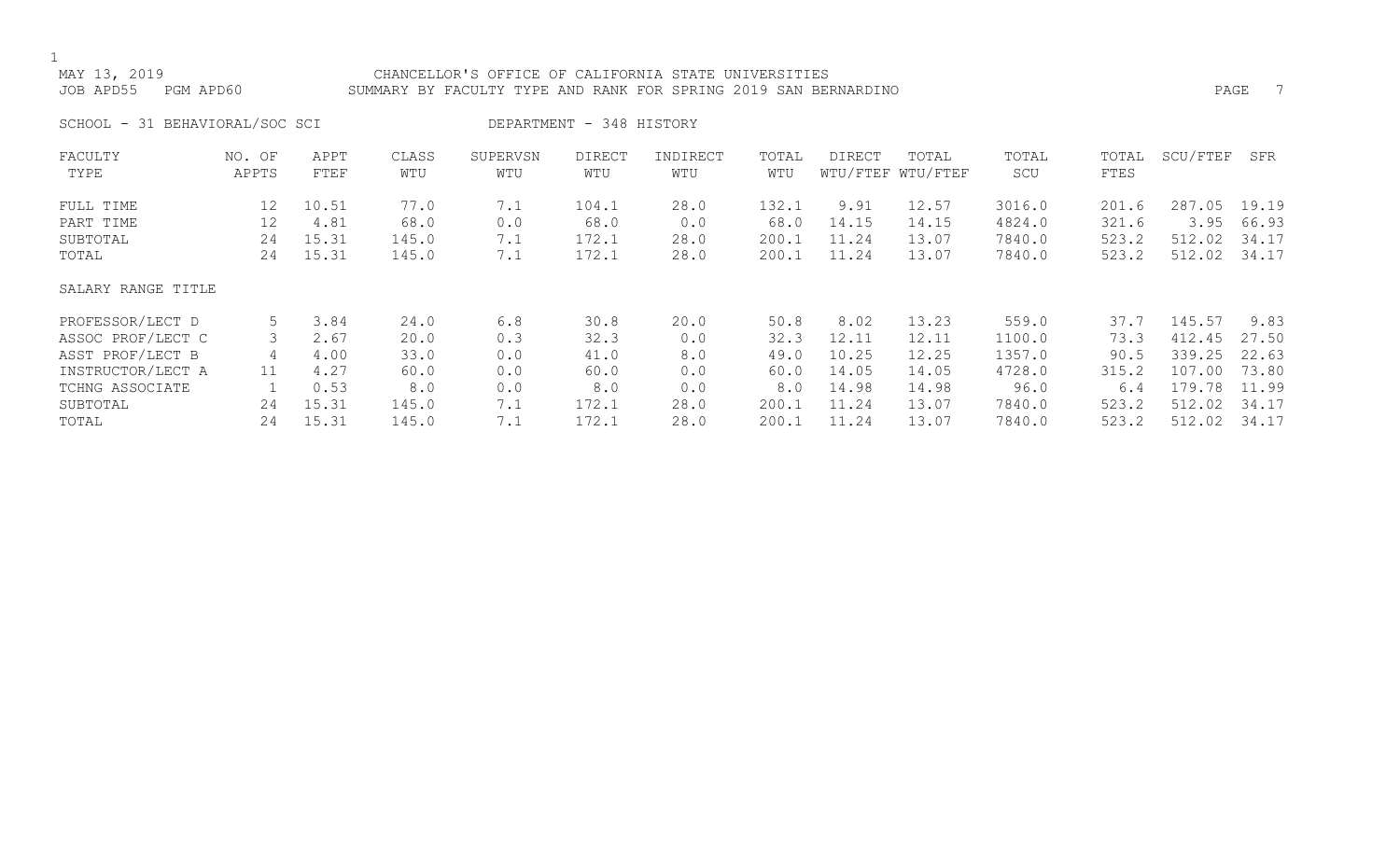| MAY 13, 2019<br>JOB APD55      | PGM APD60       |              |              | CHANCELLOR'S OFFICE OF CALIFORNIA STATE UNIVERSITIES<br>SUMMARY BY FACULTY TYPE AND RANK FOR SPRING 2019 SAN BERNARDINO |                      |                                          |              |              |                            |              |               | PAGE         | - 8          |
|--------------------------------|-----------------|--------------|--------------|-------------------------------------------------------------------------------------------------------------------------|----------------------|------------------------------------------|--------------|--------------|----------------------------|--------------|---------------|--------------|--------------|
| SCHOOL - 31 BEHAVIORAL/SOC SCI |                 |              |              |                                                                                                                         |                      | DEPARTMENT - 497 MILITARY SCIENCE (ROTC) |              |              |                            |              |               |              |              |
| FACULTY<br>TYPE                | NO. OF<br>APPTS | APPT<br>FTEF | CLASS<br>WTU | SUPERVSN<br>WTU                                                                                                         | <b>DIRECT</b><br>WTU | INDIRECT<br>WTU                          | TOTAL<br>WTU | DIRECT       | TOTAL<br>WTU/FTEF WTU/FTEF | TOTAL<br>SCU | TOTAL<br>FTES | SCU/FTEF     | SFR          |
| OTHER<br>TOTAL                 | 4<br>4          | 0.00<br>0.00 | 0.0<br>0.0   | 0.0<br>0.0                                                                                                              | 0.0<br>0.0           | 0.0<br>0.0                               | 0.0<br>0.0   | 0.00<br>0.00 | 0.00<br>0.00               | 33.0<br>33.0 | 2.2<br>2.2    | 0.00<br>0.00 | 0.00<br>0.00 |
| SALARY RANGE TITLE             |                 |              |              |                                                                                                                         |                      |                                          |              |              |                            |              |               |              |              |

| OTHER    | 4 0.00 |  |  |  | $0.0$ $0.0$ $0.0$ $0.0$ $0.0$ $0.0$ $0.00$ $0.00$ $33.0$ $2.2$ $0.00$ $0.00$        |  |  |
|----------|--------|--|--|--|-------------------------------------------------------------------------------------|--|--|
| SUBTOTAL |        |  |  |  | 4  0.00    0.0    0.0     0.0     0.0    0.00    0.00     33.0     2.2   0.00  0.00 |  |  |
| TOTAL    | 4 0.00 |  |  |  | $0.0$ $0.0$ $0.0$ $0.0$ $0.0$ $0.0$ $0.00$ $0.00$ $33.0$ $2.2$ $0.00$ $0.00$        |  |  |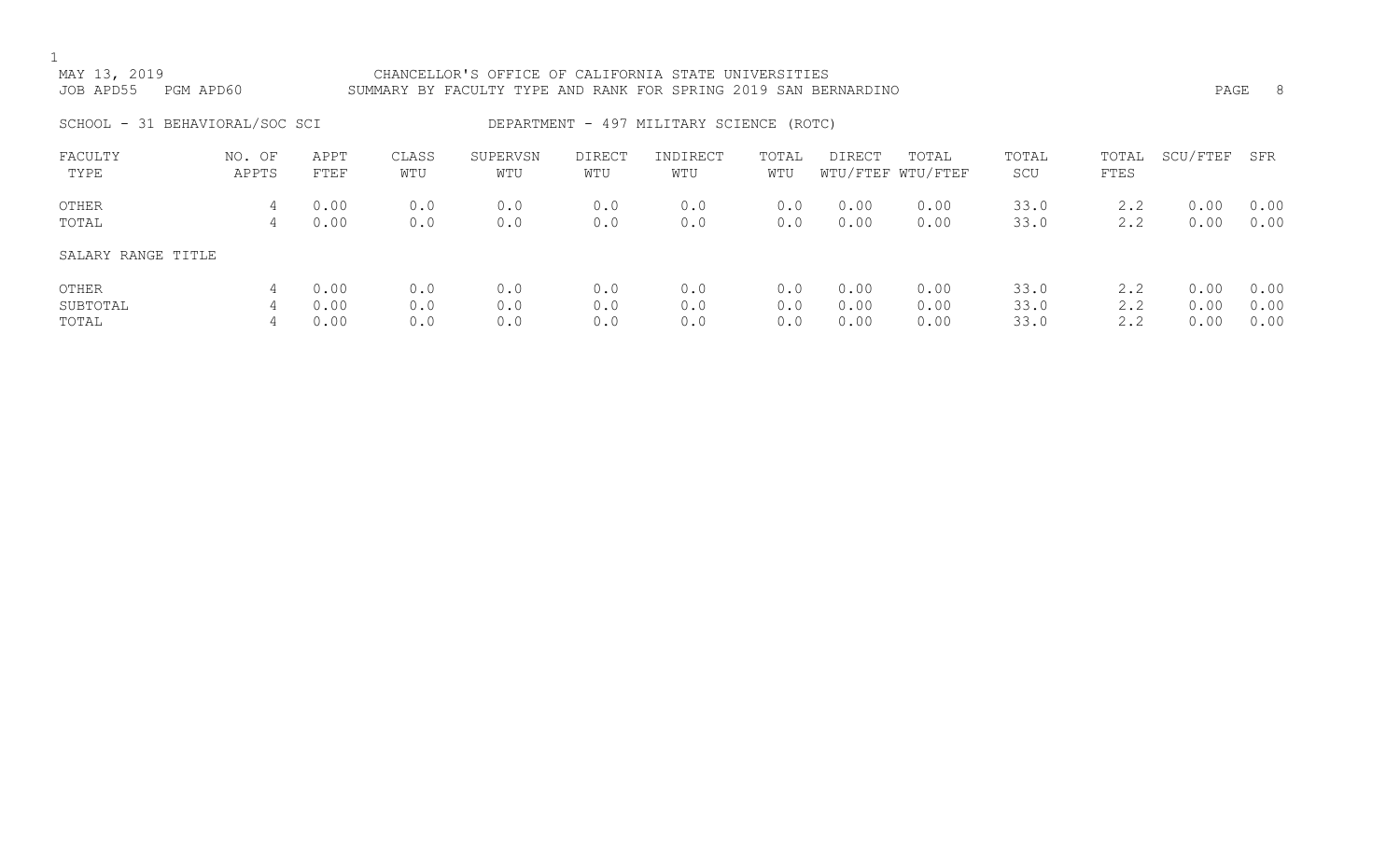## MAY 13, 2019 CHANCELLOR'S OFFICE OF CALIFORNIA STATE UNIVERSITIES JOB APD55 PGM APD60 SUMMARY BY FACULTY TYPE AND RANK FOR SPRING 2019 SAN BERNARDINO PAGE 9

SCHOOL - 31 BEHAVIORAL/SOC SCI DEPARTMENT - 580 POLITICAL SCIENCE

| FACULTY            | NO. OF | APPT | CLASS | SUPERVSN | <b>DIRECT</b> | INDIRECT | TOTAL | DIRECT | TOTAL             | TOTAL  | TOTAL | SCU/FTEF    | SFR   |
|--------------------|--------|------|-------|----------|---------------|----------|-------|--------|-------------------|--------|-------|-------------|-------|
| TYPE               | APPTS  | FTEF | WTU   | WTU      | WTU           | WTU      | WTU   |        | WTU/FTEF WTU/FTEF | SCU    | FTES  |             |       |
| FULL TIME          |        | 5.84 | 56.0  | 3.9      | 59.9          | 16.0     | 75.9  | 10.25  | 12.99             | 1228.0 | 84.9  | .20<br>210. | 14.53 |
| PART TIME          | 10     | 3.20 | 56.0  | 0.0      | 56.0          | 10.0     | 66.0  | 17.48  | 20.60             | 5896.0 | 393.3 | 840.20      | 22.76 |
| SUBTOTAL           | 17     | 9.05 | 112.0 | 3.9      | 115.9         | 26.0     | 141.9 | 12.81  | 15.69             | 7124.0 | 478.2 | 787.53      | 52.86 |
| TOTAL              | 17     | 9.05 | 112.0 | 3.9      | 115.9         | 26.0     | 141.9 | 12.81  | 15.69             | 7124.0 | 478.2 | 787.53      | 52.86 |
| SALARY RANGE TITLE |        |      |       |          |               |          |       |        |                   |        |       |             |       |
| PROFESSOR/LECT D   | 5      | 1.33 | 24.0  | 0.0      | 24.0          | 10.0     | 34.0  | 18.02  | 25.53             | 1424.0 | 95.9  | 69.07       | 71.97 |
| ASSOC PROF/LECT C  | 2      | 1.67 | 16.0  | 2.4      | 18.4          | 4.0      | 22.4  | 11.03  | 13.43             | 412.0  | 28.5  | 247.00      | 17.07 |
| ASST PROF/LECT B   |        | 1.00 | 8.0   | 0.0      | 8.0           | 4.0      | 12.0  | 8.00   | 12.00             | 156.0  | 10.5  | 156.00      | 10.46 |
| INSTRUCTOR/LECT A  | 8      | 4.05 | 56.0  | 1.5      | 57.5          | 4.0      | 61.5  | 14.21  | 15.20             | 4888.0 | 327.1 | 208.11      | 80.85 |
| TCHNG ASSOCIATE    |        | 1.00 | 8.0   | 0.0      | 8.0           | 4.0      | 12.0  | 8.00   | 12.00             | 244.0  | 16.3  | 244.00      | 16.27 |
| SUBTOTAL           | 17     | 9.05 | 112.0 | 3.9      | 115.9         | 26.0     | 141.9 | 12.81  | 15.69             | 7124.0 | 478.2 | 787.53      | 52.86 |
| TOTAL              |        | 9.05 | 112.0 | 3.9      | 115.9         | 26.0     | 141.9 | 12.81  | 15.69             | 7124.0 | 478.2 | 787.53      | 52.86 |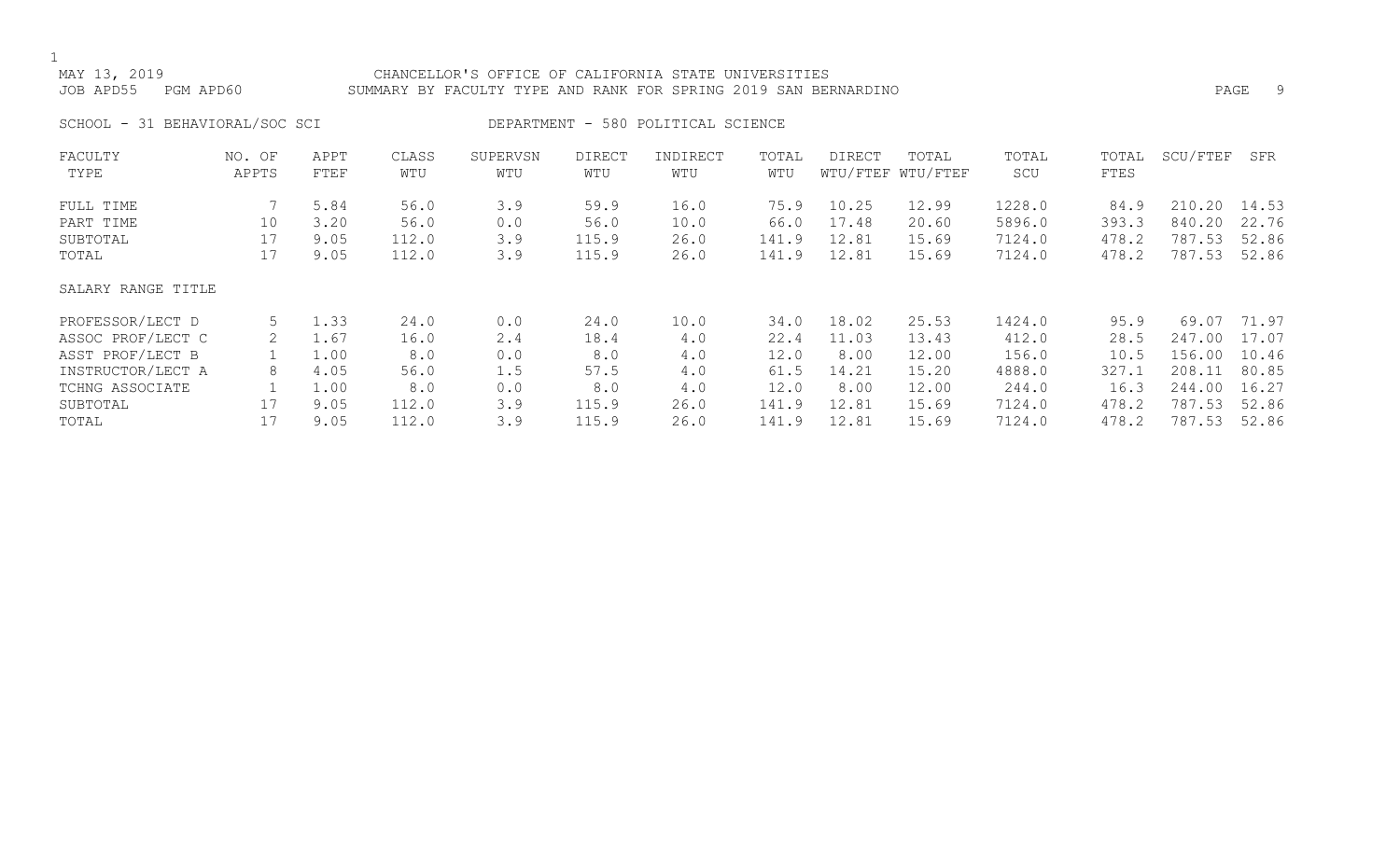## MAY 13, 2019 CHANCELLOR'S OFFICE OF CALIFORNIA STATE UNIVERSITIES JOB APD55 PGM APD60 SUMMARY BY FACULTY TYPE AND RANK FOR SPRING 2019 SAN BERNARDINO PAGE 10

SCHOOL - 31 BEHAVIORAL/SOC SCI DEPARTMENT - 590 PSYCHOLOGY

| FACULTY            | NO. OF | APPT  | CLASS | SUPERVSN | <b>DIRECT</b> | INDIRECT | TOTAL | DIRECT | TOTAL             | TOTAL   | TOTAL  | SCU/FTEF | SFR   |
|--------------------|--------|-------|-------|----------|---------------|----------|-------|--------|-------------------|---------|--------|----------|-------|
| TYPE               | APPTS  | FTEF  | WTU   | WTU      | WTU           | WTU      | WTU   |        | WTU/FTEF WTU/FTEF | SCU     | FTES   |          |       |
| FULL TIME          | 33     | 27.05 | 217.0 | 57.7     | 286.7         | 158.0    | 444.7 | 10.60  | 16.44             | 10346.0 | 705.2  | 382.49   | 26.07 |
| PART TIME          | 37     | 15.37 | 240.0 | 49.1     | 291.1         | 2.0      | 293.1 | 18.94  | 19.07             | 13350.0 | 890.6  | 868.74   | 57.95 |
| SUBTOTAL           | 70     | 42.42 | 457.0 | 106.8    | 577.8         | 160.0    | 737.8 | 13.62  | 17.39             | 23696.0 | 1595.8 | 558.66   | 37.62 |
| OTHER              |        | 0.00  | 0.0   | 0.0      | 0.0           | 2.0      | 2.0   | 0.00   | 0.00              | 0.0     | 0.0    | 0.00     | 0.00  |
| TOTAL              | 72     | 42.42 | 457.0 | 106.8    | 577.8         | 162.0    | 739.8 | 13.62  | 17.44             | 23696.0 | 1595.8 | 558.66   | 37.62 |
| SALARY RANGE TITLE |        |       |       |          |               |          |       |        |                   |         |        |          |       |
| PROFESSOR/LECT D   | 20     | 12.83 | 112.0 | 48.2     | 170.2         | 72.0     | 242.2 | 13.26  | 18.87             | 4970.0  | 340.1  | 387.25   | 26.50 |
| ASSOC PROF/LECT C  | 3      | 2.33  | 2.0   | 9.0      | 13.0          | 24.0     | 37.0  | 5.57   | 15.87             | 96.0    | 8.0    | 41.17    | 3.43  |
| ASST PROF/LECT B   | 9      | 7.54  | 59.0  | 15.3     | 74.3          | 42.0     | 116.3 | 9.86   | 15.43             | 3737.0  | 253.3  | 495.82   | 33.61 |
| INSTRUCTOR/LECT A  | 23     | 14.83 | 215.0 | 15.3     | 232.3         | 20.0     | 252.3 | 15.66  | 17.01             | 12669.0 | 846.1  | 854.22   | 57.05 |
| TCHNG ASSOCIATE    | 17     | 4.88  | 69.0  | 19.0     | 88.0          | 4.0      | 92.0  | 18.03  | 18.84             | 2224.0  | 148.3  | 455.55   | 30.38 |
| SUBTOTAL           | 72     | 42.42 | 457.0 | 106.8    | 577.8         | 162.0    | 739.8 | 13.62  | 17.44             | 23696.0 | 1595.8 | 558.66   | 37.62 |
| TOTAL              | 72     | 42.42 | 457.0 | 106.8    | 577.8         | 162.0    | 739.8 | 13.62  | 17.44             | 23696.0 | 1595.8 | 558.66   | 37.62 |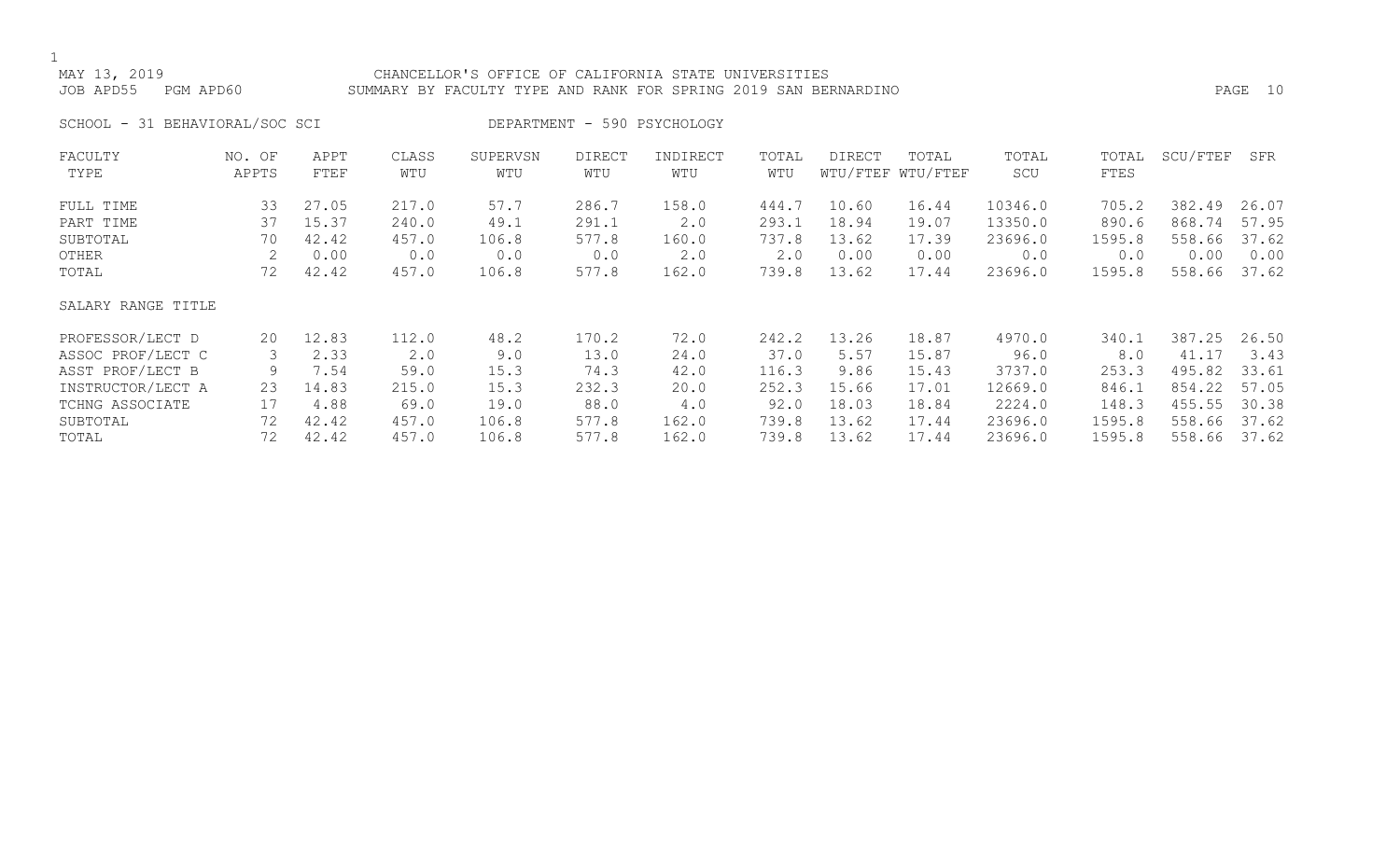## MAY 13, 2019 CHANCELLOR'S OFFICE OF CALIFORNIA STATE UNIVERSITIES JOB APD55 PGM APD60 SUMMARY BY FACULTY TYPE AND RANK FOR SPRING 2019 SAN BERNARDINO PAGE 11

SCHOOL - 31 BEHAVIORAL/SOC SCI DEPARTMENT - 665 SOCIAL SCIENCE

| FACULTY            | NO. OF | APPT | CLASS | SUPERVSN | <b>DIRECT</b> | INDIRECT | TOTAL | <b>DIRECT</b> | TOTAL             | TOTAL  | TOTAL | SCU/FTEF      | SFR   |
|--------------------|--------|------|-------|----------|---------------|----------|-------|---------------|-------------------|--------|-------|---------------|-------|
| TYPE               | APPTS  | FTEF | WTU   | WTU      | WTU           | WTU      | WTU   |               | WTU/FTEF WTU/FTEF | SCU    | FTES  |               |       |
|                    |        |      |       |          |               |          |       |               |                   |        |       |               |       |
| FULL TIME          |        | 0.25 | 0.0   | 0.0      | 0.0           | 0.0      | 0.0   | 0.00          | 0.00              | 0.0    | 0.0   | 0.00          | 0.00  |
| PART TIME          | 10     | 5.94 | 88.0  | 0.0      | 88.0          | 0.0      | 88.0  | 14.82         | 14.82             | 2916.0 | 194.5 | 490.99        | 32.74 |
| SUBTOTAL           | 11     | 6.19 | 88.0  | 0.0      | 88.0          | 0.0      | 88.0  | 14.22         | 14.22             | 2916.0 | 194.5 | 471.16        | 31.42 |
| TOTAL              | 11     | 6.19 | 88.0  | 0.0      | 88.0          | 0.0      | 88.0  | 14.22         | 14.22             | 2916.0 | 194.5 | 471.16        | 31.42 |
| SALARY RANGE TITLE |        |      |       |          |               |          |       |               |                   |        |       |               |       |
| INSTRUCTOR/LECT A  | 11     | 6.19 | 88.0  | 0.0      | 88.0          | 0.0      | 88.0  | 14.22         | 14.22             | 2916.0 | 194.5 | 471.16        | 31.42 |
| SUBTOTAL           |        | 6.19 | 88.0  | 0.0      | 88.0          | 0.0      | 88.0  | 14.22         | 14.22             | 2916.0 | 194.5 | 471<br>. . 16 | 31.42 |
| TOTAL              |        | 6.19 | 88.0  | 0.0      | 88.0          | 0.0      | 88.0  | 14.22         | 14.22             | 2916.0 | 194.5 | 471.16        | 31.42 |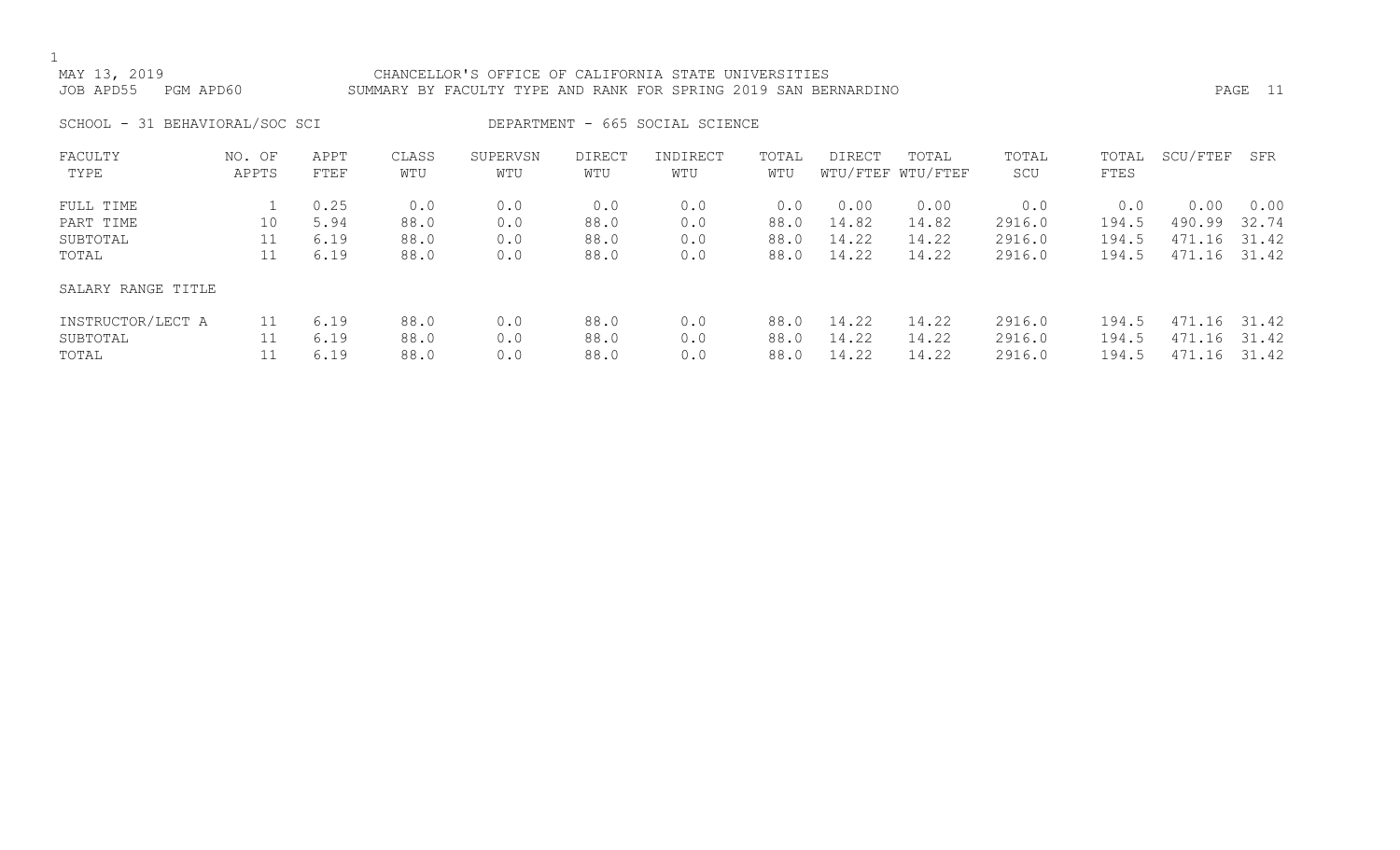## MAY 13, 2019 CHANCELLOR'S OFFICE OF CALIFORNIA STATE UNIVERSITIES JOB APD55 PGM APD60 SUMMARY BY FACULTY TYPE AND RANK FOR SPRING 2019 SAN BERNARDINO PAGE 12

SCHOOL - 31 BEHAVIORAL/SOC SCI DEPARTMENT - 670 SOCIAL WORK

| FACULTY            | NO. OF | APPT  | CLASS | SUPERVSN | <b>DIRECT</b> | INDIRECT | TOTAL | DIRECT | TOTAL             | TOTAL  | TOTAL | SCU/FTEF | SFR   |
|--------------------|--------|-------|-------|----------|---------------|----------|-------|--------|-------------------|--------|-------|----------|-------|
| TYPE               | APPTS  | FTEF  | WTU   | WTU      | WTU           | WTU      | WTU   |        | WTU/FTEF WTU/FTEF | SCU    | FTES  |          |       |
| FULL TIME          | 12     | 11.00 | 54.0  | 56.3     | 118.3         | 76.0     | 194.3 | 10.75  | 17.66             | 1564.0 | 118.3 | 142.18   | 10.75 |
| PART TIME          | 23     | 5.94  | 44.0  | 43.1     | 87.1          | 0.0      | 87.1  | 14.67  | 14.67             | 1792.0 | 140.0 | 301.84   | 23.58 |
| SUBTOTAL           | 35     | 16.94 | 98.0  | 99.4     | 205.4         | 76.0     | 281.4 | 12.13  | 16.61             | 3356.0 | 258.3 | 198.15   | 15.25 |
| OTHER              |        | 0.00  | 0.0   | 2.0      | 2.0           | 0.0      | 2.0   | 0.00   | 0.00              | 8.0    | 0.7   | 0.00     | 0.00  |
| TOTAL              | 36     | 16.94 | 98.0  | 101.4    | 207.4         | 76.0     | 283.4 | 12.25  | 16.73             | 3364.0 | 259.0 | 198.62   | 15.29 |
| SALARY RANGE TITLE |        |       |       |          |               |          |       |        |                   |        |       |          |       |
| PROFESSOR/LECT D   | 3      | 2.00  | 18.0  | 16.0     | 34.0          | 8.0      | 42.0  | 17.01  | 21.01             | 466.0  | 36.4  | 233.12   | 18.22 |
| ASSOC PROF/LECT C  |        | 1.00  | 8.0   | 3.0      | 19.0          | 0.0      | 19.0  | 18.98  | 18.98             | 186.0  | 12.6  | 185.81   | 12.59 |
| ASST PROF/LECT B   | 6      | 6.00  | 20.0  | 32.5     | 52.5          | 38.0     | 90.5  | 8.75   | 15.08             | 600.0  | 48.6  | 100.00   | 8.10  |
| INSTRUCTOR/LECT A  | 26     | 7.94  | 52.0  | 49.9     | 101.9         | 30.0     | 131.9 | 12.84  | 16.62             | 2112.0 | 161.3 | 266.10   | 20.33 |
| SUBTOTAL           | 36     | 16.94 | 98.0  | 101.4    | 207.4         | 76.0     | 283.4 | 12.25  | 16.73             | 3364.0 | 259.0 | 198.62   | 15.29 |
| TOTAL              | 36     | 16.94 | 98.0  | 101.4    | 207.4         | 76.0     | 283.4 | 12.25  | 16.73             | 3364.0 | 259.0 | 198.62   | 15.29 |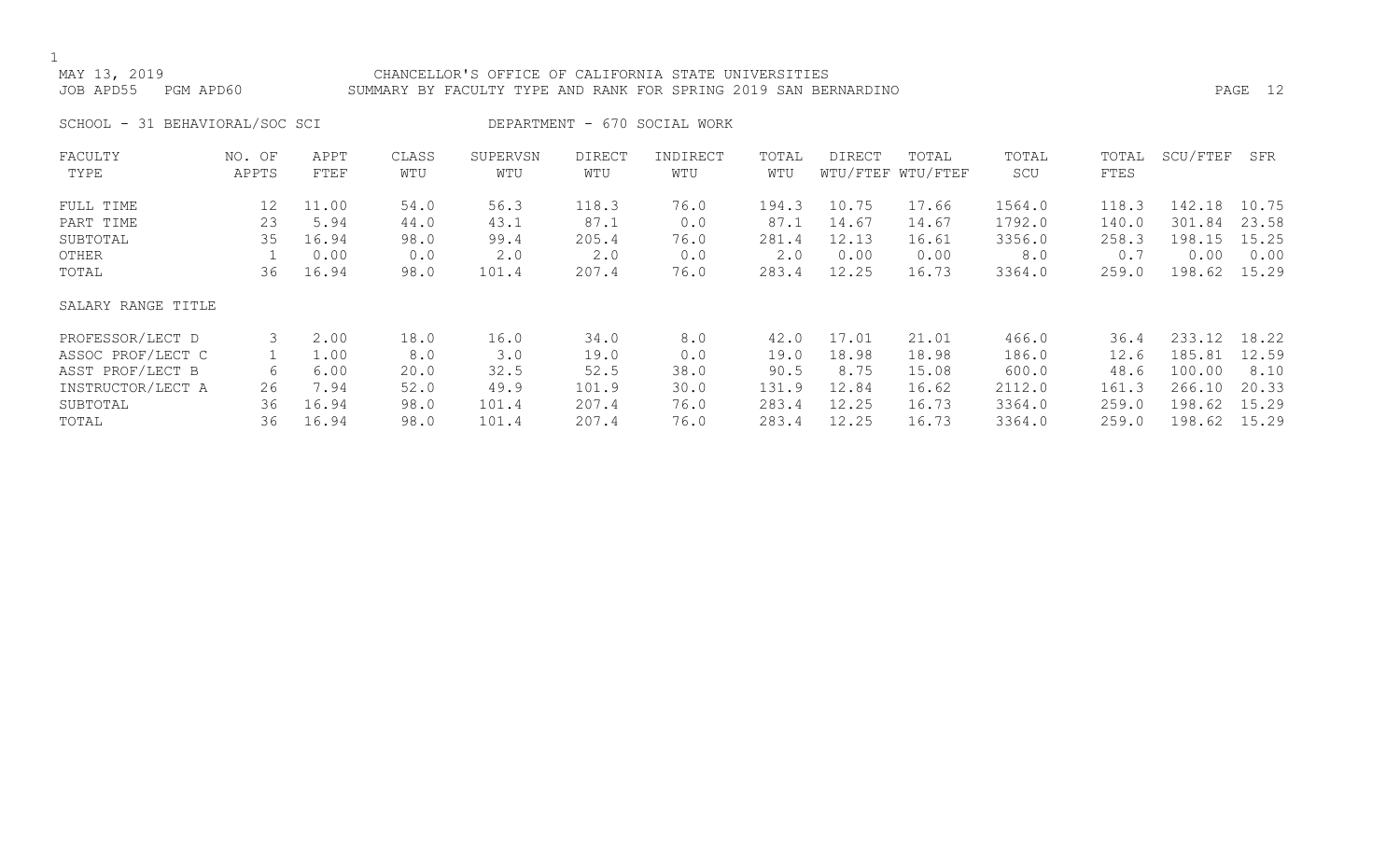## MAY 13, 2019 CHANCELLOR'S OFFICE OF CALIFORNIA STATE UNIVERSITIES JOB APD55 PGM APD60 SUMMARY BY FACULTY TYPE AND RANK FOR SPRING 2019 SAN BERNARDINO PAGE 13

SCHOOL - 31 BEHAVIORAL/SOC SCI DEPARTMENT - 675 SOCIOLOGY

| FACULTY            | NO. OF | APPT  | CLASS | SUPERVSN | <b>DIRECT</b> | INDIRECT | TOTAL | DIRECT | TOTAL             | TOTAL  | TOTAL | SCU/FTEF | SFR   |
|--------------------|--------|-------|-------|----------|---------------|----------|-------|--------|-------------------|--------|-------|----------|-------|
| TYPE               | APPTS  | FTEF  | WTU   | WTU      | WTU           | WTU      | WTU   |        | WTU/FTEF WTU/FTEF | SCU    | FTES  |          |       |
| FULL TIME          | 13     | 11.18 | 112.4 | 27.0     | 139.4         | 40.0     | 179.4 | 12.47  | 16.05             | 5510.0 | 367.9 | 492.84   | 32.91 |
| PART TIME          |        | 2.64  | 40.0  | 0.6      | 40.6          | 0.0      | 40.6  | 15.36  | 15.36             | 3134.0 | 208.9 | 185.77   | 79.05 |
| SUBTOTAL           | 20     | 13.82 | 152.4 | 27.6     | 180.0         | 40.0     | 220.0 | 13.02  | 15.92             | 8644.0 | 576.8 | 625.33   | 41.73 |
| TOTAL              | 20     | 13.82 | 152.4 | 27.6     | 180.0         | 40.0     | 220.0 | 13.02  | 15.92             | 8644.0 | 576.8 | 625.33   | 41.73 |
| SALARY RANGE TITLE |        |       |       |          |               |          |       |        |                   |        |       |          |       |
| PROFESSOR/LECT D   | 6      | 2.44  | 28.0  | 9.6      | 37.6          | 12.0     | 49.6  | 15.40  | 20.32             | 2134.0 | 142.3 | 874.23   | 58.28 |
| ASSOC PROF/LECT C  | 2      | 1.52  | 12.6  | 3.8      | 16.4          | 12.0     | 28.4  | 10.81  | 18.72             | 480.0  | 32.4  | 316.41   | 21.38 |
| ASST PROF/LECT B   |        | 5.00  | 38.6  | 14.2     | 52.8          | 16.0     | 68.8  | 10.56  | 13.77             | 1868.0 | 124.6 | 373.75   | 24.93 |
| INSTRUCTOR/LECT A  |        | 4.87  | 73.2  | 0.0      | 73.2          | 0.0      | 73.2  | 15.04  | 15.04             | 4162.0 | 277.5 | 855.15   | 57.02 |
| SUBTOTAL           | 20     | 13.82 | 152.4 | 27.6     | 180.0         | 40.0     | 220.0 | 13.02  | 15.92             | 8644.0 | 576.8 | 625.33   | 41.73 |
| TOTAL              | 20     | 13.82 | 152.4 | 27.6     | 180.0         | 40.0     | 220.0 | 13.02  | 15.92             | 8644.0 | 576.8 | 625.33   | 41.73 |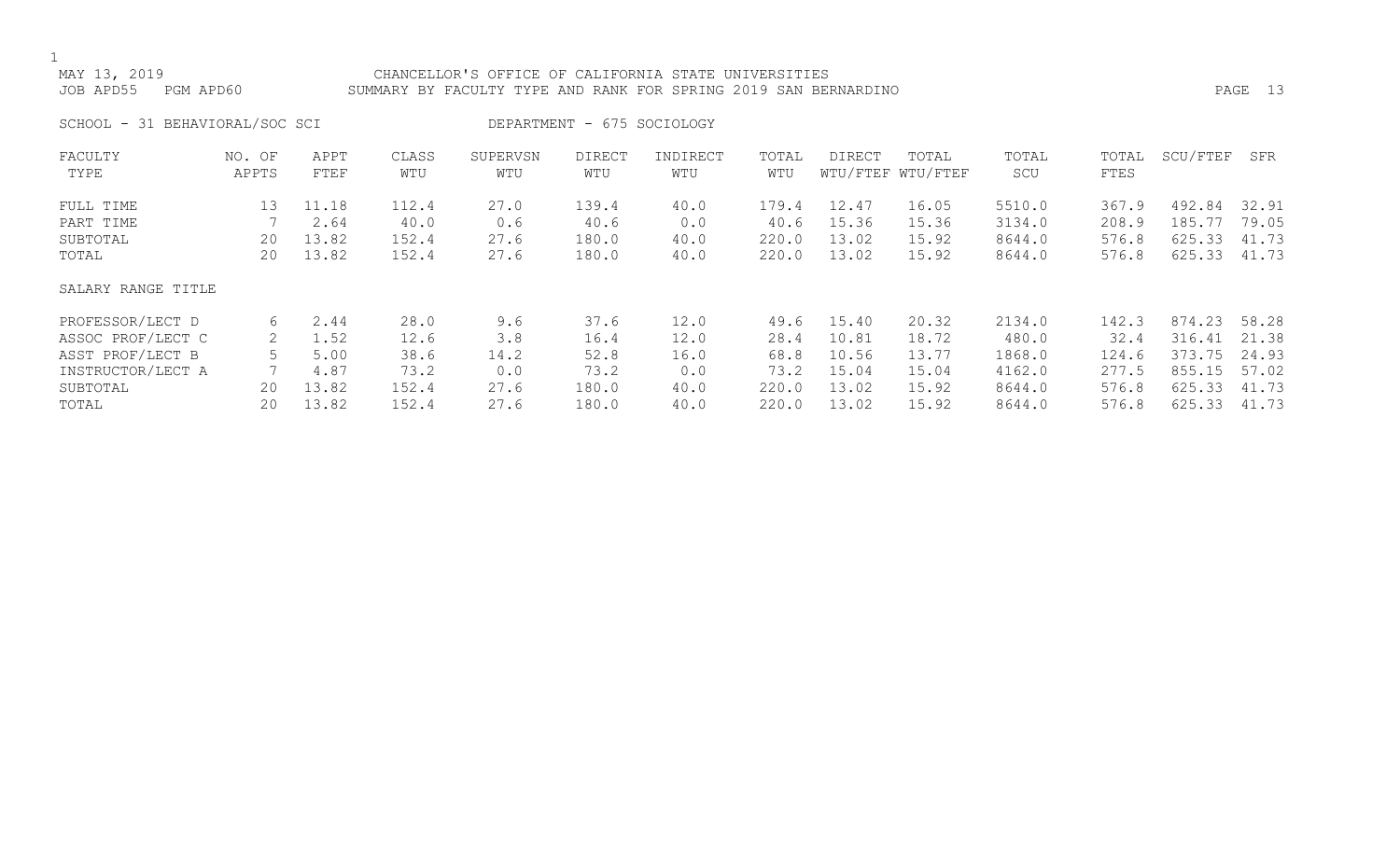### CHANCELLOR'S OFFICE OF CALIFORNIA STATE UNIVERSITIES JOB APD55 PGM APD60 SUMMARY BY FACULTY TYPE AND RANK FOR SPRING 2019 SAN BERNARDINO PAGE 14

SCHOOL - 31 BEHAVIORAL/SOC SCI

| FACULTY            | NO. OF | APPT   | CLASS  | SUPERVSN    | <b>DIRECT</b> | INDIRECT | TOTAL  | <b>DIRECT</b> | TOTAL             | TOTAL   | TOTAL  | SCU/FTEF | SFR   |
|--------------------|--------|--------|--------|-------------|---------------|----------|--------|---------------|-------------------|---------|--------|----------|-------|
| TYPE               | APPTS  | FTEF   | WTU    | WTU         | WTU           | WTU      | WTU    |               | WTU/FTEF WTU/FTEF | SCU     | FTES   |          |       |
| FULL TIME          | 111    | 94.84  | 768.4  | 170.1       | 990.5         | 429.3    | 1419.8 | 10.44         | 14.97             | 29564.0 | 2010.2 | 311.74   | 21.20 |
| PART TIME          | 121    | 46.24  | 650.0  | 92.8        | 744.8         | 19.0     | 763.8  | 16.11         | 16.52             | 38035.0 | 2557.2 | 822.61   | 55.31 |
| SUBTOTAL           | 232    | 141.07 | 1418.4 | 262.9       | 1735.3        | 448.3    | 2183.6 | 12.30         | 15.48             | 67599.0 | 4567.4 | 479.18   | 32.38 |
| OTHER              | 13     | 0.00   | 0.0    | $2 \cdot 0$ | 2.0           | 2.0      | 4.0    | 0.00          | 0.00              | 96.0    | 6.5    | 0.00     | 0.00  |
| TOTAL              | 245    | 141.07 | 1418.4 | 264.9       | 1737.3        | 450.3    | 2187.6 | 12.31         | 15.51             | 67695.0 | 4574.0 | 479.86   | 32.42 |
| SALARY RANGE TITLE |        |        |        |             |               |          |        |               |                   |         |        |          |       |
| PROFESSOR/LECT D   | 55     | 31.98  | 286.0  | 83.1        | 379.1         | 173.0    | 552.1  | 11.85         | 17.26             | 11607.0 | 789.5  | 362.93   | 24.69 |
| ASSOC PROF/LECT C  | 17     | 14.15  | 102.6  | 21.3        | 149.9         | 59.3     | 209.2  | 10.59         | 14.78             | 3783.0  | 257.7  | 267.31   | 18.21 |
| ASST PROF/LECT B   | 36     | 34.53  | 244.6  | 68.6        | 323.2         | 150.0    | 473.2  | 9.36          | 13.70             | 10060.0 | 686.4  | 291.32   | 19.88 |
| INSTRUCTOR/LECT A  | 109    | 53.48  | 692.2  | 66.7        | 764.9         | 60.0     | 824.9  | 14.30         | 15.42             | 38840.0 | 2612.9 | 726.21   | 48.85 |
| TCHNG ASSOCIATE    | 20     | 6.92   | 93.0   | 25.2        | 120.2         | 8.0      | 128.2  | 17.36         | 18.52             | 3317.0  | 221.6  | 479.13   | 32.01 |
| SUBTOTAL           | 237    | 141.07 | 1418.4 | 264.9       | 1737.3        | 450.3    | 2187.6 | 12.31         | 15.51             | 67607.0 | 4568.1 | 479.24   | 32.38 |
| ADMINISTRATOR      |        | 0.00   | 0.0    | 0.0         | 0.0           | 0.0      | 0.0    | 0.00          | 0.00              | 0.0     | 0.0    | 0.00     | 0.00  |
| OTHER              |        | 0.00   | 0.0    | 0.0         | 0.0           | 0.0      | 0.0    | 0.00          | 0.00              | 88.0    | 5.9    | 0.00     | 0.00  |
| SUBTOTAL           | 8      | 0.00   | 0.0    | 0.0         | 0.0           | 0.0      | 0.0    | 0.00          | 0.00              | 88.0    | 5.9    | 0.00     | 0.00  |
| TOTAL              | 245    | 141.07 | 1418.4 | 264.9       | 1737.3        | 450.3    | 2187.6 | 12.31         | 15.51             | 67695.0 | 4574.0 | 479.86   | 32.42 |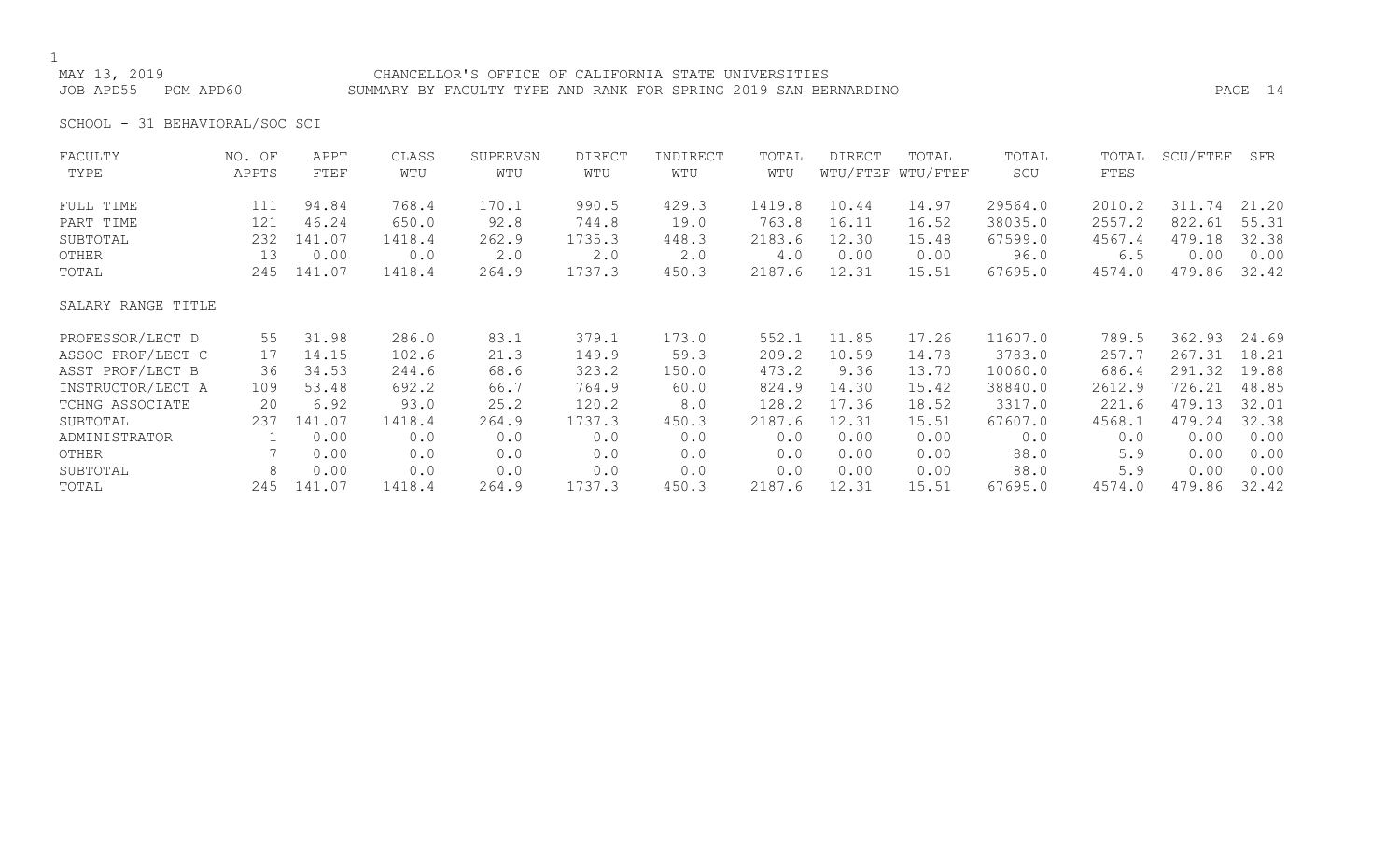### MAY 13, 2019 CHANCELLOR'S OFFICE OF CALIFORNIA STATE UNIVERSITIES JOB APD55 PGM APD60 SUMMARY BY FACULTY TYPE AND RANK FOR SPRING 2019 SAN BERNARDINO PAGE 15

SCHOOL - 44 BUSINESS/PUBLIC ADMIN DEPARTMENT - 102 ACCOUNTING AND FINANCE

| FACULTY            | NO. OF | APPT  | CLASS | SUPERVSN | <b>DIRECT</b> | INDIRECT | TOTAL | DIRECT | TOTAL             | TOTAL  | TOTAL | SCU/FTEF | SFR   |
|--------------------|--------|-------|-------|----------|---------------|----------|-------|--------|-------------------|--------|-------|----------|-------|
| TYPE               | APPTS  | FTEF  | WTU   | WTU      | WTU           | WTU      | WTU   |        | WTU/FTEF WTU/FTEF | SCU    | FTES  |          |       |
| FULL TIME          | 19     | 17.18 | 167.8 | 0.7      | 172.5         | 54.0     | 226.5 | 10.04  | 13.18             | 5234.0 | 357.6 | 304.64   | 20.82 |
| PART TIME          | 14     | 7.47  | 109.5 | 0.0      | 109.5         | 0.0      | 109.5 | 14.66  | 14.66             | 4178.0 | 279.1 | 559.38   | 37.36 |
| SUBTOTAL           | 33     | 24.65 | 277.3 | 0.7      | 282.0         | 54.0     | 336.0 | 11.44  | 13.63             | 9412.0 | 636.7 | 381.83   | 25.83 |
| TOTAL              | 33     | 24.65 | 277.3 | 0.7      | 282.0         | 54.0     | 336.0 | 11.44  | 13.63             | 9412.0 | 636.7 | 381.83   | 25.83 |
| SALARY RANGE TITLE |        |       |       |          |               |          |       |        |                   |        |       |          |       |
| PROFESSOR/LECT D   | 10     | 8.18  | 80.6  | 0.7      | 81.3          | 32.0     | 113.3 | 9.94   | 13.85             | 2332.0 | 162.0 | 285.02   | 19.80 |
| ASSOC PROF/LECT C  | 3      | 3.00  | 26.3  | 0.0      | 26.3          | 10.0     | 36.3  | 8.77   | 12.10             | 910.0  | 61.3  | 303.33   | 20.44 |
| ASST PROF/LECT B   | 4      | 4.00  | 32.3  | 0.0      | 36.3          | 12.0     | 48.3  | 9.08   | 12.08             | 1296.0 | 87.9  | 324.00   | 21.97 |
| INSTRUCTOR/LECT A  | 16     | 9.47  | 138.1 | 0.0      | 138.1         | 0.0      | 138.1 | 14.59  | 14.59             | 4874.0 | 325.5 | 514.79   | 34.38 |
| SUBTOTAL           | 33     | 24.65 | 277.3 | 0.7      | 282.0         | 54.0     | 336.0 | 11.44  | 13.63             | 9412.0 | 636.7 | 381.83   | 25.83 |
| TOTAL              | 33     | 24.65 | 277.3 | 0.7      | 282.0         | 54.0     | 336.0 | 11.44  | 13.63             | 9412.0 | 636.7 | 381.83   | 25.83 |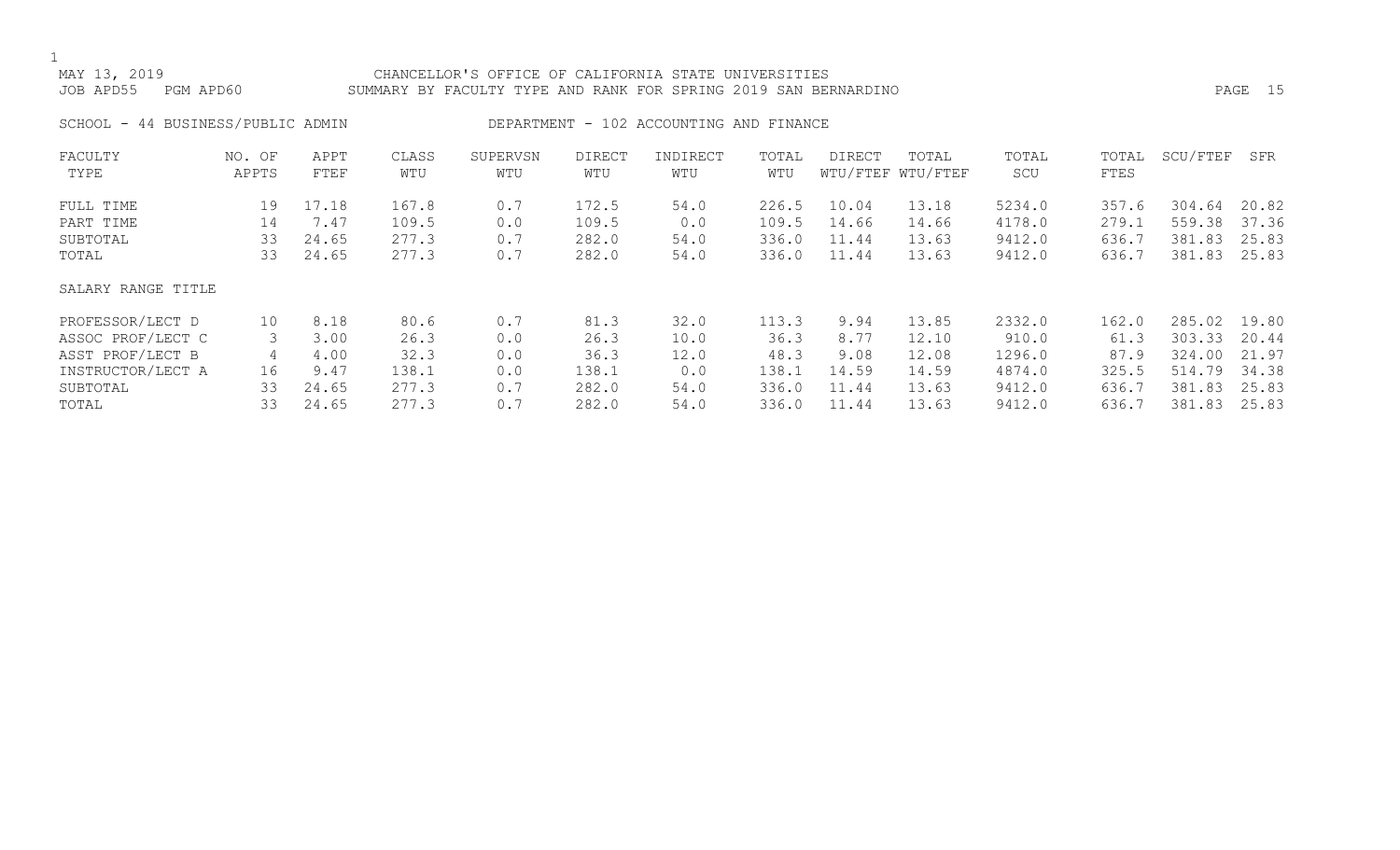### MAY 13, 2019 CHANCELLOR'S OFFICE OF CALIFORNIA STATE UNIVERSITIES JOB APD55 PGM APD60 SUMMARY BY FACULTY TYPE AND RANK FOR SPRING 2019 SAN BERNARDINO PAGE 16

## SCHOOL - 44 BUSINESS/PUBLIC ADMIN DEPARTMENT - 369 INFORMATION AND DECISION SCIENCES

| FACULTY            | NO. OF | APPT  | CLASS | SUPERVSN | <b>DIRECT</b> | INDIRECT | TOTAL | DIRECT | TOTAL             | TOTAL  | TOTAL | SCU/FTEF | SFR   |
|--------------------|--------|-------|-------|----------|---------------|----------|-------|--------|-------------------|--------|-------|----------|-------|
| TYPE               | APPTS  | FTEF  | WTU   | WTU      | WTU           | WTU      | WTU   |        | WTU/FTEF WTU/FTEF | SCU    | FTES  |          |       |
| FULL TIME          | 11     | 10.00 | 124.3 | 0.0      | 124.3         | 20.0     | 144.3 | 12.43  | 14.43             | 4124.0 | 285.3 | 412.44   | 28.53 |
| PART TIME          | 18     | 8.07  | 117.5 | 0.0      | 117.5         | 0.0      | 117.5 | 14.56  | 14.56             | 4844.0 | 330.3 | 600.40   | 40.94 |
| SUBTOTAL           | 29     | 18.07 | 241.8 | 0.0      | 241.8         | 20.0     | 261.8 | 13.38  | 14.49             | 8968.0 | 615.5 | 496.37   | 34.07 |
| OTHER              |        | 0.00  | 0.0   | 0.6      | 0.6           | 0.0      | 0.6   | 0.00   | 0.00              | 6.0    | 0.4   | 0.00     | 0.00  |
| TOTAL              | 30     | 18.07 | 241.8 | 0.6      | 242.4         | 20.0     | 262.4 | 13.42  | 14.52             | 8974.0 | 615.9 | 496.71   | 34.09 |
| SALARY RANGE TITLE |        |       |       |          |               |          |       |        |                   |        |       |          |       |
| PROFESSOR/LECT D   | 6      | 4.00  | 52.0  | 0.6      | 52.6          | 8.0      | 60.6  | 13.15  | 15.15             | 1682.0 | 117.9 | 420.39   | 29.46 |
| ASST PROF/LECT B   |        | 3.00  | 28.0  | 0.0      | 28.0          | 8.0      | 36.0  | 9.34   | 12.00             | 676.0  | 45.4  | 225.41   | 15.14 |
| INSTRUCTOR/LECT A  | 18     | 10.67 | 152.7 | 0.0      | 152.7         | 4.0      | 156.7 | 14.32  | 14.69             | 6417.0 | 439.4 | 601.57   | 41.19 |
| TCHNG ASSOCIATE    |        | 0.40  | 9.1   | 0.0      | 9.1           | 0.0      | 9.1   | 22.75  | 22.75             | 199.0  | 13.3  | 497.50   | 33.18 |
| SUBTOTAL           | 30     | 18.07 | 241.8 | 0.6      | 242.4         | 20.0     | 262.4 | 13.42  | 14.52             | 8974.0 | 615.9 | 496.71   | 34.09 |
| TOTAL              | 30     | 18.07 | 241.8 | 0.6      | 242.4         | 20.0     | 262.4 | 13.42  | 14.52             | 8974.0 | 615.9 | 496.71   | 34.09 |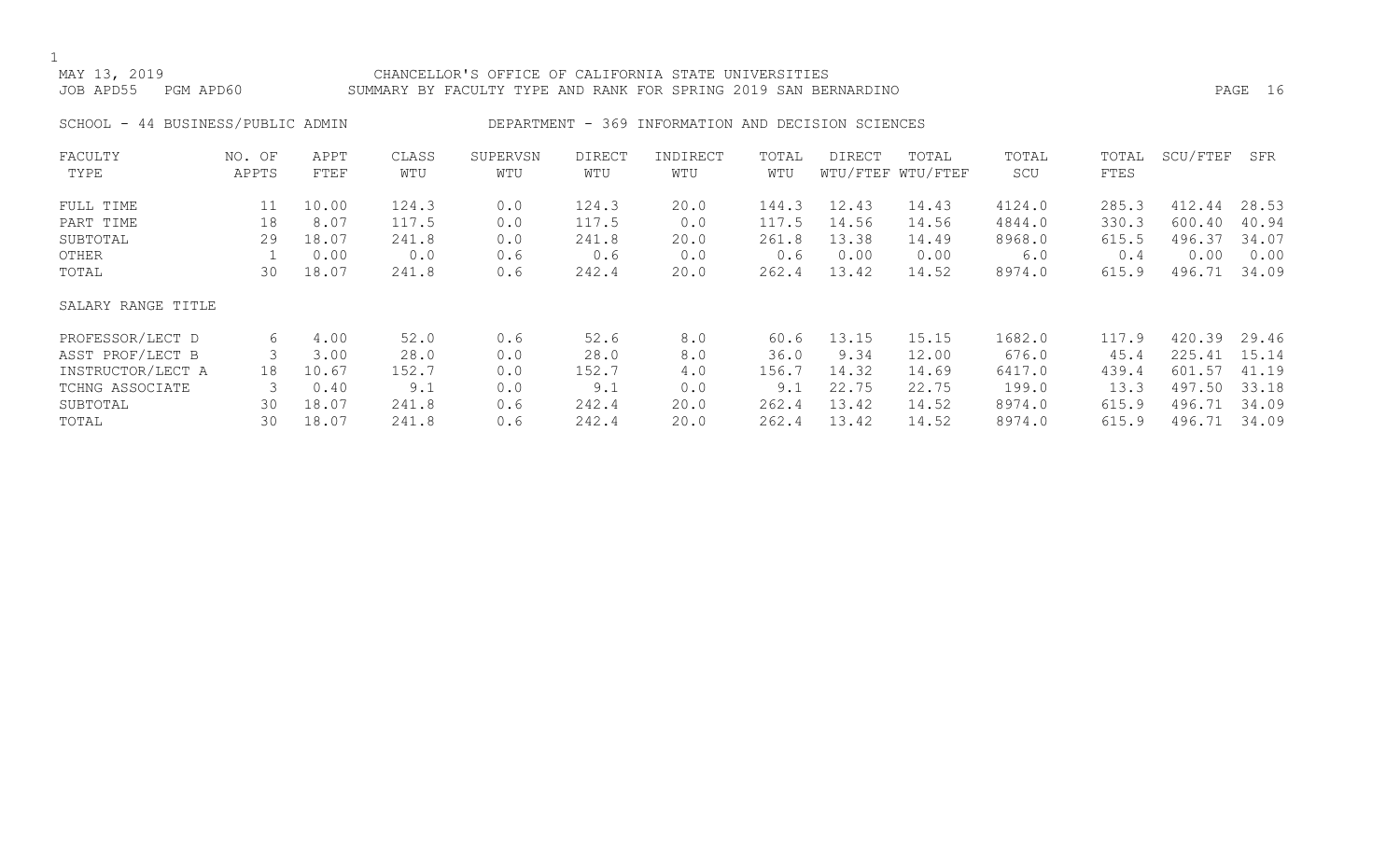### MAY 13, 2019 CHANCELLOR'S OFFICE OF CALIFORNIA STATE UNIVERSITIES JOB APD55 PGM APD60 SUMMARY BY FACULTY TYPE AND RANK FOR SPRING 2019 SAN BERNARDINO PAGE 17

SCHOOL - 44 BUSINESS/PUBLIC ADMIN
BEARTMENT - 461 MANAGEMENT FACULTY NO. OF APPT CLASS SUPERVSN DIRECT INDIRECT TOTAL DIRECT TOTAL TOTAL TOTAL SCU/FTEF SFR TYPE APPTS FTEF WTU WTU WTU WTU WTU WTU/FTEF WTU/FTEF SCU FTES FULL TIME 22 18.75 188.0 2.0 202.0 56.0 258.0 10.78 13.76 5604.0 381.1 298.96 20.33 PART TIME 18 9.34 132.0 7.7 139.7 0.0 139.7 14.95 14.95 4720.0 316.9 505.19 33.92 SUBTOTAL 40 28.09 320.0 9.7 341.7 56.0 397.7 12.17 14.16 10324.0 698.0 367.56 24.85 TOTAL 40 28.09 320.0 9.7 341.7 56.0 397.7 12.17 14.16 10324.0 698.0 367.56 24.85 SALARY RANGE TITLE PROFESSOR/LECT D 4 2.34 24.0 2.0 26.0 4.0 30.0 11.13 12.84 664.0 46.1 284.12 19.74 ASSOC PROF/LECT C 3 3.00 24.0 0.0 24.0 12.0 36.0 8.00 12.00 740.0 50.7 246.67 16.91 ASST PROF/LECT B 8 6.50 64.0 0.0 72.0 24.0 96.0 11.08 14.77 1904.0 129.4 293.01 19.91 INSTRUCTOR/LECT A 24 15.25 204.0 7.7 215.7 4.0 219.7 14.14 14.40 6912.0 464.8 453.16 30.47 TCHNG ASSOCIATE 1 1.00 4.0 0.0 4.0 12.0 16.0 4.00 16.00 104.0 6.9 104.00 6.93 SUBTOTAL 40 28.09 320.0 9.7 341.7 56.0 397.7 12.17 14.16 10324.0 698.0 367.56 24.85 TOTAL 40 28.09 320.0 9.7 341.7 56.0 397.7 12.17 14.16 10324.0 698.0 367.56 24.85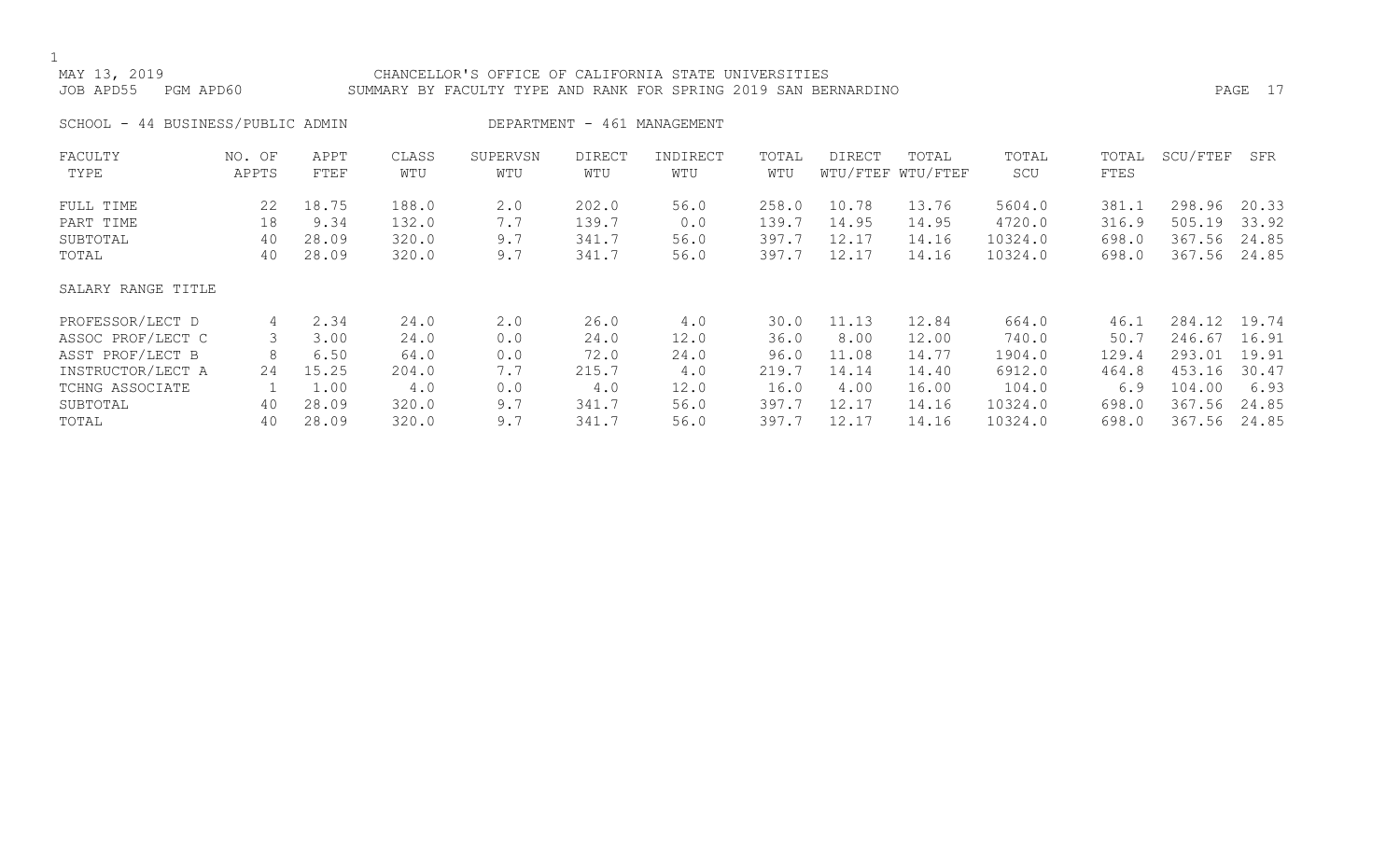### MAY 13, 2019 CHANCELLOR'S OFFICE OF CALIFORNIA STATE UNIVERSITIES SUMMARY BY FACULTY TYPE AND RANK FOR SPRING 2019 SAN BERNARDINO **PAGE 18** PAGE 18

| 44 BUSINESS/PUBLIC ADMIN<br>SCHOOL - |  |  |
|--------------------------------------|--|--|
|--------------------------------------|--|--|

IN DEPARTMENT - 476 MARKETING

| FACULTY            | NO. OF | APPT | CLASS | SUPERVSN | <b>DIRECT</b> | INDIRECT | TOTAL | DIRECT | TOTAL             | TOTAL  | TOTAL | SCU/FTEF | SFR   |
|--------------------|--------|------|-------|----------|---------------|----------|-------|--------|-------------------|--------|-------|----------|-------|
| TYPE               | APPTS  | FTEF | WTU   | WTU      | WTU           | WTU      | WTU   |        | WTU/FTEF WTU/FTEF | SCU    | FTES  |          |       |
| FULL TIME          | 6      | 5.33 | 44.0  | 0.3      | 44.3          | 20.0     | 64.3  | 8.31   | 12.06             | 1532.0 | 102.4 | 287.32   | 19.20 |
| PART TIME          | 4      | 2.67 | 40.0  | 0.0      | 40.0          | 0.0      | 40.0  | 14.99  | 14.99             | 1500.0 | 102.3 | 562.01   | 38.34 |
| SUBTOTAL           | 10     | 8.00 | 84.0  | 0.3      | 84.3          | 20.0     | 104.3 | 10.54  | 13.04             | 3032.0 | 204.7 | 378.95   | 25.59 |
| TOTAL              | 10     | 8.00 | 84.0  | 0.3      | 84.3          | 20.0     | 104.3 | 10.54  | 13.04             | 3032.0 | 204.7 | 378.95   | 25.59 |
| SALARY RANGE TITLE |        |      |       |          |               |          |       |        |                   |        |       |          |       |
| PROFESSOR/LECT D   |        | 2.33 | 24.0  | 0.3      | 24.3          | 4.0      | 28.3  | 10.42  | 12.14             | 760.0  | 50.8  | 325.90   | 21.78 |
| ASSOC PROF/LECT C  |        | 1.00 | 8.0   | 0.0      | 8.0           | 4.0      | 12.0  | 8.00   | 12.00             | 356.0  | 23.8  | 356.00   | 23.80 |
| ASST PROF/LECT B   |        | 2.00 | 12.0  | 0.0      | 12.0          | 12.0     | 24.0  | 6.00   | 12.00             | 416.0  | 27.8  | 208.00   | 13.90 |
| INSTRUCTOR/LECT A  | 4      | 2.67 | 40.0  | 0.0      | 40.0          | 0.0      | 40.0  | 14.99  | 14.99             | 1500.0 | 102.3 | 562.01   | 38.34 |
| SUBTOTAL           | 10     | 8.00 | 84.0  | 0.3      | 84.3          | 20.0     | 104.3 | 10.54  | 13.04             | 3032.0 | 204.7 | 378.95   | 25.59 |
| TOTAL              | 10     | 8.00 | 84.0  | 0.3      | 84.3          | 20.0     | 104.3 | 10.54  | 13.04             | 3032.0 | 204.7 | 378.95   | 25.59 |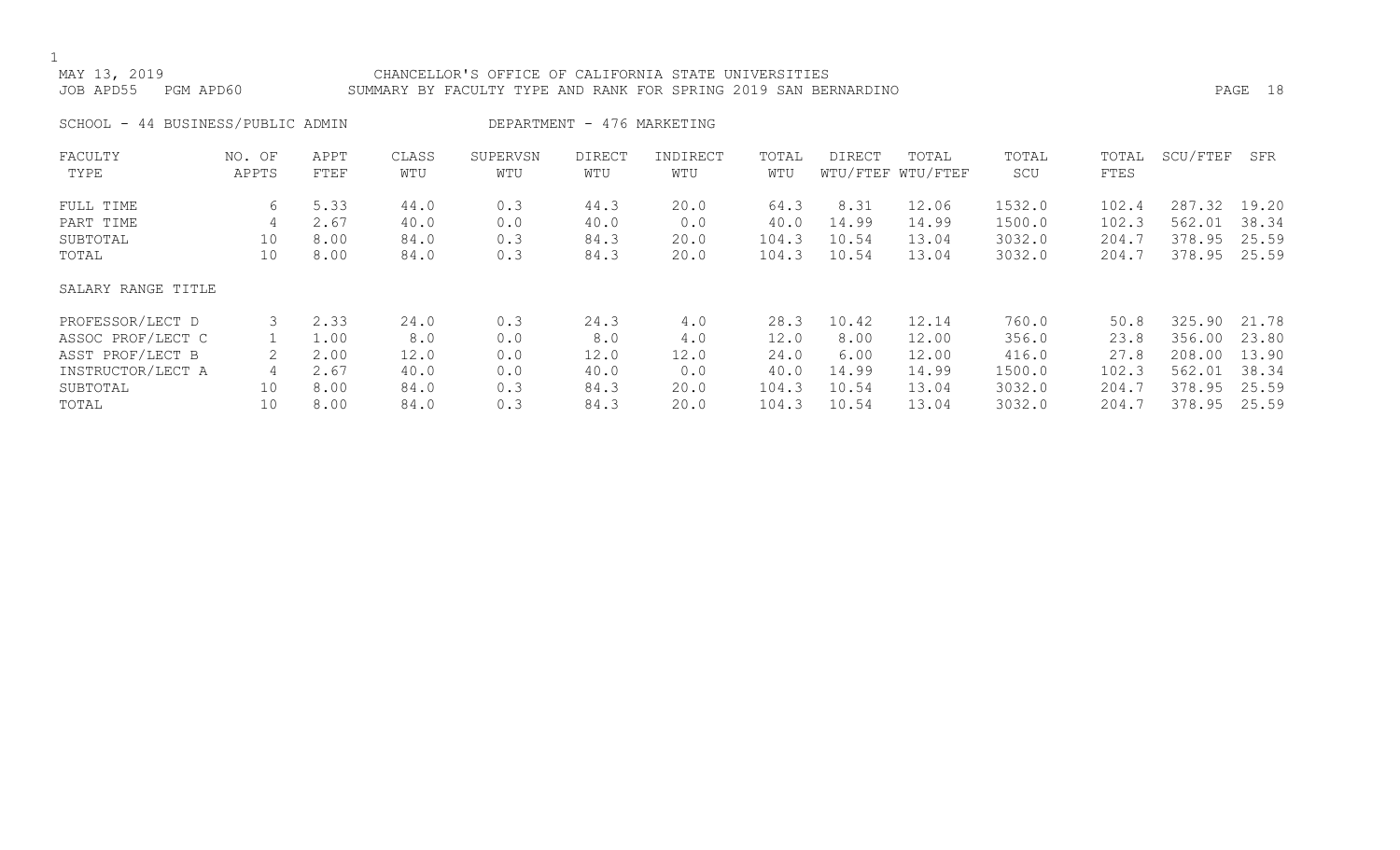### MAY 13, 2019 CHANCELLOR'S OFFICE OF CALIFORNIA STATE UNIVERSITIES JOB APD55 PGM APD60 SUMMARY BY FACULTY TYPE AND RANK FOR SPRING 2019 SAN BERNARDINO PAGE 19

SCHOOL - 44 BUSINESS/PUBLIC ADMIN DEPARTMENT - 598 PUBLIC ADMINISTRATION

| FACULTY            | NO. OF | APPT | CLASS | SUPERVSN | <b>DIRECT</b> | INDIRECT | TOTAL | DIRECT | TOTAL             | TOTAL  | TOTAL | SCU/FTEF | SFR   |
|--------------------|--------|------|-------|----------|---------------|----------|-------|--------|-------------------|--------|-------|----------|-------|
| TYPE               | APPTS  | FTEF | WTU   | WTU      | WTU           | WTU      | WTU   |        | WTU/FTEF WTU/FTEF | SCU    | FTES  |          |       |
| FULL TIME          | 8      | 6.66 | 56.0  | 0.5      | 68.5          | 16.0     | 84.5  | 10.28  | 12.68             | 1590.0 | 120.0 | 238.63   | 18.02 |
| PART TIME          | 8      | 2.40 | 36.0  | 0.0      | 36.0          | 0.0      | 36.0  | 14.98  | 14.98             | 692.0  | 52.5  | 287.97   | 21.84 |
| SUBTOTAL           | 16     | 9.07 | 92.0  | 0.5      | 104.5         | 16.0     | 120.5 | 11.53  | 13.29             | 2282.0 | 172.5 | 251.71   | 19.03 |
| OTHER              |        | 0.00 | 0.0   | 10.6     | 10.6          | 0.0      | 10.6  | 0.00   | 0.00              | 126.0  | 8.6   | 0.00     | 0.00  |
| TOTAL              | 18     | 9.07 | 92.0  | 11.1     | 115.1         | 16.0     | 131.1 | 12.70  | 14.46             | 2408.0 | 181.1 | 265.61   | 19.98 |
| SALARY RANGE TITLE |        |      |       |          |               |          |       |        |                   |        |       |          |       |
| PROFESSOR/LECT D   | 5      | 3.33 | 20.0  | 0.5      | 28.5          | 12.0     | 40.5  | 8.55   | 12.15             | 462.0  | 38.4  | 138.66   | 11.51 |
| ASSOC PROF/LECT C  |        | 0.33 | 4.0   | 0.0      | 4.0           | 0.0      | 4.0   | 12.01  | 12.01             | 84.0   | 7.0   | 252.25   | 21.02 |
| ASST PROF/LECT B   |        | 1.00 | 8.0   | 0.0      | 8.0           | 4.0      | 12.0  | 8.00   | 12.00             | 168.0  | 13.3  | 168.00   | 13.34 |
| INSTRUCTOR/LECT A  | 11     | 4.40 | 60.0  | 10.6     | 74.6          | 0.0      | 74.6  | 16.95  | 16.95             | 1694.0 | 122.4 | 384.91   | 27.81 |
| SUBTOTAL           | 18     | 9.07 | 92.0  | 11.1     | 115.1         | 16.0     | 131.1 | 12.70  | 14.46             | 2408.0 | 181.1 | 265.61   | 19.98 |
| TOTAL              | 18     | 9.07 | 92.0  | 11.1     | 115.1         | 16.0     | 131.1 | 12.70  | 14.46             | 2408.0 | 181.1 | 265.61   | 19.98 |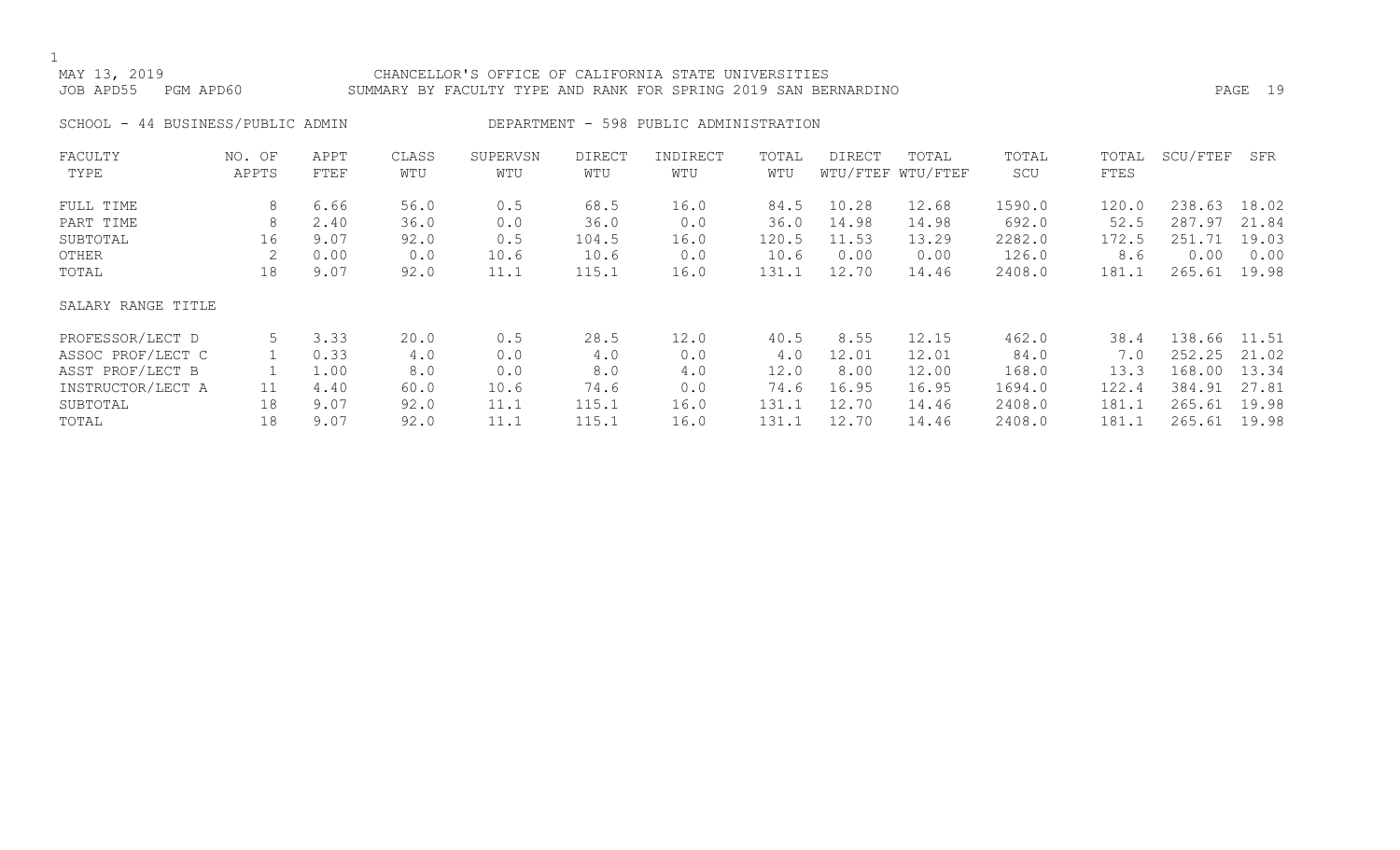### CHANCELLOR'S OFFICE OF CALIFORNIA STATE UNIVERSITIES JOB APD55 PGM APD60 SUMMARY BY FACULTY TYPE AND RANK FOR SPRING 2019 SAN BERNARDINO PAGE 20

SCHOOL - 44 BUSINESS/PUBLIC ADMIN

| FACULTY            | NO. OF | APPT  | CLASS  | SUPERVSN | <b>DIRECT</b> | INDIRECT | TOTAL  | DIRECT | TOTAL             | TOTAL   | TOTAL  | SCU/FTEF | SFR   |
|--------------------|--------|-------|--------|----------|---------------|----------|--------|--------|-------------------|---------|--------|----------|-------|
| TYPE               | APPTS  | FTEF  | WTU    | WTU      | WTU           | WTU      | WTU    |        | WTU/FTEF WTU/FTEF | SCU     | FTES   |          |       |
| FULL TIME          | 66     | 57.92 | 580.1  | 3.5      | 611.6         | 166.0    | 777.6  | 10.56  | 13.43             | 18084.0 | 1246.4 | 312.22   | 21.52 |
| PART TIME          | 62     | 29.95 | 435.0  | 7.7      | 442.7         | 0.0      | 442.7  | 14.78  | 14.78             | 15934.0 | 1081.1 | 531.98   | 36.09 |
| SUBTOTAL           | 128    | 87.87 | 1015.1 | 11.2     | 1054.3        | 166.0    | 1220.3 | 12.00  | 13.89             | 34018.0 | 2327.5 | 387.13   | 26.49 |
| OTHER              |        | 0.00  | 0.0    | 11.2     | 11.2          | 0.0      | 11.2   | 0.00   | 0.00              | 132.0   | 9.0    | 0.00     | 0.00  |
| TOTAL              | 131    | 87.87 | 1015.1 | 22.4     | 1065.5        | 166.0    | 1231.5 | 12.13  | 14.01             | 34150.0 | 2336.5 | 388.63   | 26.59 |
| SALARY RANGE TITLE |        |       |        |          |               |          |        |        |                   |         |        |          |       |
| PROFESSOR/LECT D   | 28     | 20.18 | 200.6  | 4.1      | 212.7         | 60.0     | 272.7  | 10.54  | 13.51             | 5900.0  | 415.1  | 292.31   | 20.57 |
| ASSOC PROF/LECT C  | 8      | 7.33  | 62.3   | 0.0      | 62.3          | 26.0     | 88.3   | 8.50   | 12.04             | 2090.0  | 142.9  | 285.01   | 19.48 |
| ASST PROF/LECT B   | 18     | 16.50 | 144.3  | 0.0      | 156.3         | 60.0     | 216.3  | 9.47   | 13.11             | 4460.0  | 303.8  | 270.35   | 18.42 |
| INSTRUCTOR/LECT A  | 73     | 42.46 | 594.8  | 18.3     | 621.1         | 8.0      | 629.1  | 14.63  | 14.82             | 21397.0 | 1454.5 | 503.96   | 34.26 |
| TCHNG ASSOCIATE    | 4      | 1.40  | 13.1   | 0.0      | 13.1          | 12.0     | 25.1   | 9.36   | 17.93             | 303.0   | 20.2   | 216.43   | 14.43 |
| SUBTOTAL           | 131    | 87.87 | 1015.1 | 22.4     | 1065.5        | 166.0    | 1231.5 | 12.13  | 14.01             | 34150.0 | 2336.5 | 388.63   | 26.59 |
| TOTAL              | 131    | 87.87 | 1015.1 | 22.4     | 1065.5        | 166.0    | 1231.5 | 12.13  | 14.01             | 34150.0 | 2336.5 | 388.63   | 26.59 |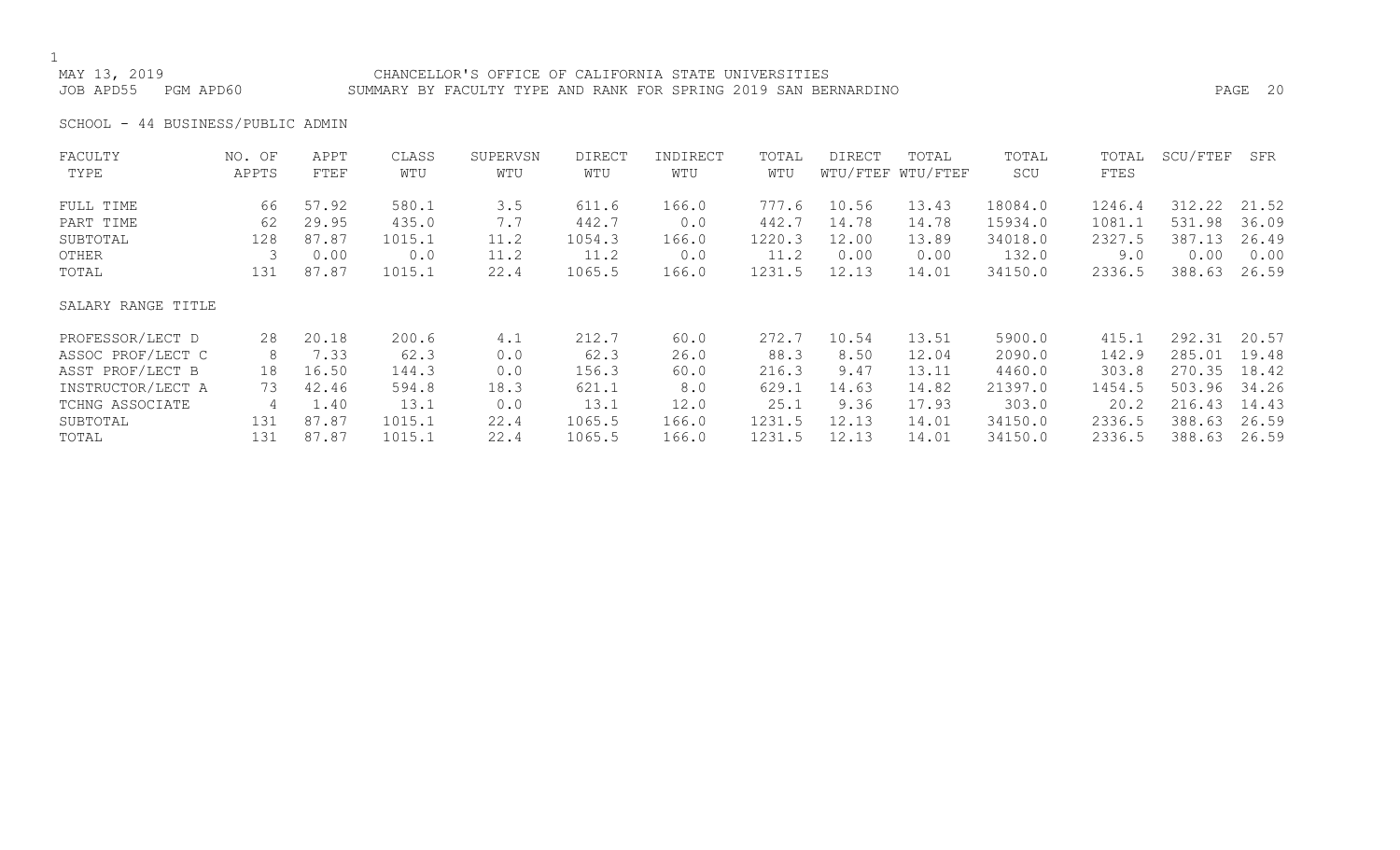### MAY 13, 2019 CHANCELLOR'S OFFICE OF CALIFORNIA STATE UNIVERSITIES SUMMARY BY FACULTY TYPE AND RANK FOR SPRING 2019 SAN BERNARDINO **PAGE 21**

SCHOOL - 47 HUMANITIES DEPARTMENT - 136 ART

| FACULTY            | NO. OF | APPT  | CLASS | SUPERVSN | <b>DIRECT</b> | INDIRECT | TOTAL | DIRECT | TOTAL             | TOTAL  | TOTAL | SCU/FTEF | SFR   |
|--------------------|--------|-------|-------|----------|---------------|----------|-------|--------|-------------------|--------|-------|----------|-------|
| TYPE               | APPTS  | FTEF  | WTU   | WTU      | WTU           | WTU      | WTU   |        | WTU/FTEF WTU/FTEF | SCU    | FTES  |          |       |
| FULL TIME          | 9      | 8.00  | 73.6  | 2.2      | 75.8          | 35.7     | 111.5 | 9.48   | 13.94             | 1161.0 | 78.7  | 145.16   | 9.84  |
| PART TIME          | 22     | 12.09 | 184.7 | 0.0      | 184.7         | 2.0      | 186.7 | 15.28  | 15.45             | 4034.0 | 269.2 | 333.77   | 22.27 |
| SUBTOTAL           | 31     | 20.08 | 258.3 | 2.2      | 260.5         | 37.7     | 298.2 | 12.97  | 14.85             | 5195.0 | 347.9 | 258.66   | 17.32 |
| OTHER              |        | 0.00  | 2.6   | 9.4      | 12.0          | 0.0      | 12.0  | 0.00   | 0.00              | 92.0   | 6.6   | 0.00     | 0.00  |
| TOTAL              | 32     | 20.08 | 260.9 | 11.6     | 272.5         | 37.7     | 310.2 | 13.57  | 15.45             | 5287.0 | 354.5 | 263.24   | 17.65 |
| SALARY RANGE TITLE |        |       |       |          |               |          |       |        |                   |        |       |          |       |
| PROFESSOR/LECT D   | 6      | 5.00  | 49.2  | 11.0     | 60.2          | 14.9     | 75.1  | 12.04  | 15.02             | 768.0  | 52.9  | 153.63   | 10.58 |
| ASSOC PROF/LECT C  | 3      | 2.00  | 19.8  | 0.3      | 20.1          | 16.0     | 36.1  | 10.06  | 18.06             | 332.0  | 22.2  | 166.08   | 11.11 |
| ASST PROF/LECT B   |        | 1.00  | 7.2   | 0.3      | 7.5           | 4.8      | 12.3  | 7.50   | 12.30             | 153.0  | 10.2  | 153.00   | 10.20 |
| INSTRUCTOR/LECT A  | 21     | 11.69 | 178.8 | 0.0      | 178.8         | 2.0      | 180.8 | 15.30  | 15.47             | 3954.0 | 263.8 | 338.32   | 22.58 |
| TCHNG ASST/LECT L  |        | 0.40  | 5.9   | 0.0      | 5.9           | 0.0      | 5.9   | 14.79  | 14.79             | 80.0   | 5.3   | 200.50   | 13.36 |
| SUBTOTAL           | 32     | 20.08 | 260.9 | 11.6     | 272.5         | 37.7     | 310.2 | 13.57  | 15.45             | 5287.0 | 354.5 | 263.24   | 17.65 |
| TOTAL              | 32     | 20.08 | 260.9 | 11.6     | 272.5         | 37.7     | 310.2 | 13.57  | 15.45             | 5287.0 | 354.5 | 263.24   | 17.65 |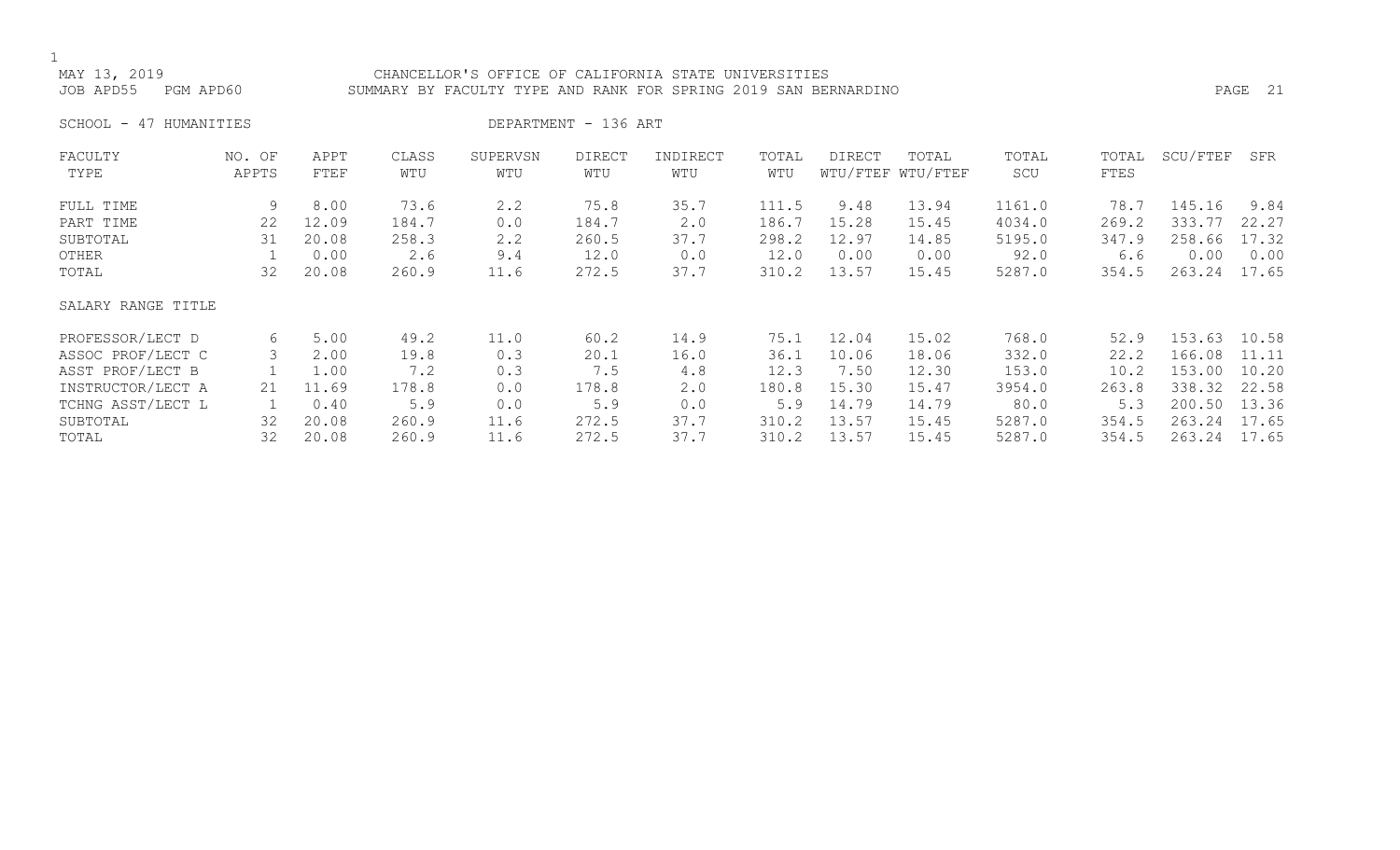## CHANCELLOR'S OFFICE OF CALIFORNIA STATE UNIVERSITIES JOB APD55 PGM APD60 SUMMARY BY FACULTY TYPE AND RANK FOR SPRING 2019 SAN BERNARDINO PAGE 22

SCHOOL - 47 HUMANITIES SERVICES DEPARTMENT - 186 COMMUNICATIONS

| FACULTY            | NO. OF | APPT  | CLASS | SUPERVSN | <b>DIRECT</b> | INDIRECT | TOTAL | <b>DIRECT</b> | TOTAL             | TOTAL  | TOTAL | SCU/FTEF | SFR   |
|--------------------|--------|-------|-------|----------|---------------|----------|-------|---------------|-------------------|--------|-------|----------|-------|
| TYPE               | APPTS  | FTEF  | WTU   | WTU      | WTU           | WTU      | WTU   |               | WTU/FTEF WTU/FTEF | SCU    | FTES  |          |       |
| FULL TIME          | 20     | 15.58 | 119.0 | 14.0     | 145.0         | 67.0     | 212.0 | 9.31          | 13.61             | 3015.0 | 203.1 | 193.53   | 13.04 |
| PART TIME          | 31     | 15.25 | 220.8 | 0.7      | 221.5         | 6.0      | 227.5 | 14.53         | 14.92             | 5362.0 | 358.8 | 351.65   | 23.53 |
| SUBTOTAL           | 51     | 30.83 | 339.8 | 14.7     | 366.5         | 73.0     | 439.5 | 11.89         | 14.26             | 8377.0 | 561.9 | 271.74   | 18.23 |
| OTHER              | 2      | 0.00  | 11.7  | 5.1      | 16.8          | 0.0      | 16.8  | 0.00          | 0.00              | 71.0   | 4.8   | 0.00     | 0.00  |
| TOTAL              | 53     | 30.83 | 351.5 | 19.8     | 383.3         | 73.0     | 456.3 | 12.43         | 14.80             | 8448.0 | 566.7 | 274.05   | 18.38 |
| SALARY RANGE TITLE |        |       |       |          |               |          |       |               |                   |        |       |          |       |
| PROFESSOR/LECT D   | 9      | 5.83  | 58.4  | 5.2      | 75.6          | 21.0     | 96.6  | 12.96         | 16.56             | 1260.0 | 86.4  | 216.05   | 14.81 |
| ASSOC PROF/LECT C  | 2      | 2.00  | 19.0  | 0.0      | 19.0          | 4.0      | 23.0  | 9.50          | 11.50             | 400.0  | 27.3  | 200.00   | 13.67 |
| ASST PROF/LECT B   |        | 3.00  | 16.0  | 0.6      | 16.6          | 20.0     | 36.6  | 5.53          | 12.20             | 488.0  | 32.7  | 162.67   | 10.91 |
| INSTRUCTOR/LECT A  | 28     | 16.26 | 200.8 | 10.2     | 211.0         | 28.0     | 239.0 | 12.98         | 14.70             | 5127.0 | 342.0 | 315.37   | 21.04 |
| TCHNG ASST/LECT L  | 2      | 0.53  | 8.0   | 0.0      | 8.0           | 0.0      | 8.0   | 14.98         | 14.98             | 168.0  | 11.2  | 314.61   | 20.97 |
| TCHNG ASSOCIATE    | 8      | 3.20  | 48.0  | 0.0      | 48.0          | 0.0      | 48.0  | 14.98         | 14.98             | 968.0  | 64.5  | 302.12   | 20.14 |
| SUBTOTAL           | 52     | 30.83 | 350.2 | 16.0     | 378.2         | 73.0     | 451.2 | 12.27         | 14.64             | 8411.0 | 564.2 | 272.85   | 18.30 |
| ADMINISTRATOR      |        | 0.00  | 1.3   | 3.8      | 5.1           | 0.0      | 5.1   | 0.00          | 0.00              | 37.0   | 2.5   | 0.00     | 0.00  |
| SUBTOTAL           |        | 0.00  | 1.3   | 3.8      | 5.1           | 0.0      | 5.1   | 0.00          | 0.00              | 37.0   | 2.5   | 0.00     | 0.00  |
| TOTAL              | 53     | 30.83 | 351.5 | 19.8     | 383.3         | 73.0     | 456.3 | 12.43         | 14.80             | 8448.0 | 566.7 | 274.05   | 18.38 |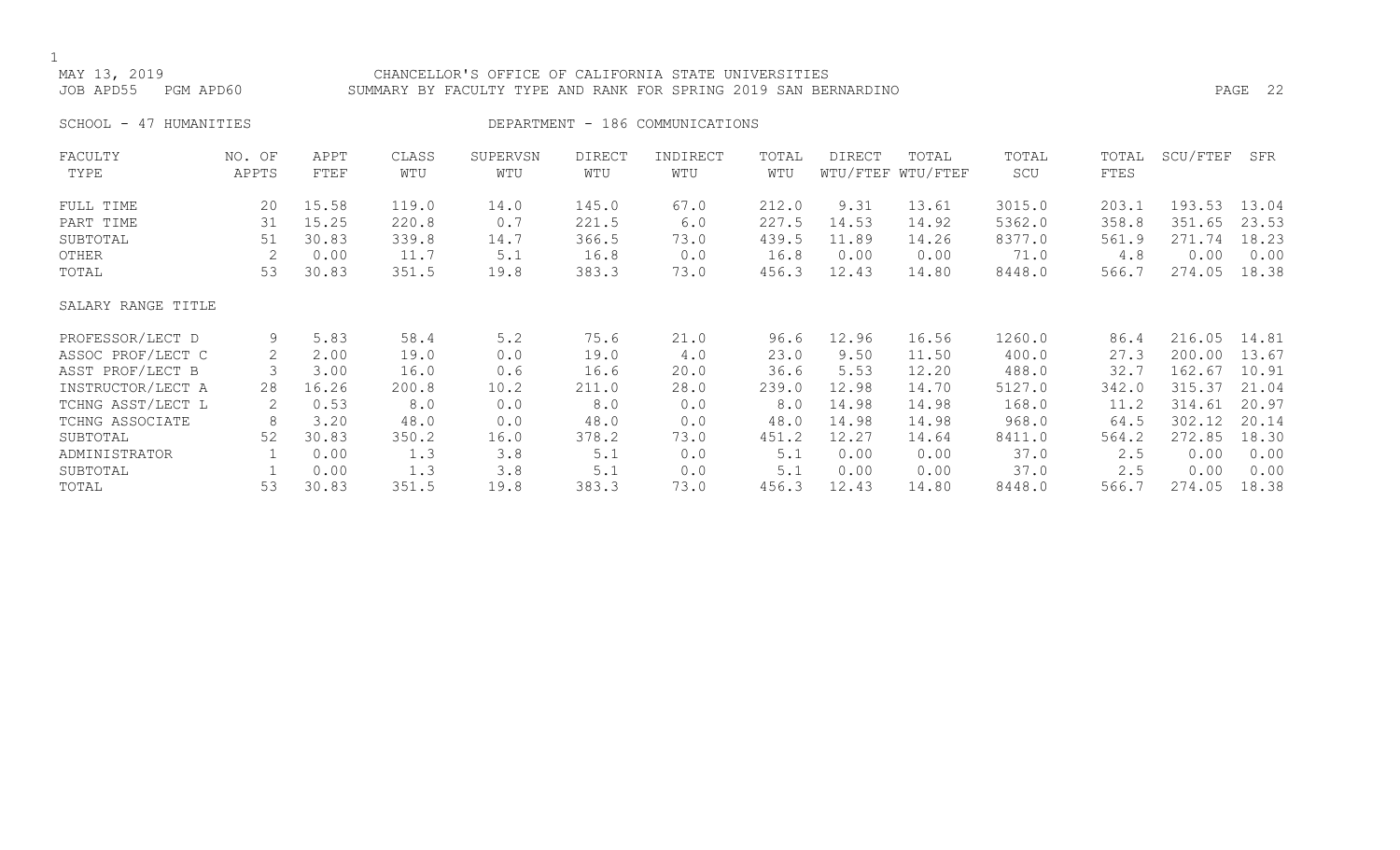## MAY 13, 2019<br>JOB APD55 PGM APD60 SUMMARY BY FACULTY TYPE AND RANK FOR SPRING 2019 SAN BEI SUMMARY BY FACULTY TYPE AND RANK FOR SPRING 2019 SAN BERNARDINO PASS PAGE 23

SCHOOL - 47 HUMANITIES DEPARTMENT - 254 ENGLISH

| FACULTY            | NO. OF | APPT  | CLASS | SUPERVSN | <b>DIRECT</b> | INDIRECT | TOTAL | DIRECT | TOTAL             | TOTAL   | TOTAL | SCU/FTEF | SFR   |
|--------------------|--------|-------|-------|----------|---------------|----------|-------|--------|-------------------|---------|-------|----------|-------|
| TYPE               | APPTS  | FTEF  | WTU   | WTU      | WTU           | WTU      | WTU   |        | WTU/FTEF WTU/FTEF | SCU     | FTES  |          |       |
| FULL TIME          | 26     | 21.31 | 257.5 | 36.0     | 315.5         | 54.0     | 369.5 | 14.81  | 17.34             | 7922.0  | 535.3 | 371.80   | 25.12 |
| PART TIME          | 30     | 14.98 | 216.0 | 0.5      | 218.5         | 10.0     | 228.5 | 14.59  | 15.25             | 6088.0  | 406.1 | 406.38   | 27.11 |
| SUBTOTAL           | 56     | 36.29 | 473.5 | 36.5     | 534.0         | 64.0     | 598.0 | 14.72  | 16.48             | 14010.0 | 941.3 | 386.08   | 25.94 |
| OTHER              |        | 0.00  | 0.0   | 3.0      | 3.0           | 0.0      | 3.0   | 0.00   | 0.00              | 25.0    | 1.7   | 0.00     | 0.00  |
| TOTAL              | 57     | 36.29 | 473.5 | 39.5     | 537.0         | 64.0     | 601.0 | 14.80  | 16.56             | 14035.0 | 943.0 | 386.77   | 25.99 |
| SALARY RANGE TITLE |        |       |       |          |               |          |       |        |                   |         |       |          |       |
| PROFESSOR/LECT D   | 16     | 9.47  | 100.6 | 15.9     | 140.5         | 22.0     | 162.5 | 14.83  | 17.16             | 2813.0  | 192.2 | 297.01   | 20.30 |
| ASSOC PROF/LECT C  | 3      | 3.00  | 21.0  | 22.2     | 43.2          | 14.0     | 57.2  | 14.40  | 19.07             | 554.0   | 37.3  | 184.67   | 12.44 |
| ASST PROF/LECT B   | 6      | 6.00  | 48.0  | 1.4      | 49.4          | 24.0     | 73.4  | 8.23   | 12.24             | 1056.0  | 72.4  | 176.03   | 12.07 |
| INSTRUCTOR/LECT A  | 32     | 17.82 | 303.9 | 0.0      | 303.9         | 4.0      | 307.9 | 17.06  | 17.28             | 9612.0  | 641.1 | 539.45   | 35.98 |
| SUBTOTAL           | 57     | 36.29 | 473.5 | 39.5     | 537.0         | 64.0     | 601.0 | 14.80  | 16.56             | 14035.0 | 943.0 | 386.77   | 25.99 |
| TOTAL              | 57     | 36.29 | 473.5 | 39.5     | 537.0         | 64.0     | 601.0 | 14.80  | 16.56             | 14035.0 | 943.0 | 386.77   | 25.99 |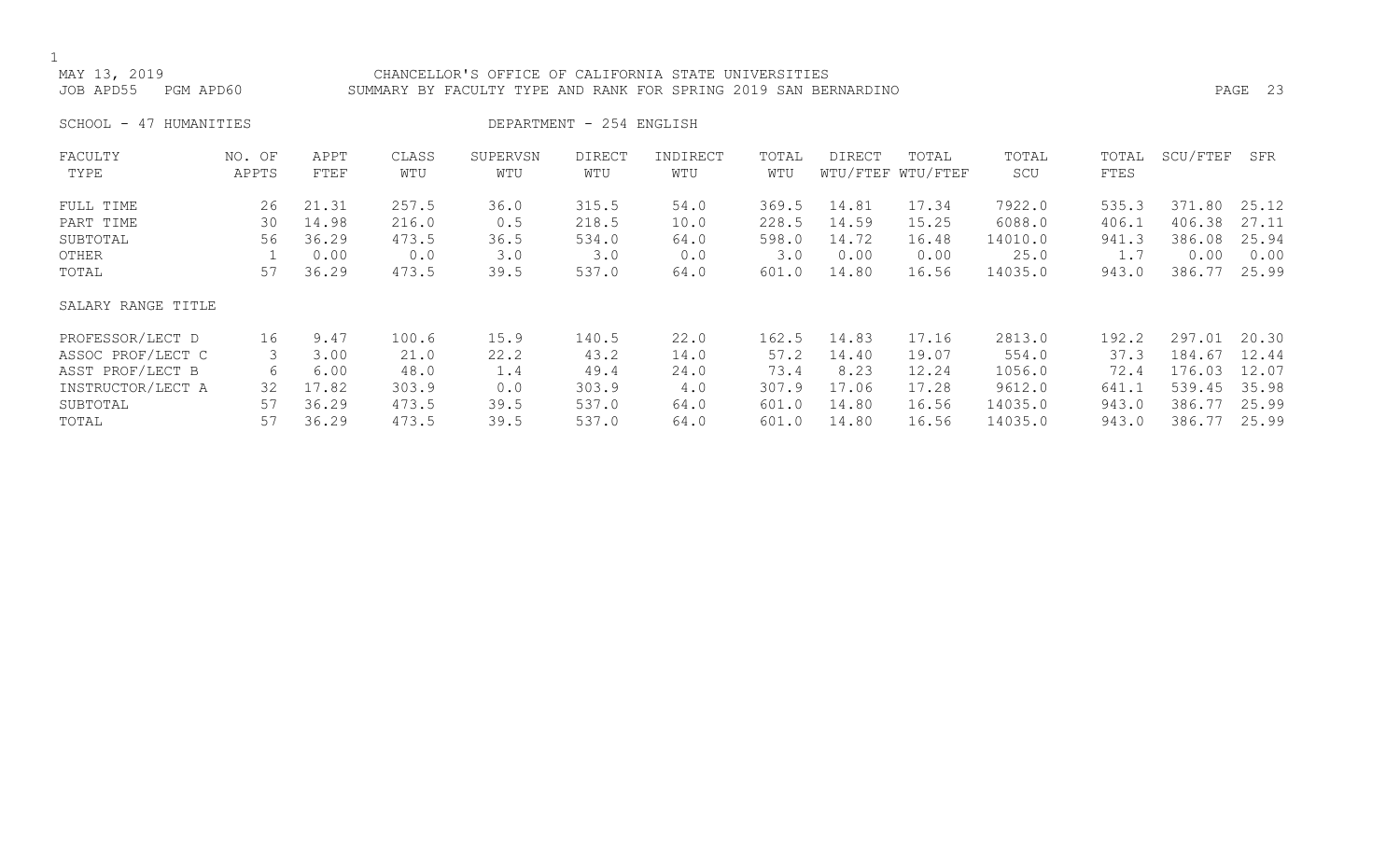### MAY 13, 2019 CHANCELLOR'S OFFICE OF CALIFORNIA STATE UNIVERSITIES SUMMARY BY FACULTY TYPE AND RANK FOR SPRING 2019 SAN BERNARDINO **PAGE 24**

## SCHOOL - 47 HUMANITIES SERIES DEPARTMENT - 281 FOREIGN LANGUAGE AND LITERATURE

| FACULTY            | NO. OF | APPT  | CLASS | SUPERVSN | <b>DIRECT</b> | INDIRECT | TOTAL | DIRECT | TOTAL             | TOTAL  | TOTAL | SCU/FTEF | SFR   |
|--------------------|--------|-------|-------|----------|---------------|----------|-------|--------|-------------------|--------|-------|----------|-------|
| TYPE               | APPTS  | FTEF  | WTU   | WTU      | WTU           | WTU      | WTU   |        | WTU/FTEF WTU/FTEF | SCU    | FTES  |          |       |
| FULL TIME          | 14     | 12.31 | 134.3 | 20.7     | 163.0         | 20.0     | 183.0 | 13.24  | 14.86             | 2917.0 | 195.9 | 236.92   | 15.91 |
| PART TIME          | 25     | 11.01 | 168.0 | 0.8      | 168.8         | 0.0      | 168.8 | 15.33  | 15.33             | 3530.0 | 236.0 | 320.56   | 21.43 |
| SUBTOTAL           | 39     | 23.32 | 302.3 | 21.5     | 331.8         | 20.0     | 351.8 | 14.23  | 15.08             | 6447.0 | 432.0 | 276.41   | 18.52 |
| OTHER              |        | 0.00  | 0.0   | 0.0      | 0.0           | 0.0      | 0.0   | 0.00   | 0.00              | 0.0    | 0.0   | 0.00     | 0.00  |
| TOTAL              | 40     | 23.32 | 302.3 | 21.5     | 331.8         | 20.0     | 351.8 | 14.23  | 15.08             | 6447.0 | 432.0 | 276.41   | 18.52 |
| SALARY RANGE TITLE |        |       |       |          |               |          |       |        |                   |        |       |          |       |
| PROFESSOR/LECT D   | 8      | 5.06  | 54.0  | 3.9      | 61.9          | 12.0     | 73.9  | 12.24  | 14.62             | 1224.0 | 82.7  | 242.09   | 16.35 |
| ASSOC PROF/LECT C  | 3      | 2.59  | 32.3  | 3.8      | 40.1          | 0.0      | 40.1  | 15.47  | 15.47             | 910.0  | 60.7  | 351.08   | 23.43 |
| ASST PROF/LECT B   |        | 2.00  | 16.0  | 12.5     | 28.5          | 8.0      | 36.5  | 14.26  | 18.27             | 319.0  | 21.7  | 159.66   | 10.85 |
| INSTRUCTOR/LECT A  | 23     | 12.61 | 184.0 | 1.3      | 185.3         | 0.0      | 185.3 | 14.69  | 14.69             | 3770.0 | 251.9 | 298.97   | 19.98 |
| TCHNG ASST/LECT L  |        | 0.27  | 4.0   | 0.0      | 4.0           | 0.0      | 4.0   | 14.98  | 14.98             | 64.0   | 4.3   | 239.70   | 16.22 |
| TCHNG ASSOCIATE    | 3      | 0.80  | 12.0  | 0.0      | 12.0          | 0.0      | 12.0  | 14.98  | 14.98             | 160.0  | 10.7  | 199.75   | 13.32 |
| SUBTOTAL           | 40     | 23.32 | 302.3 | 21.5     | 331.8         | 20.0     | 351.8 | 14.23  | 15.08             | 6447.0 | 432.0 | 276.41   | 18.52 |
| TOTAL              | 40     | 23.32 | 302.3 | 21.5     | 331.8         | 20.0     | 351.8 | 14.23  | 15.08             | 6447.0 | 432.0 | 276.41   | 18.52 |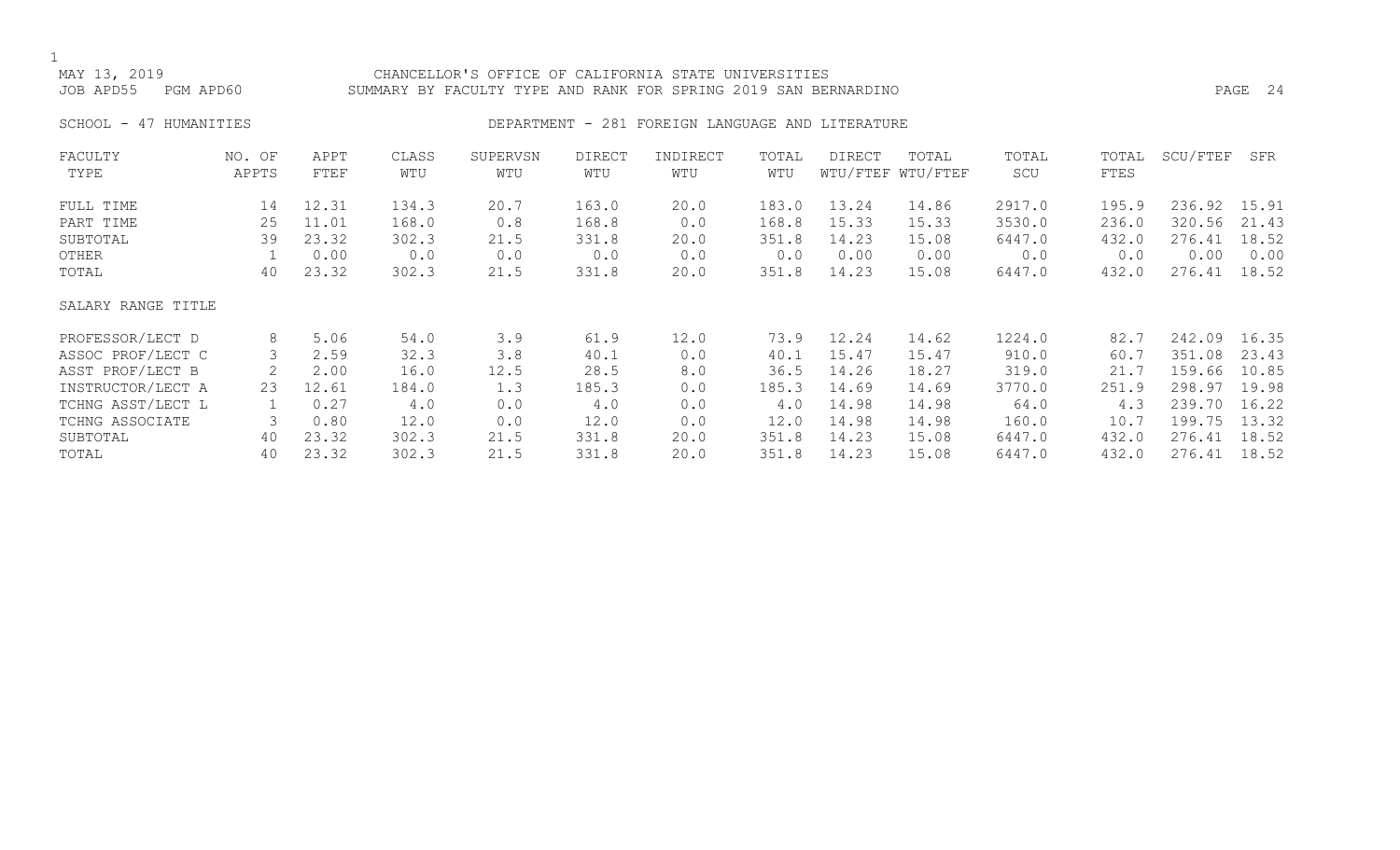CHANCELLOR'S OFFICE OF CALIFORNIA STATE UNIVERSITIES JOB APD55 PGM APD60 SUMMARY BY FACULTY TYPE AND RANK FOR SPRING 2019 SAN BERNARDINO PAGE 25

SCHOOL - 47 HUMANITIES SERIES DEPARTMENT - 350 HUMANITIES

| FACULTY<br>TYPE                             | NO. OF<br>APPTS               | APPT<br>FTEF                 | CLASS<br>WTU                | SUPERVSN<br>WTU             | <b>DIRECT</b><br>WTU         | INDIRECT<br>WTU          | TOTAL<br>WTU                 | <b>DIRECT</b>                 | TOTAL<br>WTU/FTEF WTU/FTEF    | TOTAL<br>SCU                        | TOTAL<br>FTES                   | SCU/FTEF                                   | SFR                     |
|---------------------------------------------|-------------------------------|------------------------------|-----------------------------|-----------------------------|------------------------------|--------------------------|------------------------------|-------------------------------|-------------------------------|-------------------------------------|---------------------------------|--------------------------------------------|-------------------------|
| FULL TIME<br>PART TIME<br>SUBTOTAL<br>TOTAL | 12<br>12                      | 1.83<br>2.20<br>4.03<br>4.03 | 2.0<br>20.0<br>22.0<br>22.0 | 16.4<br>0.0<br>16.4<br>16.4 | 18.4<br>20.0<br>38.4<br>38.4 | 5.0<br>0.0<br>5.0<br>5.0 | 23.4<br>20.0<br>43.4<br>43.4 | 10.04<br>9.08<br>9.52<br>9.52 | 10.04<br>9.08<br>9.52<br>9.52 | 319.0<br>1556.0<br>1875.0<br>1875.0 | 21.3<br>103.7<br>125.0<br>125.0 | 174.13 11.61<br>706.63<br>464.80<br>464.80 | 47.11<br>30.99<br>30.99 |
| SALARY RANGE TITLE                          |                               |                              |                             |                             |                              |                          |                              |                               |                               |                                     |                                 |                                            |                         |
| INSTRUCTOR/LECT A<br>SUBTOTAL<br>TOTAL      | $12 \overline{ }$<br>12<br>12 | 4.03<br>4.03<br>4.03         | 22.0<br>22.0<br>22.0        | 16.4<br>16.4<br>16.4        | 38.4<br>38.4<br>38.4         | 5.0<br>5.0<br>5.0        | 43.4<br>43.4<br>43.4         | 9.52<br>9.52<br>9.52          | 9.52<br>9.52<br>9.52          | 1875.0<br>1875.0<br>1875.0          | 125.0<br>125.0<br>125.0         | 464.80<br>464.80<br>464.80                 | 30.99<br>30.99<br>30.99 |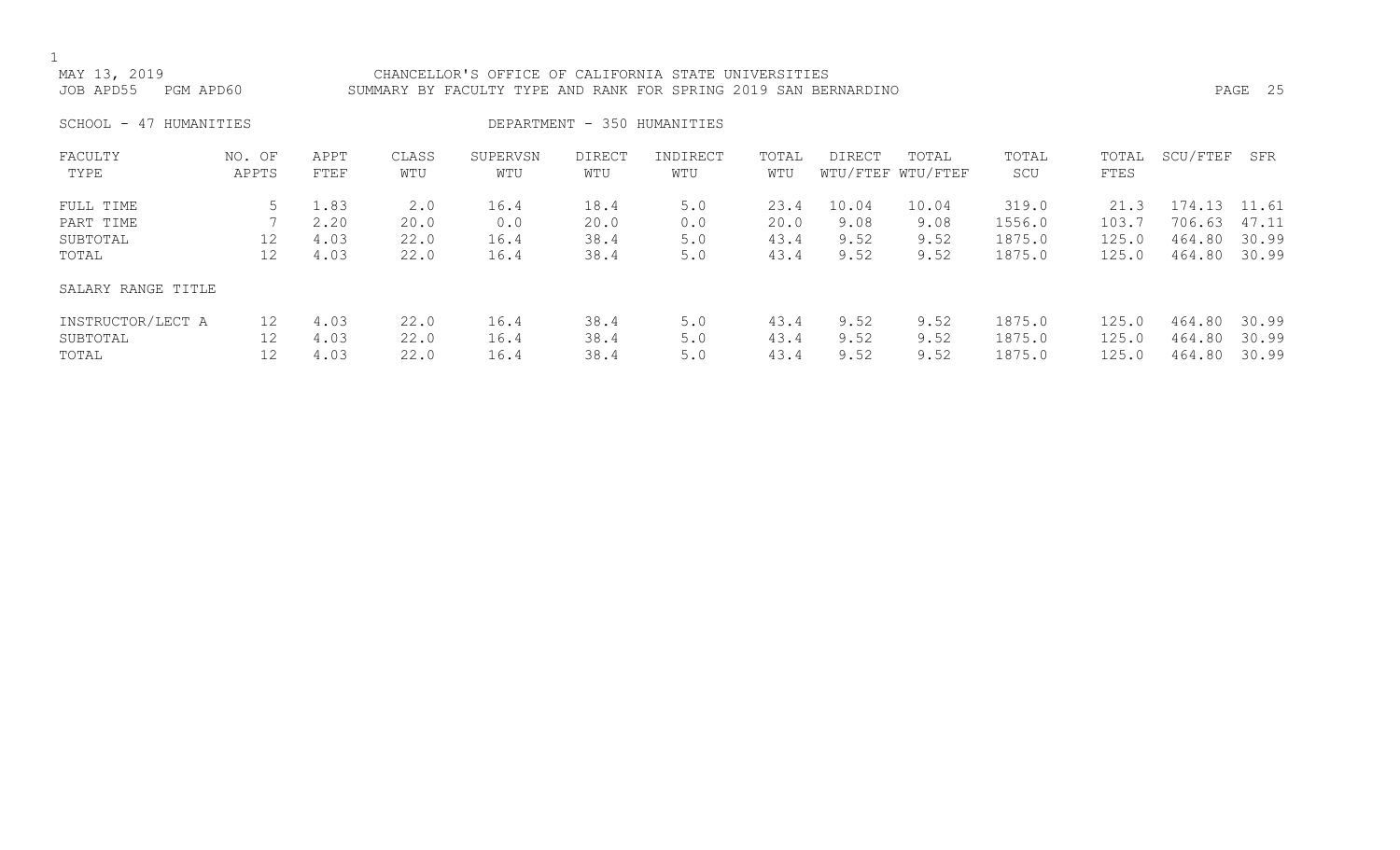## MAY 13, 2019 CHANCELLOR'S OFFICE OF CALIFORNIA STATE UNIVERSITIES JOB APD55 PGM APD60 SUMMARY BY FACULTY TYPE AND RANK FOR SPRING 2019 SAN BERNARDINO PAGE 26

## SCHOOL - 47 HUMANITIES SERES REPARTMENT - 373 INTERDISCIPLINARY STUDIES IN EDUCATION

| FACULTY            | NO. OF | APPT | CLASS | SUPERVSN | <b>DIRECT</b> | INDIRECT | TOTAL | <b>DIRECT</b> | TOTAL             | TOTAL | TOTAL | SCU/FTEF | SFR  |
|--------------------|--------|------|-------|----------|---------------|----------|-------|---------------|-------------------|-------|-------|----------|------|
| TYPE               | APPTS  | FTEF | WTU   | WTU      | WTU           | WTU      | WTU   |               | WTU/FTEF WTU/FTEF | SCU   | FTES  |          |      |
| PART TIME          | 4      | 0.00 | 12.0  | 0.0      | 12.0          | 0.0      | 12.0  | 0.00          | 0.00              | 240.0 | 16.0  | 0.00     | 0.00 |
| SUBTOTAL           | 4      | 0.00 | 12.0  | 0.0      | 12.0          | 0.0      | 12.0  | 0.00          | 0.00              | 240.0 | 16.0  | 0.00     | 0.00 |
| TOTAL              | 4      | 0.00 | 12.0  | 0.0      | 12.0          | 0.0      | 12.0  | 0.00          | 0.00              | 240.0 | 16.0  | 0.00     | 0.00 |
| SALARY RANGE TITLE |        |      |       |          |               |          |       |               |                   |       |       |          |      |
| INSTRUCTOR/LECT A  | 4      | 0.00 | 12.0  | 0.0      | 12.0          | 0.0      | 12.0  | 0.00          | 0.00              | 240.0 | 16.0  | 0.00     | 0.00 |
| SUBTOTAL           | 4      | 0.00 | 12.0  | 0.0      | 12.0          | 0.0      | 12.0  | 0.00          | 0.00              | 240.0 | 16.0  | 0.00     | 0.00 |
| TOTAL              | 4      | 0.00 | 12.0  | 0.0      | 12.0          | 0.0      | 12.0  | 0.00          | 0.00              | 240.0 | 16.0  | 0.00     | 0.00 |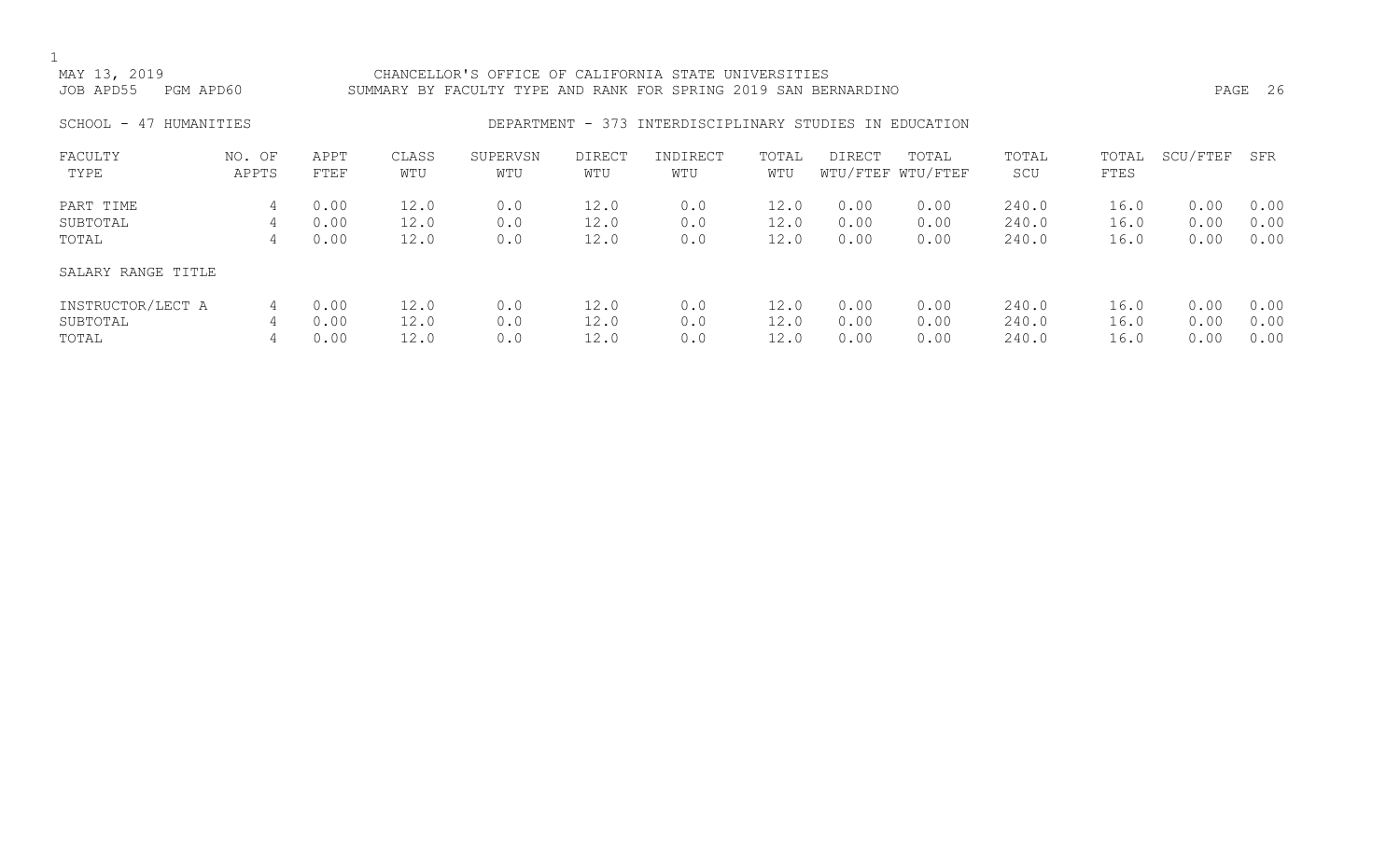## MAY 13, 2019<br>JOB APD55 PGM APD60 SUMMARY BY FACULTY TYPE AND RANK FOR SPRING 2019 SAN BER SUMMARY BY FACULTY TYPE AND RANK FOR SPRING 2019 SAN BERNARDINO PASS PAGE 27

SCHOOL - 47 HUMANITIES DEPARTMENT - 498 MUSIC

| FACULTY            | NO. OF | APPT  | CLASS | SUPERVSN | <b>DIRECT</b> | INDIRECT | TOTAL | DIRECT | TOTAL             | TOTAL  | TOTAL | SCU/FTEF | SFR   |
|--------------------|--------|-------|-------|----------|---------------|----------|-------|--------|-------------------|--------|-------|----------|-------|
| TYPE               | APPTS  | FTEF  | WTU   | WTU      | WTU           | WTU      | WTU   |        | WTU/FTEF WTU/FTEF | SCU    | FTES  |          |       |
| FULL TIME          | 6      | 4.86  | 48.2  | 7.7      | 61.9          | 7.0      | 68.9  | 12.74  | 14.18             | 1597.3 | 106.5 | 328.73   | 21.92 |
| PART TIME          | 18     | 6.63  | 69.1  | 17.3     | 88.4          | 8.0      | 96.4  | 13.34  | 14.55             | 1539.6 | 102.6 | 232.32   | 15.49 |
| SUBTOTAL           | 24     | 11.49 | 117.3 | 25.0     | 150.3         | 15.0     | 165.3 | 13.09  | 14.39             | 3136.9 | 209.1 | 273.11   | 18.21 |
| TOTAL              | 24     | 11.49 | 117.3 | 25.0     | 150.3         | 15.0     | 165.3 | 13.09  | 14.39             | 3136.9 | 209.1 | 273.11   | 18.21 |
| SALARY RANGE TITLE |        |       |       |          |               |          |       |        |                   |        |       |          |       |
| PROFESSOR/LECT D   | 4      | 2.83  | 29.2  | 2.1      | 37.3          | 0.0      | 37.3  | 13.16  | 13.16             | 1157.0 | 77.1  | 408.26   | 27.22 |
| ASSOC PROF/LECT C  |        | 0.53  | 7.0   | 1.4      | 10.4          | 0.0      | 10.4  | 19.81  | 19.81             | 385.0  | 25.7  | 733.33   | 48.90 |
| ASST PROF/LECT B   |        | 2.00  | 16.0  | 4.2      | 20.2          | 7.0      | 27.2  | 10.10  | 13.60             | 139.3  | 9.3   | 69.65    | 4.65  |
| INSTRUCTOR/LECT A  | 13     | 5.73  | 64.4  | 13.0     | 77.4          | 8.0      | 85.4  | 13.51  | 14.90             | 1439.3 | 96.0  | 251.19   | 16.75 |
| SUBTOTAL           | 20     | 11.09 | 116.6 | 20.7     | 145.3         | 15.0     | 160.3 | 13.10  | 14.46             | 3120.6 | 208.0 | 281.41   | 18.76 |
| OTHER              | 4      | 0.40  | 0.7   | 4.3      | 5.0           | 0.0      | 5.0   | 12.59  | 12.59             | 16.3   |       | 41.06    | 2.75  |
| SUBTOTAL           | 4      | 0.40  | 0.7   | 4.3      | 5.0           | 0.0      | 5.0   | 12.59  | 12.59             | 16.3   |       | 41.06    | 2.75  |
| TOTAL              | 24     | 11.49 | 117.3 | 25.0     | 150.3         | 15.0     | 165.3 | 13.09  | 14.39             | 3136.9 | 209.1 | 273.11   | 18.21 |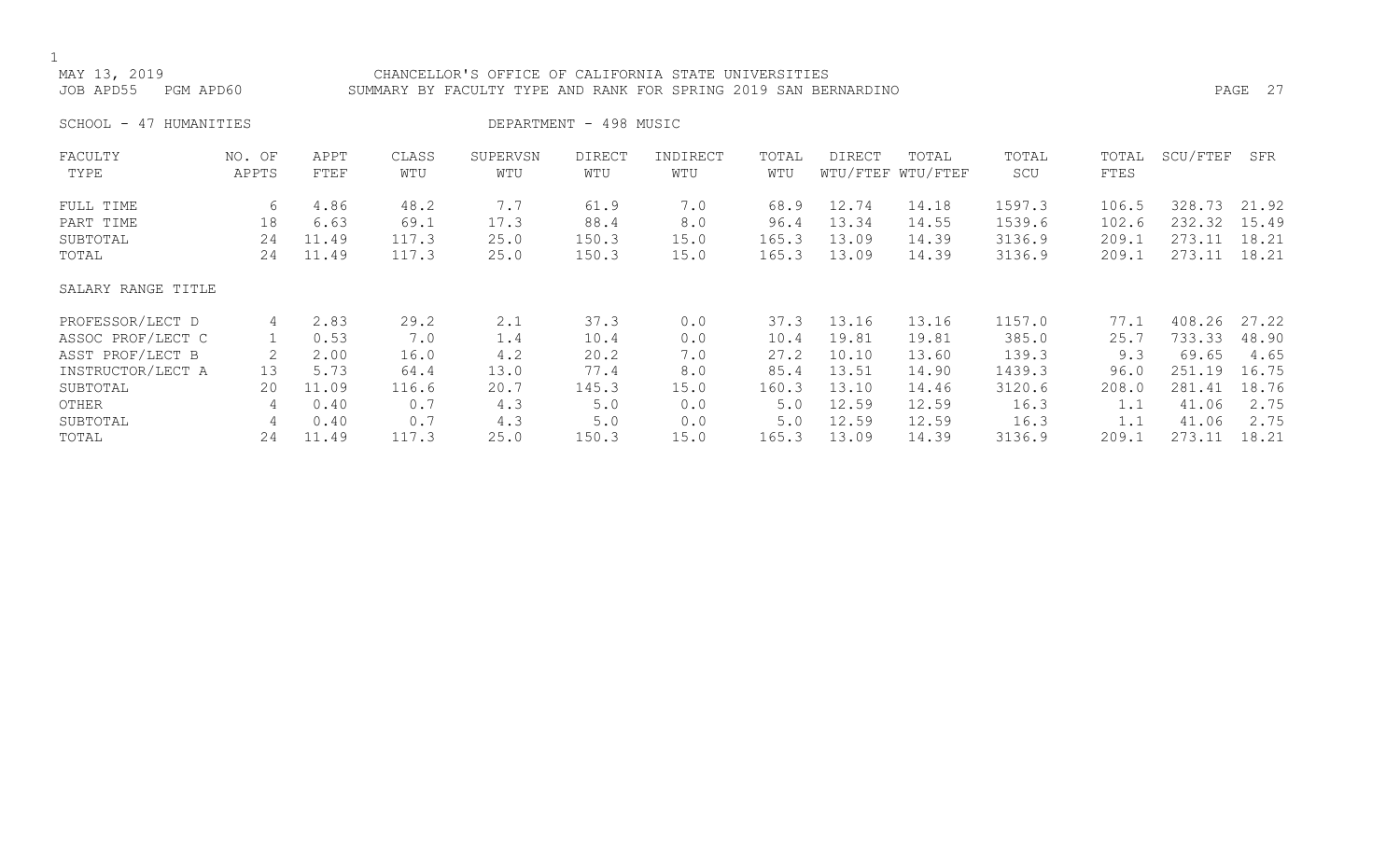## CHANCELLOR'S OFFICE OF CALIFORNIA STATE UNIVERSITIES JOB APD55 PGM APD60 SUMMARY BY FACULTY TYPE AND RANK FOR SPRING 2019 SAN BERNARDINO PAGE 28

SCHOOL - 47 HUMANITIES DEPARTMENT - 560 PHILOSOPHY

| FACULTY            | NO. OF | APPT  | CLASS | SUPERVSN | <b>DIRECT</b> | INDIRECT | TOTAL | <b>DIRECT</b> | TOTAL             | TOTAL  | TOTAL | SCU/FTEF | SFR   |
|--------------------|--------|-------|-------|----------|---------------|----------|-------|---------------|-------------------|--------|-------|----------|-------|
| TYPE               | APPTS  | FTEF  | WTU   | WTU      | WTU           | WTU      | WTU   |               | WTU/FTEF WTU/FTEF | SCU    | FTES  |          |       |
| FULL TIME          | 6      | 5.00  | 52.0  | 2.0      | 54.0          | 24.0     | 78.0  | 10.80         | 15.60             | 1378.0 | 91.9  | 275.66   | 18.38 |
| PART TIME          | 12     | 8.41  | 126.0 | 0.0      | 126.0         | 0.0      | 126.0 | 14.99         | 14.99             | 3836.0 | 255.7 | 456.23   | 30.42 |
| SUBTOTAL           | 18     | 13.41 | 178.0 | 2.0      | 180.0         | 24.0     | 204.0 | 13.43         | 15.22             | 5214.0 | 347.6 | 388.90   | 25.93 |
| OTHER              |        | 0.00  | 0.0   | 0.0      | 0.0           | 0.0      | 0.0   | 0.00          | 0.00              | 0.0    | 0.0   | 0.00     | 0.00  |
| TOTAL              | 19     | 13.41 | 178.0 | 2.0      | 180.0         | 24.0     | 204.0 | 13.43         | 15.22             | 5214.0 | 347.6 | 388.90   | 25.93 |
| SALARY RANGE TITLE |        |       |       |          |               |          |       |               |                   |        |       |          |       |
| PROFESSOR/LECT D   | 4      | 3.00  | 24.0  | 2.0      | 26.0          | 12.0     | 38.0  | 8.67          | 12.67             | 554.0  | 36.9  | 184.67   | 12.31 |
| ASSOC PROF/LECT C  |        | 0.00  | 0.0   | 0.0      | 0.0           | 12.0     | 12.0  | 0.00          | 0.00              | 0.0    | 0.0   | 0.00     | 0.00  |
| INSTRUCTOR/LECT A  | 14     | 10.41 | 154.0 | 0.0      | 154.0         | 0.0      | 154.0 | 14.80         | 14.80             | 4660.0 | 310.7 | 447.78   | 29.85 |
| SUBTOTAL           | 19     | 13.41 | 178.0 | 2.0      | 180.0         | 24.0     | 204.0 | 13.43         | 15.22             | 5214.0 | 347.6 | 388.90   | 25.93 |
| TOTAL              | 19     | 13.41 | 178.0 | 2.0      | 180.0         | 24.0     | 204.0 | 13.43         | 15.22             | 5214.0 | 347.6 | 388.90   | 25.93 |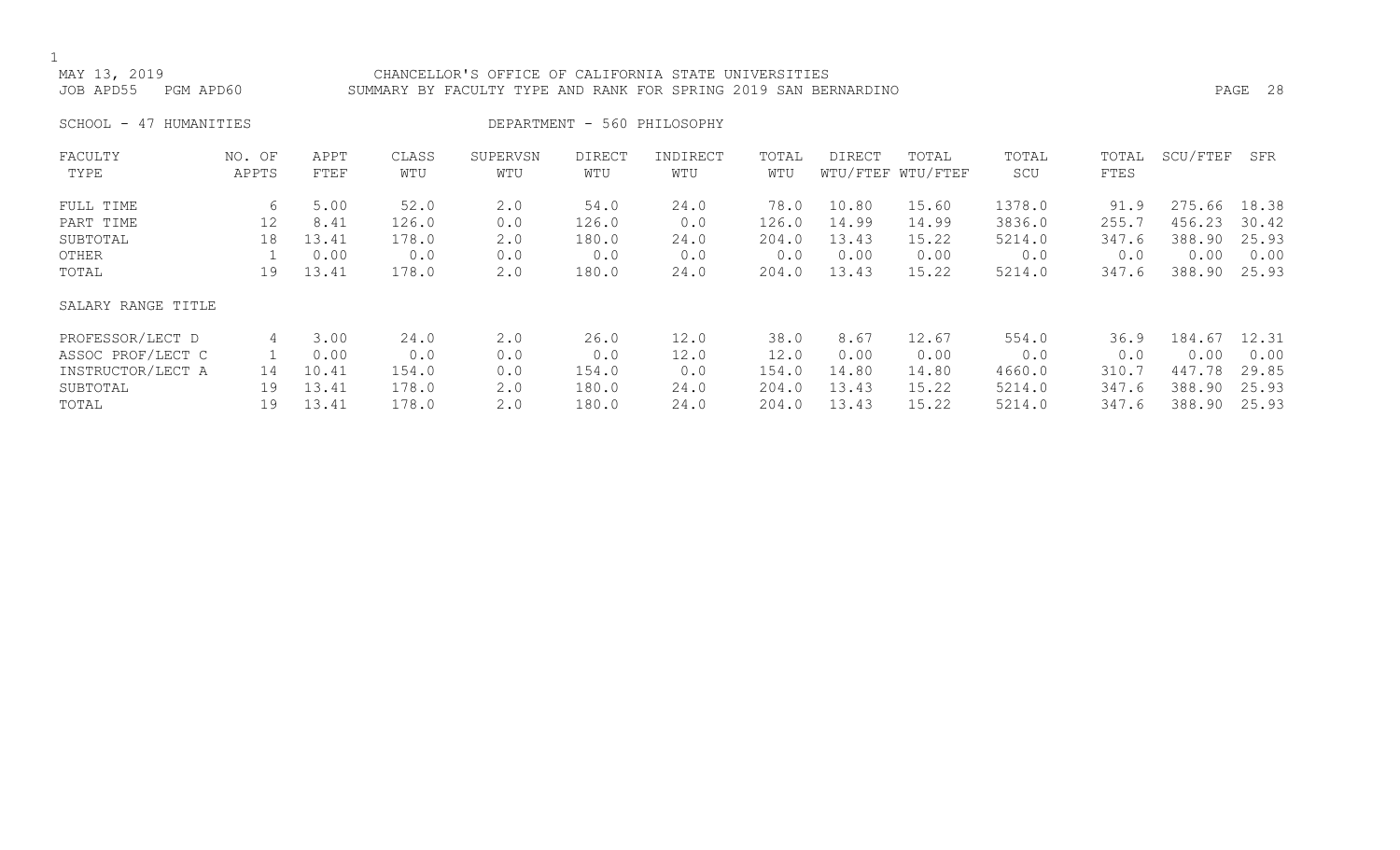## MAY 13, 2019<br>JOB APD55 PGM APD60 SUMMARY BY FACULTY TYPE AND RANK FOR SPRING 2019 SAN BER SUMMARY BY FACULTY TYPE AND RANK FOR SPRING 2019 SAN BERNARDINO **PAGE 29** PAGE 29

SCHOOL - 47 HUMANITIES **DEPARTMENT - 711 THEATRE AND DANCE** 

| FACULTY            | NO. OF | APPT  | CLASS | SUPERVSN | <b>DIRECT</b> | INDIRECT | TOTAL | DIRECT | TOTAL             | TOTAL  | TOTAL | SCU/FTEF     | SFR   |
|--------------------|--------|-------|-------|----------|---------------|----------|-------|--------|-------------------|--------|-------|--------------|-------|
| TYPE               | APPTS  | FTEF  | WTU   | WTU      | WTU           | WTU      | WTU   |        | WTU/FTEF WTU/FTEF | SCU    | FTES  |              |       |
| FULL TIME          | 9      | 6.92  | 94.6  | 3.3      | 97.9          | 8.0      | 105.9 | 14.15  | 16.03             | 2837.0 | 189.4 | 409.97       | 27.37 |
| PART TIME          | 9      | 3.54  | 41.1  | 3.0      | 44.1          | 0.0      | 44.1  | 12.45  | 12.45             | 1058.0 | 70.7  | 298.62       | 19.95 |
| SUBTOTAL           | 18     | 10.46 | 135.7 | 6.3      | 142.0         | 8.0      | 150.0 | 13.57  | 14.81             | 3895.0 | 260.0 | 372.26       | 24.85 |
| TOTAL              | 18     | 10.46 | 135.7 | 6.3      | 142.0         | 8.0      | 150.0 | 13.57  | 14.81             | 3895.0 | 260.0 | 372.26       | 24.85 |
| SALARY RANGE TITLE |        |       |       |          |               |          |       |        |                   |        |       |              |       |
| PROFESSOR/LECT D   |        | 3.16  | 31.4  | 0.0      | 31.4          | 8.0      | 39.4  | 9.93   | 12.46             | 719.0  | 47.9  | 227.46 15.16 |       |
| ASST PROF/LECT B   |        | 1.22  | 20.3  | 0.0      | 20.3          | 0.0      | 20.3  | 16.65  | 16.65             | 215.0  | 14.4  | 176.37       | 11.81 |
| INSTRUCTOR/LECT A  | 11     | 6.08  | 84.0  | 6.3      | 90.3          | 0.0      | 90.3  | 14.84  | 15.67             | 2961.0 | 197.7 | 486.77       | 32.50 |
| SUBTOTAL           | 18     | 10.46 | 135.7 | 6.3      | 142.0         | 8.0      | 150.0 | 13.57  | 14.81             | 3895.0 | 260.0 | 372.26       | 24.85 |
| TOTAL              | 18     | 10.46 | 135.7 | 6.3      | 142.0         | 8.0      | 150.0 | 13.57  | 14.81             | 3895.0 | 260.0 | 372.26       | 24.85 |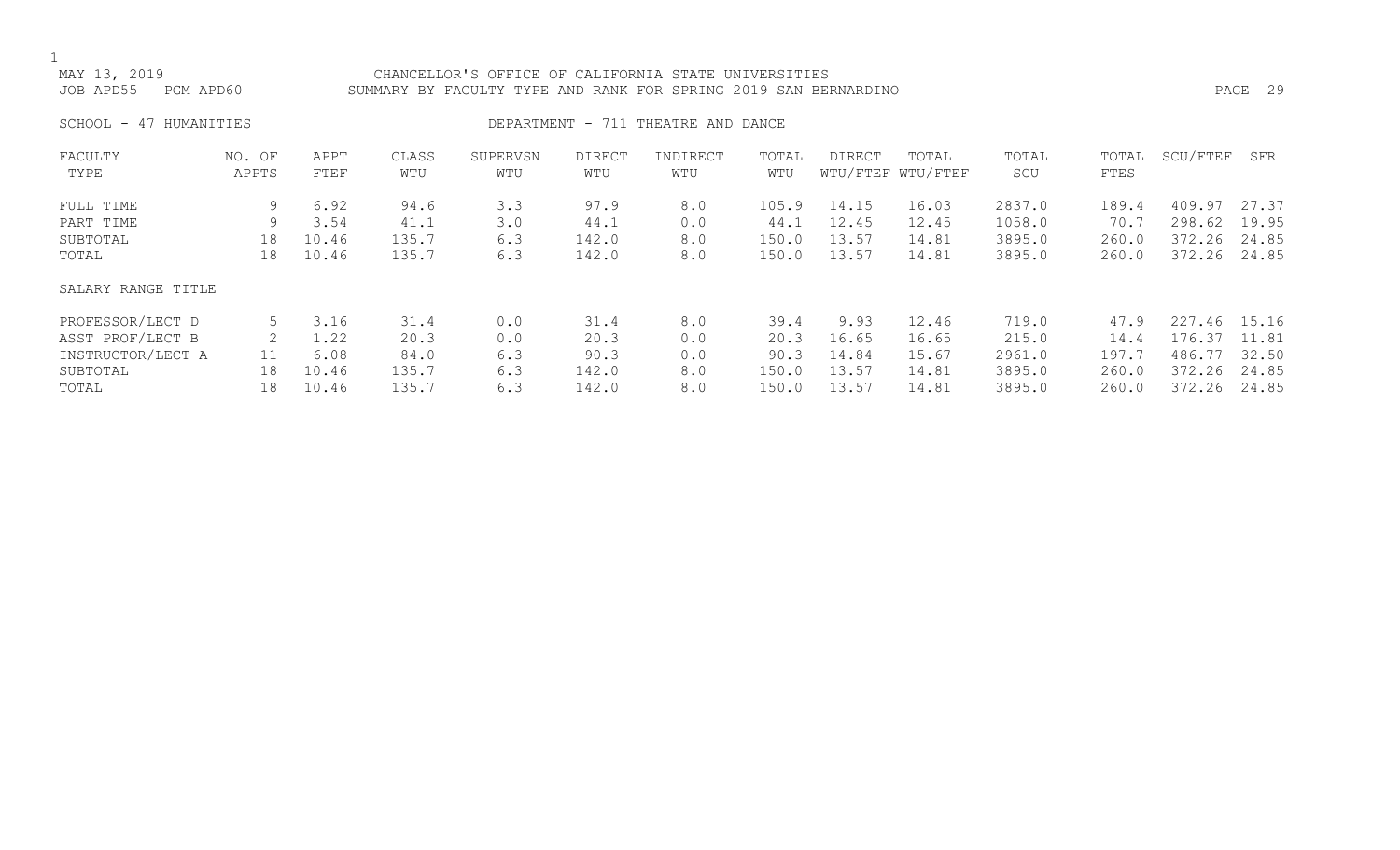## MAY 13, 2019 CHANCELLOR'S OFFICE OF CALIFORNIA STATE UNIVERSITIES SUMMARY BY FACULTY TYPE AND RANK FOR SPRING 2019 SAN BERNARDINO **PAGE 30**

SCHOOL - 47 HUMANITIES

| FACULTY<br>TYPE    | NO. OF<br>APPTS | APPT<br>FTEF | CLASS<br>WTU | SUPERVSN<br>WTU | <b>DIRECT</b><br>WTU | INDIRECT<br>WTU | TOTAL<br>WTU | <b>DIRECT</b> | TOTAL<br>WTU/FTEF WTU/FTEF | TOTAL<br>SCU | TOTAL<br>FTES | SCU/FTEF | SFR   |
|--------------------|-----------------|--------------|--------------|-----------------|----------------------|-----------------|--------------|---------------|----------------------------|--------------|---------------|----------|-------|
| FULL TIME          | 95              | 75.81        | 781.2        | 102.3           | 931.5                | 220.7           | 1152.2       | 12.29         | 15.20                      | 21146.3      | 1422.0        | 278.95   | 18.76 |
| PART TIME          | 158             | 74.11        | 1057.7       | 22.3            | 1084.0               | 26.0            | 1110.0       | 14.63         | 14.98                      | 27243.6      | 1818.8        | 367.63   | 24.54 |
| SUBTOTAL           | 253             | 149.91       | 1838.9       | 124.6           | 2015.5               | 246.7           | 2262.2       | 13.44         | 15.09                      | 48389.9      | 3240.8        | 322.79   | 21.62 |
| OTHER              | 6               | 0.00         | 14.3         | 17.5            | 31.8                 | 0.0             | 31.8         | 0.00          | 0.00                       | 188.0        | 13.1          | 0.00     | 0.00  |
| TOTAL              | 259             | 149.91       | 1853.2       | 142.1           | 2047.3               | 246.7           | 2294.0       | 13.66         | 15.30                      | 48577.9      | 3253.9        | 324.04   | 21.71 |
| SALARY RANGE TITLE |                 |              |              |                 |                      |                 |              |               |                            |              |               |          |       |
| PROFESSOR/LECT D   | 52              | 34.35        | 346.8        | 40.1            | 432.9                | 89.9            | 522.8        | 12.60         | 15.22                      | 8495.0       | 576.2         | 247.29   | 16.77 |
| ASSOC PROF/LECT C  | 13              | 10.12        | 99.1         | 27.7            | 132.8                | 46.0            | 178.8        | 13.13         | 17.67                      | 2581.0       | 173.3         | 255.14   | 17.13 |
| ASST PROF/LECT B   | 16              | 15.22        | 123.5        | 19.0            | 142.5                | 63.8            | 206.3        | 9.37          | 13.56                      | 2370.3       | 160.7         | 155.78   | 10.56 |
| INSTRUCTOR/LECT A  | 158             | 84.63        | 1203.9       | 47.2            | 1251.1               | 47.0            | 1298.1       | 14.78         | 15.34                      | 33638.3      | 2244.1        | 397.49   | 26.52 |
| TCHNG ASST/LECT L  | 4               | 1.20         | 17.9         | 0.0             | 17.9                 | 0.0             | 17.9         | 14.92         | 14.92                      | 312.0        | 20.9          | 260.00   | 17.38 |
| TCHNG ASSOCIATE    | 11              | 4.01         | 60.0         | 0.0             | 60.0                 | 0.0             | 60.0         | 14.98         | 14.98                      | 1128.0       | 75.2          | 281.65   | 18.78 |
| SUBTOTAL           | 254             | 149.52       | 1851.2       | 134.0           | 2037.2               | 246.7           | 2283.9       | 13.63         | 15.28                      | 48524.6      | 3250.4        | 324.54   | 21.74 |
| ADMINISTRATOR      |                 | 0.00         | 1.3          | 3.8             | 5.1                  | 0.0             | 5.1          | 0.00          | 0.00                       | 37.0         | 2.5           | 0.00     | 0.00  |
| OTHER              | 4               | 0.40         | 0.7          | 4.3             | 5.0                  | 0.0             | 5.0          | 12.59         | 12.59                      | 16.3         | 1.1           | 41.06    | 2.75  |
| SUBTOTAL           | 5               | 0.40         | 2.0          | 8.1             | 10.1                 | 0.0             | 10.1         | 25.44         | 25.44                      | 53.3         | 3.6           | 134.26   | 8.94  |
| TOTAL              | 259             | 149.91       | 1853.2       | 142.1           | 2047.3               | 246.7           | 2294.0       | 13.66         | 15.30                      | 48577.9      | 3253.9        | 324.04   | 21.71 |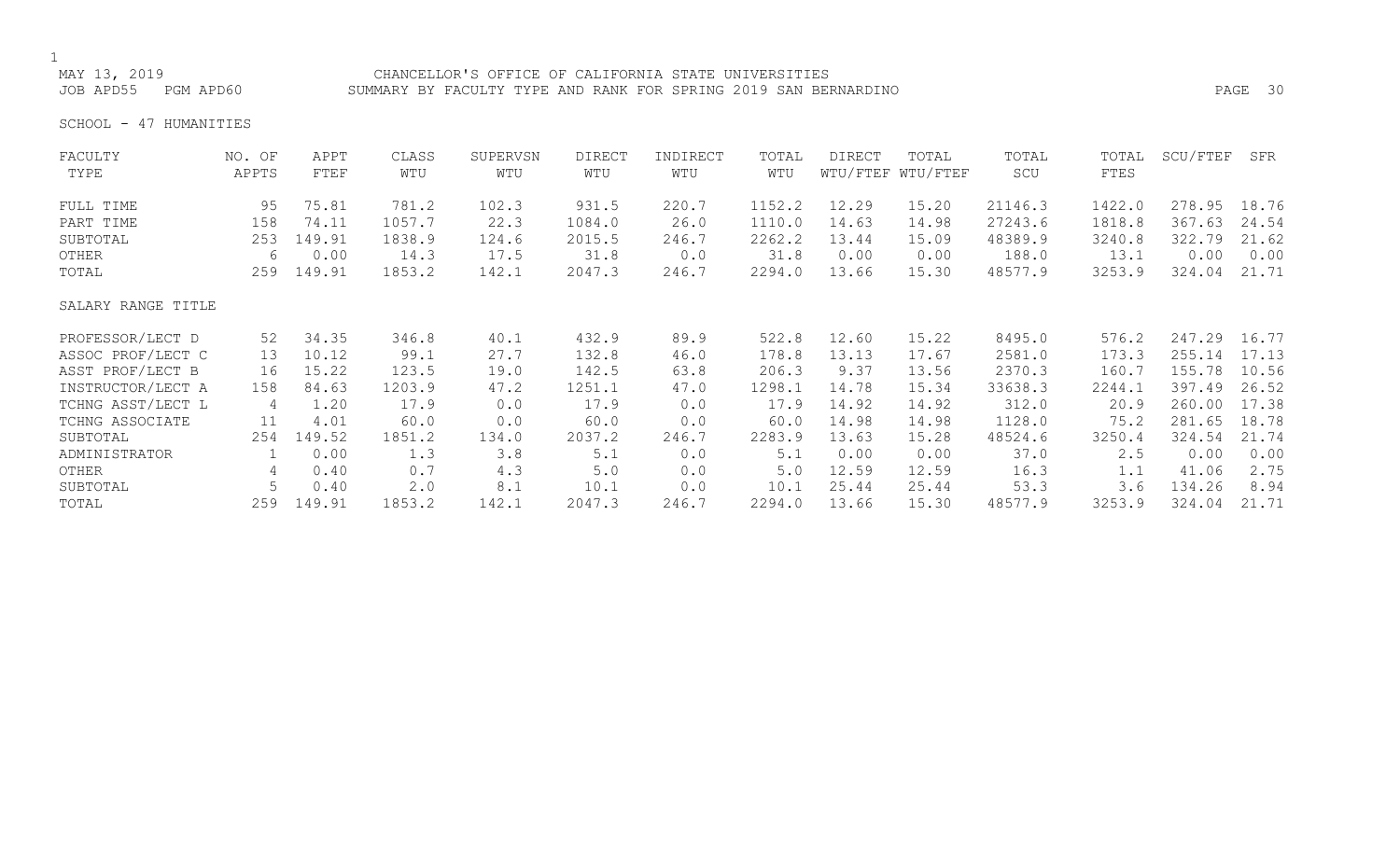## CHANCELLOR'S OFFICE OF CALIFORNIA STATE UNIVERSITIES JOB APD55 PGM APD60 SUMMARY BY FACULTY TYPE AND RANK FOR SPRING 2019 SAN BERNARDINO PAGE 31

## SCHOOL - 50 EDUCATION **DEPARTMENT - 242 EDUCATIONAL PSYCHOLOGY**

| FACULTY            | NO. OF | APPT  | CLASS | SUPERVSN | <b>DIRECT</b> | INDIRECT | TOTAL | <b>DIRECT</b> | TOTAL             | TOTAL  | TOTAL | SCU/FTEF | SFR   |
|--------------------|--------|-------|-------|----------|---------------|----------|-------|---------------|-------------------|--------|-------|----------|-------|
| TYPE               | APPTS  | FTEF  | WTU   | WTU      | WTU           | WTU      | WTU   |               | WTU/FTEF WTU/FTEF | SCU    | FTES  |          |       |
| FULL TIME          | 18     | 12.39 | 96.0  | 15.8     | 121.8         | 95.0     | 216.8 | 9.83          | 17.50             | 1938.0 | 147.6 | 156.40   | 11.91 |
| PART TIME          | 39     | 11.09 | 77.0  | 87.5     | 164.5         | 0.0      | 164.5 | 14.83         | 14.83             | 2528.0 | 196.2 | 227.89   | 17.69 |
| SUBTOTAL           | 57     | 23.48 | 173.0 | 103.3    | 286.3         | 95.0     | 381.3 | 12.19         | 16.24             | 4466.0 | 343.8 | 190.17   | 14.64 |
| OTHER              | 2      | 0.00  | 0.0   | 0.0      | 0.0           | 0.0      | 0.0   | 0.00          | 0.00              | 0.0    | 0.0   | 0.00     | 0.00  |
| TOTAL              | 59     | 23.48 | 173.0 | 103.3    | 286.3         | 95.0     | 381.3 | 12.19         | 16.24             | 4466.0 | 343.8 | 190.17   | 14.64 |
| SALARY RANGE TITLE |        |       |       |          |               |          |       |               |                   |        |       |          |       |
| PROFESSOR/LECT D   | 10     | 3.33  | 24.0  | 6.3      | 36.3          | 51.0     | 87.3  | 10.89         | 26.19             | 554.0  | 38.2  | 166.22   | 11.47 |
| ASSOC PROF/LECT C  |        | 1.00  | 12.0  | 0.0      | 12.0          | 0.0      | 12.0  | 12.01         | 12.01             | 128.0  | 10.7  | 128.13   | 10.68 |
| ASST PROF/LECT B   | 8      | 7.39  | 48.0  | 13.5     | 65.5          | 24.0     | 89.5  | 8.86          | 12.11             | 1020.0 | 79.0  | 137.97   | 10.69 |
| INSTRUCTOR/LECT A  | 40     | 11.76 | 89.0  | 83.5     | 172.5         | 20.0     | 192.5 | 14.67         | 16.37             | 2764.0 | 215.9 | 235.05   | 18.36 |
| SUBTOTAL           | 59     | 23.48 | 173.0 | 103.3    | 286.3         | 95.0     | 381.3 | 12.19         | 16.24             | 4466.0 | 343.8 | 190.17   | 14.64 |
| TOTAL              | 59     | 23.48 | 173.0 | 103.3    | 286.3         | 95.0     | 381.3 | 12.19         | 16.24             | 4466.0 | 343.8 | 190.17   | 14.64 |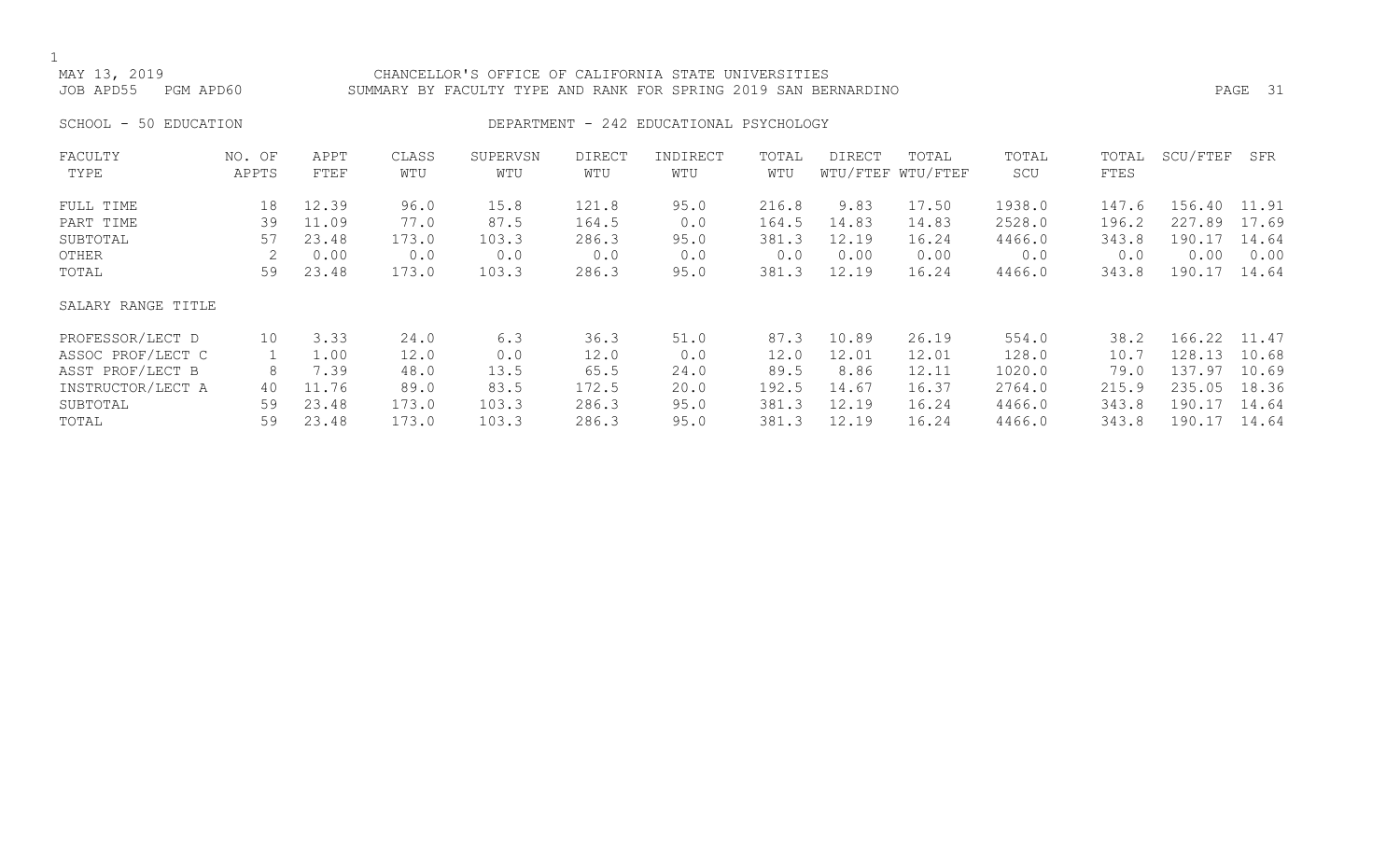CHANCELLOR'S OFFICE OF CALIFORNIA STATE UNIVERSITIES JOB APD55 PGM APD60 SUMMARY BY FACULTY TYPE AND RANK FOR SPRING 2019 SAN BERNARDINO PAGE 32

## SCHOOL - 50 EDUCATION **DEPARTMENT - 245 TEACHER PREPARATION**

| FACULTY<br>TYPE    | NO. OF<br>APPTS | APPT<br>FTEF | CLASS<br>WTU | SUPERVSN<br>WTU | <b>DIRECT</b><br>WTU | INDIRECT<br>WTU | TOTAL<br>WTU | DIRECT | TOTAL<br>WTU/FTEF WTU/FTEF | TOTAL<br>SCU | TOTAL<br>FTES | SCU/FTEF | SFR   |
|--------------------|-----------------|--------------|--------------|-----------------|----------------------|-----------------|--------------|--------|----------------------------|--------------|---------------|----------|-------|
| FULL TIME          | 14              | 10.50        | 101.0        | 9.6             | 114.6                | 49.8            | 164.4        | 10.91  | 15.65                      | 1156.0       | 93.1          | 110.07   | 8.87  |
| PART TIME          | 9               | 1.52         | 16.2         | 4.7             | 20.9                 | 7.0             | 27.9         | 13.71  | 18.31                      | 253.0        | 20.0          | 166.01   | 13.14 |
| SUBTOTAL           | 23              | 12.03        | 117.2        | 14.3            | 135.5                | 56.8            | 192.3        | 11.27  | 15.99                      | 1409.0       | 113.1         | 117.16   | 9.41  |
| TOTAL              | 23              | 12.03        | 117.2        | 14.3            | 135.5                | 56.8            | 192.3        | 11.27  | 15.99                      | 1409.0       | 113.1         | 117.16   | 9.41  |
| SALARY RANGE TITLE |                 |              |              |                 |                      |                 |              |        |                            |              |               |          |       |
| PROFESSOR/LECT D   | 8               | 3.67         | 36.0         | 1.7             | 37.7                 | 28.0            | 65.7         | 10.28  | 17.92                      | 418.0        | 34.0          | 113.99   | 9.27  |
| ASSOC PROF/LECT C  |                 | 1.00         | 8.0          | 0.0             | 8.0                  | 4.0             | 12.0         | 8.00   | 12.00                      | 120.0        | 10.0          | 120.00   | 10.00 |
| ASST PROF/LECT B   | 4               | 3.00         | 27.0         | 1.7             | 28.7                 | 17.8            | 46.5         | 9.57   | 15.50                      | 262.0        | 20.8          | 87.33    | 6.92  |
| INSTRUCTOR/LECT A  | 10              | 4.36         | 46.2         | 10.9            | 61.1                 | 7.0             | 68.1         | 14.02  | 15.62                      | 609.0        | 48.4          | 139.71   | 11.09 |
| SUBTOTAL           | 23              | 12.03        | 117.2        | 14.3            | 135.5                | 56.8            | 192.3        | 11.27  | 15.99                      | 1409.0       | 113.1         | 117.16   | 9.41  |
| TOTAL              | 23              | 12.03        | 117.2        | 14.3            | 135.5                | 56.8            | 192.3        | 11.27  | 15.99                      | 1409.0       | 113.1         | 117.16   | 9.41  |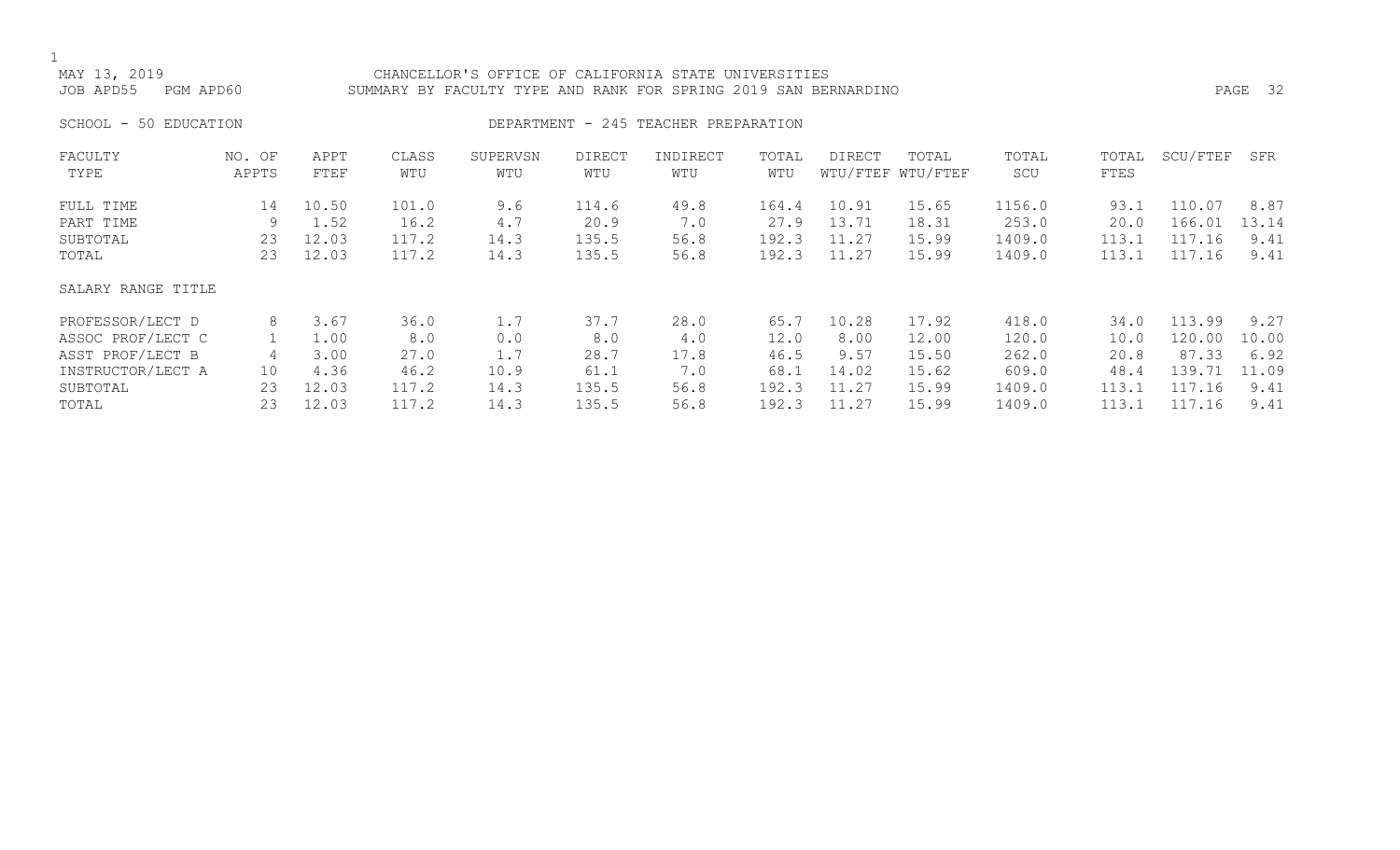## CHANCELLOR'S OFFICE OF CALIFORNIA STATE UNIVERSITIES JOB APD55 PGM APD60 SUMMARY BY FACULTY TYPE AND RANK FOR SPRING 2019 SAN BERNARDINO PAGE 33

SCHOOL - 50 EDUCATION **DEPARTMENT** - 701 TEACHER EDUCATION

| FACULTY            | NO. OF | APPT  | CLASS | SUPERVSN | <b>DIRECT</b> | INDIRECT | TOTAL | <b>DIRECT</b> | TOTAL             | TOTAL  | TOTAL | SCU/FTEF | SFR   |
|--------------------|--------|-------|-------|----------|---------------|----------|-------|---------------|-------------------|--------|-------|----------|-------|
| TYPE               | APPTS  | FTEF  | WTU   | WTU      | WTU           | WTU      | WTU   |               | WTU/FTEF WTU/FTEF | SCU    | FTES  |          |       |
| FULL TIME          | 16     | 7.03  | 69.0  | 25.9     | 98.9          | 71.0     | 169.9 | 14.08         | 24.18             | 1529.0 | 112.3 | 217.62   | 15.98 |
| PART TIME          | 69     | 19.22 | 194.0 | 71.0     | 265.0         | 0.0      | 265.0 | 13.79         | 13.79             | 4035.0 | 277.0 | 209.94   | 14.41 |
| SUBTOTAL           | 85     | 26.25 | 263.0 | 96.9     | 363.9         | 71.0     | 434.9 | 13.86         | 16.57             | 5564.0 | 389.3 | 211.99   | 14.83 |
| OTHER              | 2      | 0.00  | 0.0   | 0.0      | 0.0           | 0.0      | 0.0   | 0.00          | 0.00              | 0.0    | 0.0   | 0.00     | 0.00  |
| TOTAL              | 87     | 26.25 | 263.0 | 96.9     | 363.9         | 71.0     | 434.9 | 13.86         | 16.57             | 5564.0 | 389.3 | 211.99   | 14.83 |
| SALARY RANGE TITLE |        |       |       |          |               |          |       |               |                   |        |       |          |       |
| PROFESSOR/LECT D   | 16     | 5.97  | 65.0  | 23.3     | 92.3          | 63.0     | 155.3 | 15.46         | 26.01             | 1544.0 | 113.7 | 258.63   | 19.05 |
| ASSOC PROF/LECT C  | 2      | 0.53  | 4.0   | 2.0      | 6.0           | 4.0      | 10.0  | 11.24         | 18.73             | 76.0   | 6.3   | 142.32   | 11.74 |
| ASST PROF/LECT B   |        | 1.94  | 20.0  | 0.6      | 20.6          | 4.0      | 24.6  | 10.62         | 12.69             | 261.0  | 17.6  | 134.61   | 9.05  |
| INSTRUCTOR/LECT A  | 67     | 17.80 | 174.0 | 71.0     | 245.0         | 0.0      | 245.0 | 13.76         | 13.76             | 3683.0 | 251.8 | 206.88   | 14.14 |
| SUBTOTAL           | 87     | 26.25 | 263.0 | 96.9     | 363.9         | 71.0     | 434.9 | 13.86         | 16.57             | 5564.0 | 389.3 | 211.99   | 14.83 |
| TOTAL              | 87     | 26.25 | 263.0 | 96.9     | 363.9         | 71.0     | 434.9 | 13.86         | 16.57             | 5564.0 | 389.3 | 211.99   | 14.83 |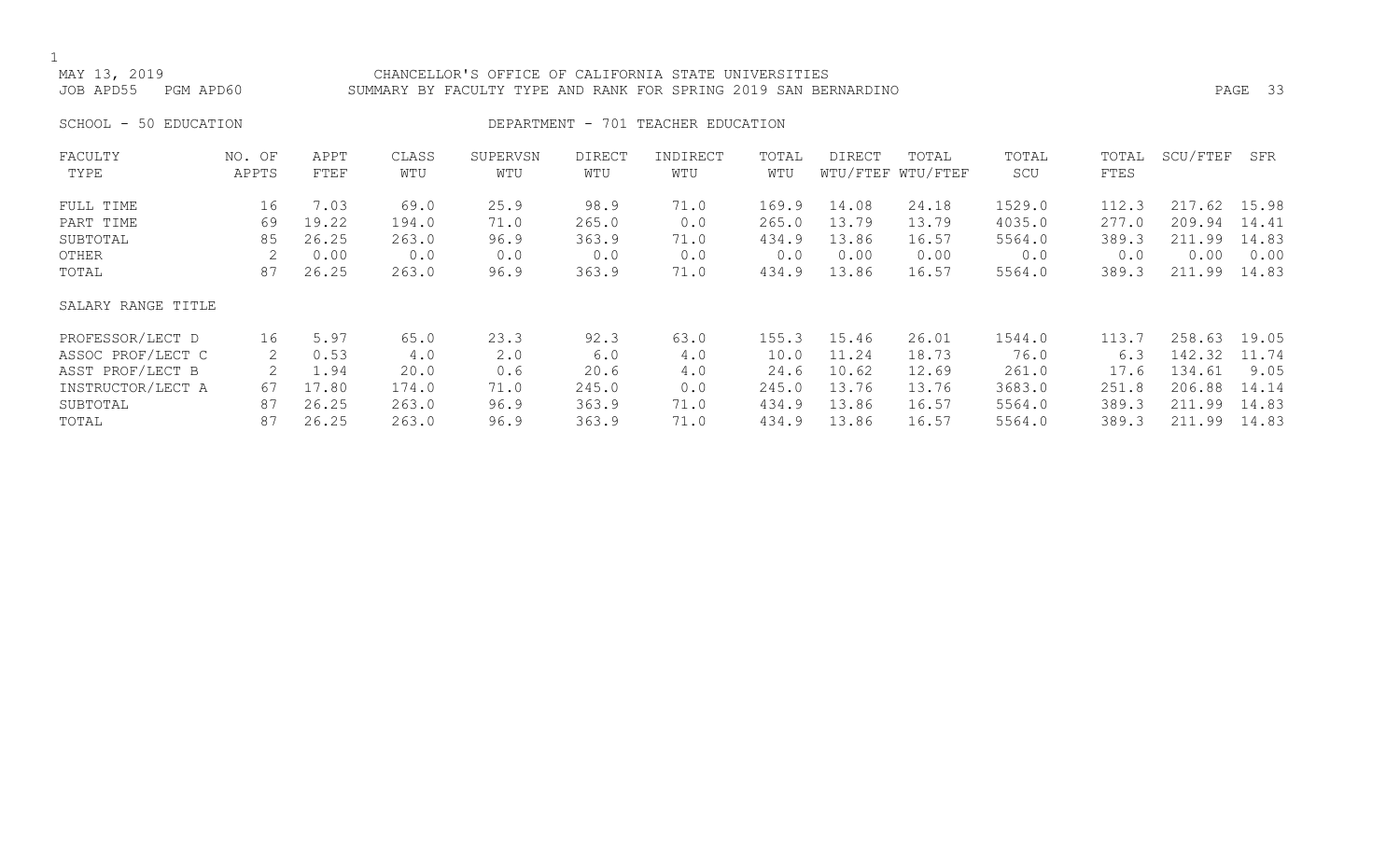MAY 13, 2019 CHANCELLOR'S OFFICE OF CALIFORNIA STATE UNIVERSITIES SUMMARY BY FACULTY TYPE AND RANK FOR SPRING 2019 SAN BERNARDINO **PAGE 34** 

SCHOOL - 50 EDUCATION

| FACULTY            | NO. OF | APPT  | CLASS | SUPERVSN | <b>DIRECT</b> | INDIRECT | TOTAL  | DIRECT | TOTAL             | TOTAL   | TOTAL | SCU/FTEF | SFR   |
|--------------------|--------|-------|-------|----------|---------------|----------|--------|--------|-------------------|---------|-------|----------|-------|
| TYPE               | APPTS  | FTEF  | WTU   | WTU      | WTU           | WTU      | WTU    |        | WTU/FTEF WTU/FTEF | SCU     | FTES  |          |       |
| FULL TIME          | 48     | 29.92 | 266.0 | 51.3     | 335.3         | 215.8    | 551.1  | 11.21  | 18.42             | 4623.0  | 353.0 | 154.52   | 11.80 |
| PART TIME          | 117    | 31.84 | 287.2 | 163.2    | 450.4         | 7.0      | 457.4  | 14.15  | 14.37             | 6816.0  | 493.3 | 214.09   | 15.49 |
| SUBTOTAL           | 165    | 61.76 | 553.2 | 214.5    | 785.7         | 222.8    | 1008.5 | 12.72  | 16.33             | 11439.0 | 846.2 | 185.23   | 13.70 |
| OTHER              | 4      | 0.00  | 0.0   | 0.0      | 0.0           | 0.0      | 0.0    | 0.00   | 0.00              | 0.0     | 0.0   | 0.00     | 0.00  |
| TOTAL              | 169    | 61.76 | 553.2 | 214.5    | 785.7         | 222.8    | 1008.5 | 12.72  | 16.33             | 11439.0 | 846.2 | 185.23   | 13.70 |
| SALARY RANGE TITLE |        |       |       |          |               |          |        |        |                   |         |       |          |       |
| PROFESSOR/LECT D   | 34     | 12.97 | 125.0 | 31.3     | 166.3         | 142.0    | 308.3  | 12.82  | 23.77             | 2516.0  | 186.0 | 193.99   | 14.34 |
| ASSOC PROF/LECT C  | 4      | 2.53  | 24.0  | 2.0      | 26.0          | 8.0      | 34.0   | 10.26  | 13.42             | 324.0   | 26.9  | 127.91   | 10.64 |
| ASST PROF/LECT B   | 14     | 12.33 | 95.0  | 15.8     | 114.8         | 45.8     | 160.6  | 9.31   | 13.02             | 1543.0  | 117.3 | 125.12   | 9.51  |
| INSTRUCTOR/LECT A  | 117    | 33.92 | 309.2 | 165.4    | 478.6         | 27.0     | 505.6  | 14.11  | 14.91             | 7056.0  | 516.0 | 208.01   | 15.21 |
| SUBTOTAL           | 169    | 61.76 | 553.2 | 214.5    | 785.7         | 222.8    | 1008.5 | 12.72  | 16.33             | 11439.0 | 846.2 | 185.23   | 13.70 |
| TOTAL              | 169    | 61.76 | 553.2 | 214.5    | 785.7         | 222.8    | 1008.5 | 12.72  | 16.33             | 11439.0 | 846.2 | 185.23   | 13.70 |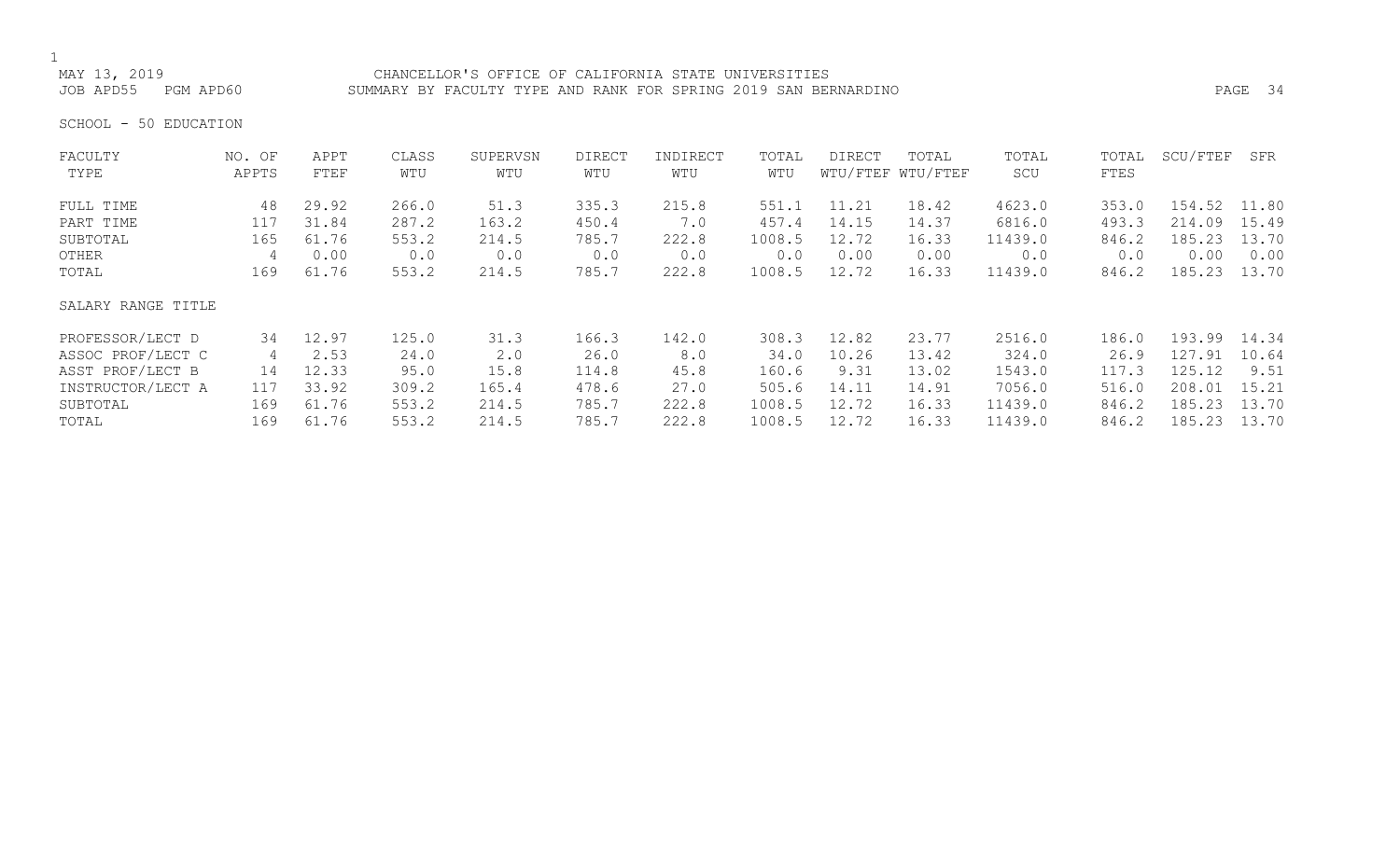## MAY 13, 2019 CHANCELLOR'S OFFICE OF CALIFORNIA STATE UNIVERSITIES JOB APD55 PGM APD60 SUMMARY BY FACULTY TYPE AND RANK FOR SPRING 2019 SAN BERNARDINO PAGE 35 SCHOOL - 66 NATURAL SCI AND MATH DEPARTMENT - 145 BIOLOGY

| FACULTY<br>TYPE    | NO. OF<br>APPTS | APPT<br>FTEF | CLASS<br>WTU | SUPERVSN<br>WTU | DIRECT<br>WTU | INDIRECT<br>WTU | TOTAL<br>WTU | DIRECT | TOTAL<br>WTU/FTEF WTU/FTEF | TOTAL<br>SCU | TOTAL<br>FTES | SCU/FTEF | SFR   |
|--------------------|-----------------|--------------|--------------|-----------------|---------------|-----------------|--------------|--------|----------------------------|--------------|---------------|----------|-------|
| FULL TIME          | 17              | 16.03        | 134.4        | 23.1            | 206.9         | 12.0            | 218.9        | 12.91  | 13.66                      | 6003.0       | 402.7         | 374.49   | 25.12 |
| PART TIME          | 29              | 11.96        | 166.0        | 0.0             | 172.0         | 13.5            | 185.5        | 14.38  | 15.51                      | 4185.0       | 279.0         | 349.95   | 23.33 |
| SUBTOTAL           | 46              | 27.99        | 300.4        | 23.1            | 378.9         | 25.5            | 404.4        | 13.54  | 14.45                      | 10188.0      | 681.7         | 364.00   | 24.36 |
| TOTAL              | 46              | 27.99        | 300.4        | 23.1            | 378.9         | 25.5            | 404.4        | 13.54  | 14.45                      | 10188.0      | 681.7         | 364.00   | 24.36 |
| SALARY RANGE TITLE |                 |              |              |                 |               |                 |              |        |                            |              |               |          |       |
| PROFESSOR/LECT D   | 11              | 9.03         | 81.8         | 16.2            | 126.4         | 10.0            | 136.4        | 14.00  | 15.10                      | 2301.0       | 155.0         | 254.79   | 17.16 |
| ASSOC PROF/LECT C  | 2               | 2.00         | 12.0         | 1.4             | 25.4          | 0.0             | 25.4         | 12.69  | 12.69                      | 940.0        | 62.7          | 469.77   | 31.33 |
| ASST PROF/LECT B   | 2               | 2.00         | 18.6         | 3.9             | 23.5          | 4.0             | 27.5         | 11.75  | 13.75                      | 382.0        | 26.2          | 191.00   | 13.12 |
| INSTRUCTOR/LECT A  | 11              | 5.86         | 70.0         | 0.0             | 80.0          | 2.0             | 82.0         | 13.64  | 13.98                      | 4958.0       | 330.6         | 845.50   | 56.37 |
| TCHNG ASST/LECT L  | 1               | 0.27         | 4.0          | 0.0             | 4.0           | 0.0             | 4.0          | 14.93  | 14.93                      | 48.0         | 3.2           | 179.10   | 11.94 |
| TCHNG ASSOCIATE    | 18              | 7.83         | 108.0        | 0.0             | 108.0         | 9.5             | 117.5        | 13.80  | 15.01                      | 1436.0       | 95.7          | 183.49   | 12.23 |
| SUBTOTAL           | 45              | 26.99        | 294.4        | 21.5            | 367.3         | 25.5            | 392.8        | 13.61  | 14.55                      | 10065.0      | 673.4         | 372.92   | 24.95 |
| OTHER              |                 | 1.00         | 6.0          | 1.6             | 11.6          | 0.0             | 11.6         | 11.61  | 11.61                      | 123.0        | 8.3           | 123.12   | 8.31  |
| SUBTOTAL           |                 | 1.00         | 6.0          | 1.6             | 11.6          | 0.0             | 11.6         | 11.61  | 11.61                      | 123.0        | 8.3           | 123.12   | 8.31  |
| TOTAL              | 46              | 27.99        | 300.4        | 23.1            | 378.9         | 25.5            | 404.4        | 13.54  | 14.45                      | 10188.0      | 681.7         | 364.00   | 24.36 |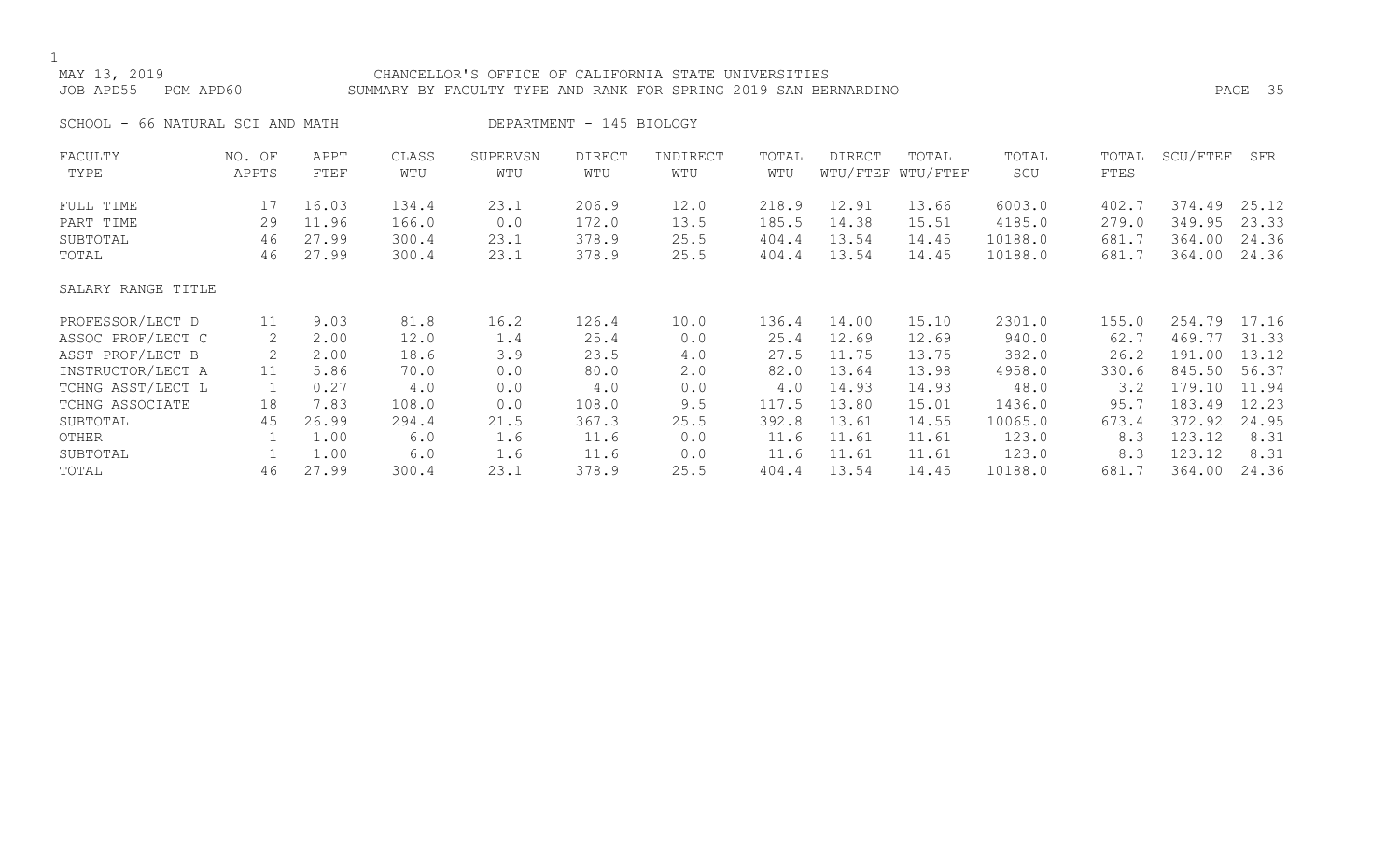## MAY 13, 2019 CHANCELLOR'S OFFICE OF CALIFORNIA STATE UNIVERSITIES JOB APD55 PGM APD60 SUMMARY BY FACULTY TYPE AND RANK FOR SPRING 2019 SAN BERNARDINO PAGE 36

SCHOOL - 66 NATURAL SCI AND MATH DEPARTMENT - 168 CHEMISTRY AND BIOCHEMISTRY

| FACULTY            | NO. OF | APPT  | CLASS | SUPERVSN | <b>DIRECT</b> | INDIRECT | TOTAL | DIRECT | TOTAL             | TOTAL  | TOTAL | SCU/FTEF | SFR   |
|--------------------|--------|-------|-------|----------|---------------|----------|-------|--------|-------------------|--------|-------|----------|-------|
| TYPE               | APPTS  | FTEF  | WTU   | WTU      | WTU           | WTU      | WTU   |        | WTU/FTEF WTU/FTEF | SCU    | FTES  |          |       |
| FULL TIME          | 13     | 11.25 | 94.0  | 8.9      | 113.9         | 37.0     | 150.9 | 10.12  | 13.41             | 2994.0 | 199.9 | 266.13   | 17.76 |
| PART TIME          | 15     | 8.21  | 125.0 | 0.0      | 125.0         | 3.0      | 128.0 | 15.22  | 15.59             | 2515.0 | 167.7 | 306.30   | 20.42 |
| SUBTOTAL           | 28     | 19.46 | 219.0 | 8.9      | 238.9         | 40.0     | 278.9 | 12.28  | 14.33             | 5509.0 | 367.5 | 283.08   | 18.88 |
| TOTAL              | 28     | 19.46 | 219.0 | 8.9      | 238.9         | 40.0     | 278.9 | 12.28  | 14.33             | 5509.0 | 367.5 | 283.08   | 18.88 |
| SALARY RANGE TITLE |        |       |       |          |               |          |       |        |                   |        |       |          |       |
| PROFESSOR/LECT D   |        | 5.34  | 45.0  | 2.6      | 52.6          | 24.0     | 76.6  | 9.86   | 14.36             | 1130.0 | 75.5  | 211.81   | 14.16 |
| ASSOC PROF/LECT C  | 3      | 3.00  | 28.0  | 1.0      | 33.0          | 5.0      | 38.0  | 11.00  | 12.67             | 1166.0 | 77.8  | 388.80   | 25.94 |
| ASST PROF/LECT B   |        | 2.92  | 21.0  | 5.3      | 28.3          | 8.0      | 36.3  | 9.71   | 12.45             | 698.0  | 46.5  | 239.37   | 15.96 |
| INSTRUCTOR/LECT A  | 13     | 7.54  | 115.0 | 0.0      | 115.0         | 3.0      | 118.0 | 15.24  | 15.64             | 2404.0 | 160.3 | 318.66   | 21.24 |
| TCHNG ASSOCIATE    |        | 0.67  | 10.0  | 0.0      | 10.0          | 0.0      | 10.0  | 14.99  | 14.99             | 111.0  | 7.4   | 166.42   | 11.09 |
| SUBTOTAL           | 28     | 19.46 | 219.0 | 8.9      | 238.9         | 40.0     | 278.9 | 12.28  | 14.33             | 5509.0 | 367.5 | 283.08   | 18.88 |
| TOTAL              | 28     | 19.46 | 219.0 | 8.9      | 238.9         | 40.0     | 278.9 | 12.28  | 14.33             | 5509.0 | 367.5 | 283.08   | 18.88 |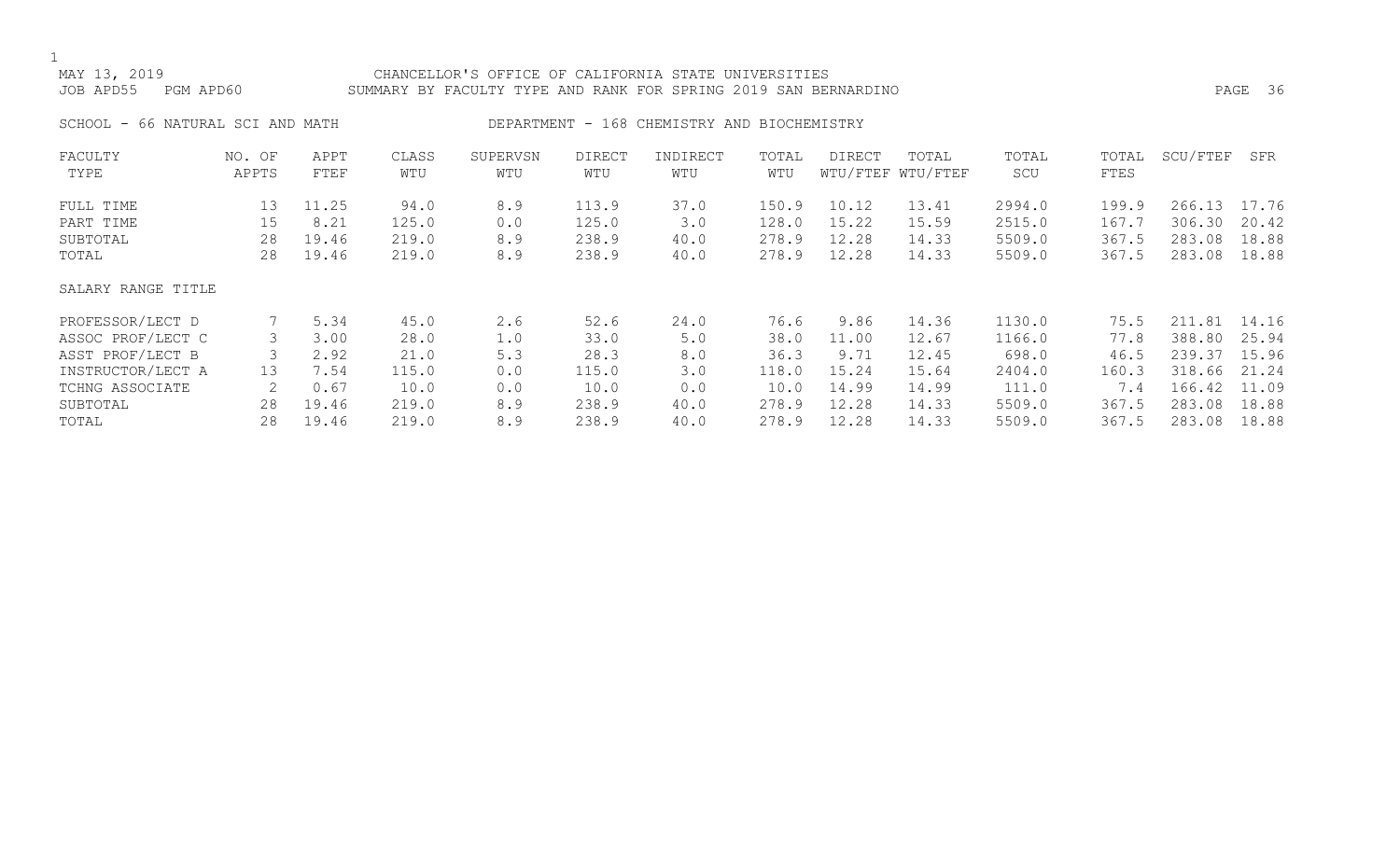### MAY 13, 2019 CHANCELLOR'S OFFICE OF CALIFORNIA STATE UNIVERSITIES JOB APD55 PGM APD60 SUMMARY BY FACULTY TYPE AND RANK FOR SPRING 2019 SAN BERNARDINO PAGE 37

SCHOOL - 66 NATURAL SCI AND MATH DEPARTMENT - 189 COMPUTER SCIENCE

| FACULTY            | NO. OF | APPT  | CLASS | SUPERVSN | <b>DIRECT</b> | INDIRECT | TOTAL | <b>DIRECT</b> | TOTAL             | TOTAL  | TOTAL | SCU/FTEF | SFR   |
|--------------------|--------|-------|-------|----------|---------------|----------|-------|---------------|-------------------|--------|-------|----------|-------|
| TYPE               | APPTS  | FTEF  | WTU   | WTU      | WTU           | WTU      | WTU   |               | WTU/FTEF WTU/FTEF | SCU    | FTES  |          |       |
| FULL TIME          | 13     | 10.67 | 113.1 | 4.3      | 130.8         | 31.0     | 161.8 | 12.26         | 15.16             | 5326.0 | 356.4 | 499.11   | 33.40 |
| PART TIME          | 10     | 2.82  | 38.1  | 1.6      | 39.7          | 8.0      | 47.7  | 14.06         | 16.89             | 1332.0 | 88.9  | 471.67   | 31.47 |
| SUBTOTAL           | 23     | 13.50 | 151.2 | 5.9      | 170.5         | 39.0     | 209.5 | 12.63         | 15.52             | 6658.0 | 445.2 | 493.37   | 32.99 |
| OTHER              |        | 0.00  | 0.0   | 4.3      | 4.3           | 0.0      | 4.3   | 0.00          | 0.00              | 46.0   | 3.1   | 0.00     | 0.00  |
| TOTAL              | 24     | 13.50 | 151.2 | 10.2     | 174.8         | 39.0     | 213.8 | 12.95         | 15.84             | 6704.0 | 448.4 | 496.78   | 33.22 |
| SALARY RANGE TITLE |        |       |       |          |               |          |       |               |                   |        |       |          |       |
| PROFESSOR/LECT D   | 11     | 6.75  | 69.6  | 9.9      | 86.5          | 29.0     | 115.5 | 12.81         | 17.10             | 2620.0 | 175.8 | 387.92   | 26.02 |
| ASST PROF/LECT B   |        | 3.00  | 23.9  | 0.3      | 26.6          | 9.0      | 35.6  | 8.87          | 11.87             | 748.0  | 50.1  | 249.42   | 16.72 |
| INSTRUCTOR/LECT A  |        | 3.11  | 48.2  | 0.0      | 52.2          | 1.0      | 53.2  | 16.80         | 17.12             | 3009.0 | 200.7 | 968.46   | 64.58 |
| TCHNG ASSOCIATE    |        | 0.64  | 9.5   | 0.0      | 9.5           | 0.0      | 9.5   | 14.96         | 14.96             | 327.0  | 21.8  | 514.96   | 34.33 |
| SUBTOTAL           | 24     | 13.50 | 151.2 | 10.2     | 174.8         | 39.0     | 213.8 | 12.95         | 15.84             | 6704.0 | 448.4 | 496.78   | 33.22 |
| TOTAL              | 24     | 13.50 | 151.2 | 10.2     | 174.8         | 39.0     | 213.8 | 12.95         | 15.84             | 6704.0 | 448.4 | 496.78   | 33.22 |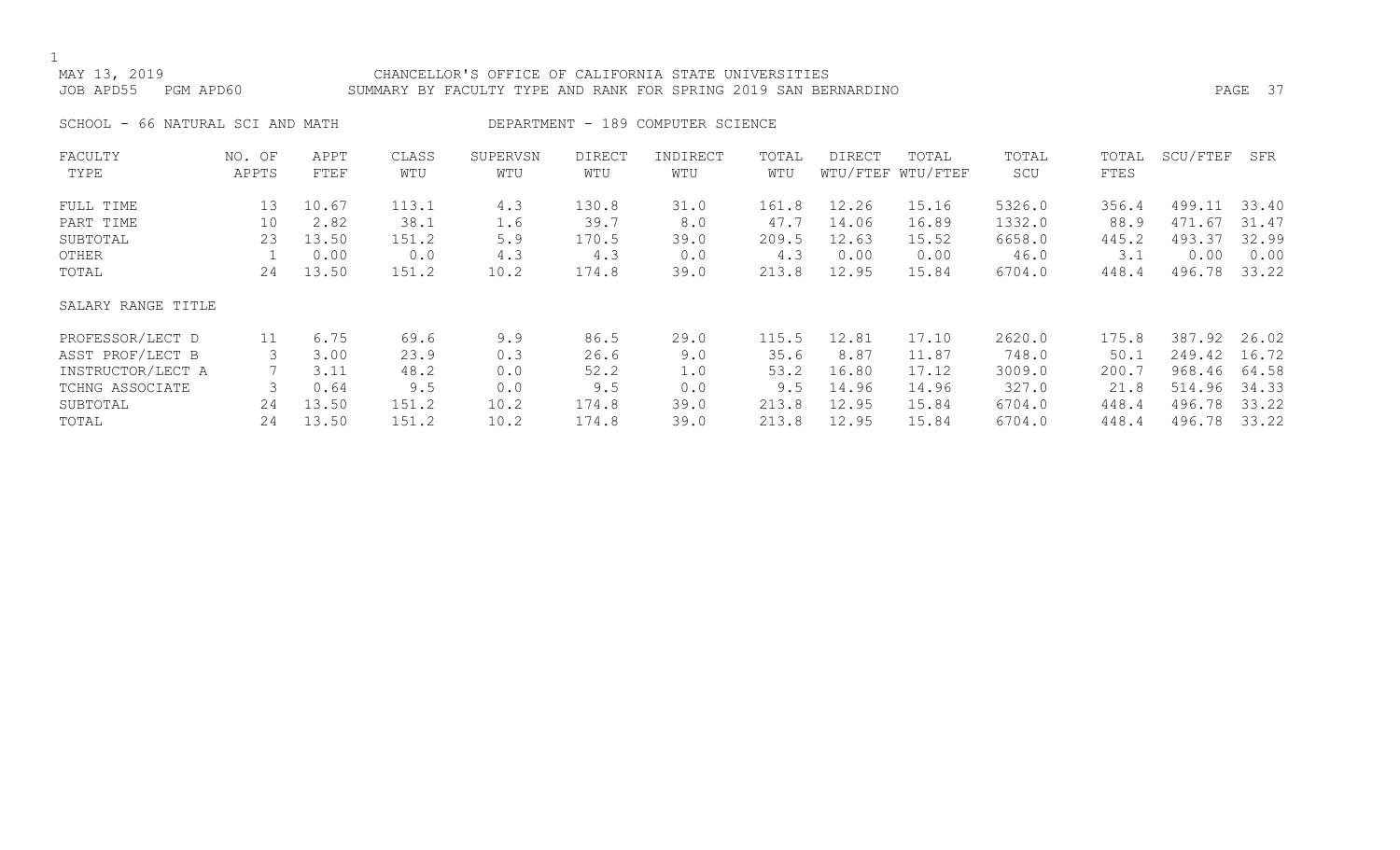### MAY 13, 2019 CHANCELLOR'S OFFICE OF CALIFORNIA STATE UNIVERSITIES JOB APD55 PGM APD60 SUMMARY BY FACULTY TYPE AND RANK FOR SPRING 2019 SAN BERNARDINO PAGE 38

SCHOOL - 66 NATURAL SCI AND MATH DEPARTMENT - 308 GEOLOGICAL SCIENCES

| FACULTY<br>TYPE    | NO. OF<br>APPTS | APPT<br>FTEF | CLASS<br>WTU | SUPERVSN<br>WTU | <b>DIRECT</b><br>WTU | INDIRECT<br>WTU | TOTAL<br>WTU | DIRECT | TOTAL<br>WTU/FTEF WTU/FTEF | TOTAL<br>SCU | TOTAL<br>FTES | SCU/FTEF | SFR   |
|--------------------|-----------------|--------------|--------------|-----------------|----------------------|-----------------|--------------|--------|----------------------------|--------------|---------------|----------|-------|
|                    |                 |              |              |                 |                      |                 |              |        |                            |              |               |          |       |
| FULL TIME          |                 | 6.14         | 58.0         | 5.6             | 65.6                 | 12.0            | 77.6         | 10.69  | 12.64                      | 2132.0       | 142.6         | 347.29   | 23.23 |
| PART TIME          | 10              | 3.53         | 50.0         | 1.5             | 52.5                 | 1.0             | 53.5         | 14.89  | 15.17                      | 1953.0       | 130.4         | 553.89   | 36.99 |
| SUBTOTAL           | 17              | 9.67         | 108.0        | 7.1             | 118.1                | 13.0            | 131.1        | 12.22  | 13.56                      | 4085.0       | 273.1         | 422.66   | 28.25 |
| TOTAL              | 17              | 9.67         | 108.0        | 7.1             | 118.1                | 13.0            | 131.1        | 12.22  | 13.56                      | 4085.0       | 273.1         | 422.66   | 28.25 |
| SALARY RANGE TITLE |                 |              |              |                 |                      |                 |              |        |                            |              |               |          |       |
| PROFESSOR/LECT D   | 4               | 3.50         | 21.0         | 2.7             | 24.7                 | 12.0            | 36.7         | 7.06   | 10.49                      | 307.0        | 20.9          | 87.74    | 5.96  |
| ASSOC PROF/LECT C  |                 | 1.00         | 12.0         | 1.0             | 13.0                 | 0.0             | 13.0         | 12.99  | 12.99                      | 154.0        | 10.3          | 153.85   | 10.26 |
| ASST PROF/LECT B   |                 | 1.00         | 14.0         | 1.9             | 15.9                 | 0.0             | 15.9         | 15.87  | 15.87                      | 552.0        | 36.8          | 550.90   | 36.73 |
| INSTRUCTOR/LECT A  |                 | 2.37         | 37.0         | 0.0             | 38.0                 | 0.0             | 38.0         | 16.03  | 16.03                      | 2435.0       | 162.4         | 26.99    | 68.50 |
| TCHNG ASSOCIATE    |                 | 1.74         | 24.0         | 0.0             | 25.0                 | 1.0             | 26.0         | 14.39  | 14.97                      | 625.0        | 41.7          | 359.82   | 24.01 |
| SUBTOTAL           | 16              | 9.61         | 108.0        | 5.6             | 116.6                | 13.0            | 129.6        | 12.13  | 13.49                      | 4073.0       | 272.1         | 423.83   | 28.31 |
| ADMINISTRATOR      |                 | 0.06         | 0.0          | 1.5             | 1.5                  | 0.0             | 1.5          | 27.27  | 27.27                      | 12.0         | 1.0           | 218.18   | 18.18 |
| SUBTOTAL           |                 | 0.06         | 0.0          | 1.5             | 1.5                  | 0.0             | 1.5          | 27.27  | 27.27                      | 12.0         | 1.0           | 218.18   | 18.18 |
| TOTAL              |                 | 9.67         | 108.0        | 7.1             | 118.1                | 13.0            | 131.1        | 12.22  | 13.56                      | 4085.0       | 273.1         | 422.66   | 28.25 |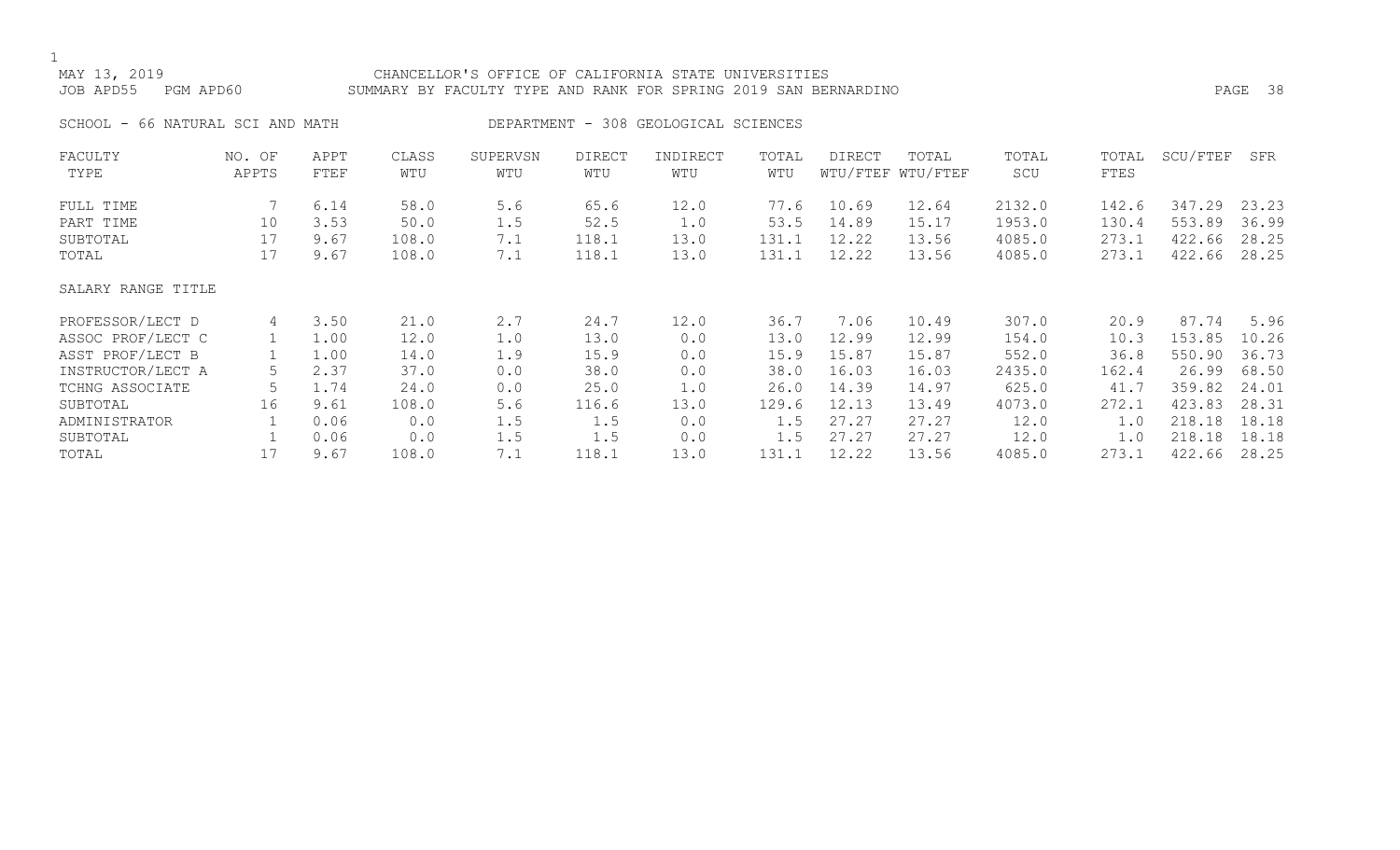## MAY 13, 2019 CHANCELLOR'S OFFICE OF CALIFORNIA STATE UNIVERSITIES JOB APD55 PGM APD60 SUMMARY BY FACULTY TYPE AND RANK FOR SPRING 2019 SAN BERNARDINO PAGE 39

SCHOOL - 66 NATURAL SCI AND MATH DEPARTMENT - 337 HEALTH SCIENCE

| FACULTY            | NO. OF | APPT  | CLASS | SUPERVSN | <b>DIRECT</b> | INDIRECT | TOTAL | DIRECT | TOTAL             | TOTAL  | TOTAL | SCU/FTEF | SFR   |
|--------------------|--------|-------|-------|----------|---------------|----------|-------|--------|-------------------|--------|-------|----------|-------|
| TYPE               | APPTS  | FTEF  | WTU   | WTU      | WTU           | WTU      | WTU   |        | WTU/FTEF WTU/FTEF | SCU    | FTES  |          |       |
| FULL TIME          | 11     | 9.58  | 63.0  | 1.0      | 70.0          | 46.0     | 116.0 | 7.31   | 12.11             | 3116.0 | 209.8 | 325.23   | 21.90 |
| PART TIME          | 40     | 14.12 | 207.2 | 0.0      | 207.2         | 10.0     | 217.2 | 14.67  | 15.66             | 5966.0 | 407.0 | 422.40   | 28.81 |
| SUBTOTAL           | 51     | 23.71 | 270.2 | 1.0      | 277.2         | 56.0     | 333.2 | 11.69  | 14.22             | 9082.0 | 616.8 | 383.13   | 26.02 |
| TOTAL              | 51     | 23.71 | 270.2 | 1.0      | 277.2         | 56.0     | 333.2 | 11.69  | 14.22             | 9082.0 | 616.8 | 383.13   | 26.02 |
| SALARY RANGE TITLE |        |       |       |          |               |          |       |        |                   |        |       |          |       |
| PROFESSOR/LECT D   | 2      | 1.50  | 18.0  | 0.0      | 18.0          | 0.0      | 18.0  | 12.01  | 12.01             | 420.0  | 28.0  | 280.19   | 18.68 |
| ASSOC PROF/LECT C  | 4      | 3.33  | 11.0  | 1.0      | 16.0          | 24.0     | 40.0  | 4.80   | 12.00             | 318.0  | 21.9  | 95.44    | 6.58  |
| ASST PROF/LECT B   | 4      | 3.75  | 36.0  | 0.0      | 36.0          | 12.0     | 48.0  | 9.60   | 12.80             | 1306.0 | 88.4  | 348.27   | 23.57 |
| INSTRUCTOR/LECT A  | 29     | 12.86 | 171.2 | 0.0      | 173.2         | 20.0     | 193.2 | 13.47  | 15.34             | 6449.0 | 438.2 | 501.59   | 34.08 |
| TCHNG ASST/LECT L  |        | 0.13  | 2.0   | 0.0      | 2.0           | 0.0      | 2.0   | 15.04  | 15.04             | 23.0   | 1.5   | 172.93   | 11.50 |
| TCHNG ASSOCIATE    | 11     | 2.13  | 32.0  | 0.0      | 32.0          | 0.0      | 32.0  | 15.00  | 15.00             | 566.0  | 38.7  | 265.23   | 18.15 |
| SUBTOTAL           | 51     | 23.71 | 270.2 | 1.0      | 277.2         | 56.0     | 333.2 | 11.69  | 14.22             | 9082.0 | 616.8 | 383.13   | 26.02 |
| TOTAL              | 51     | 23.71 | 270.2 | 1.0      | 277.2         | 56.0     | 333.2 | 11.69  | 14.22             | 9082.0 | 616.8 | 383.13   | 26.02 |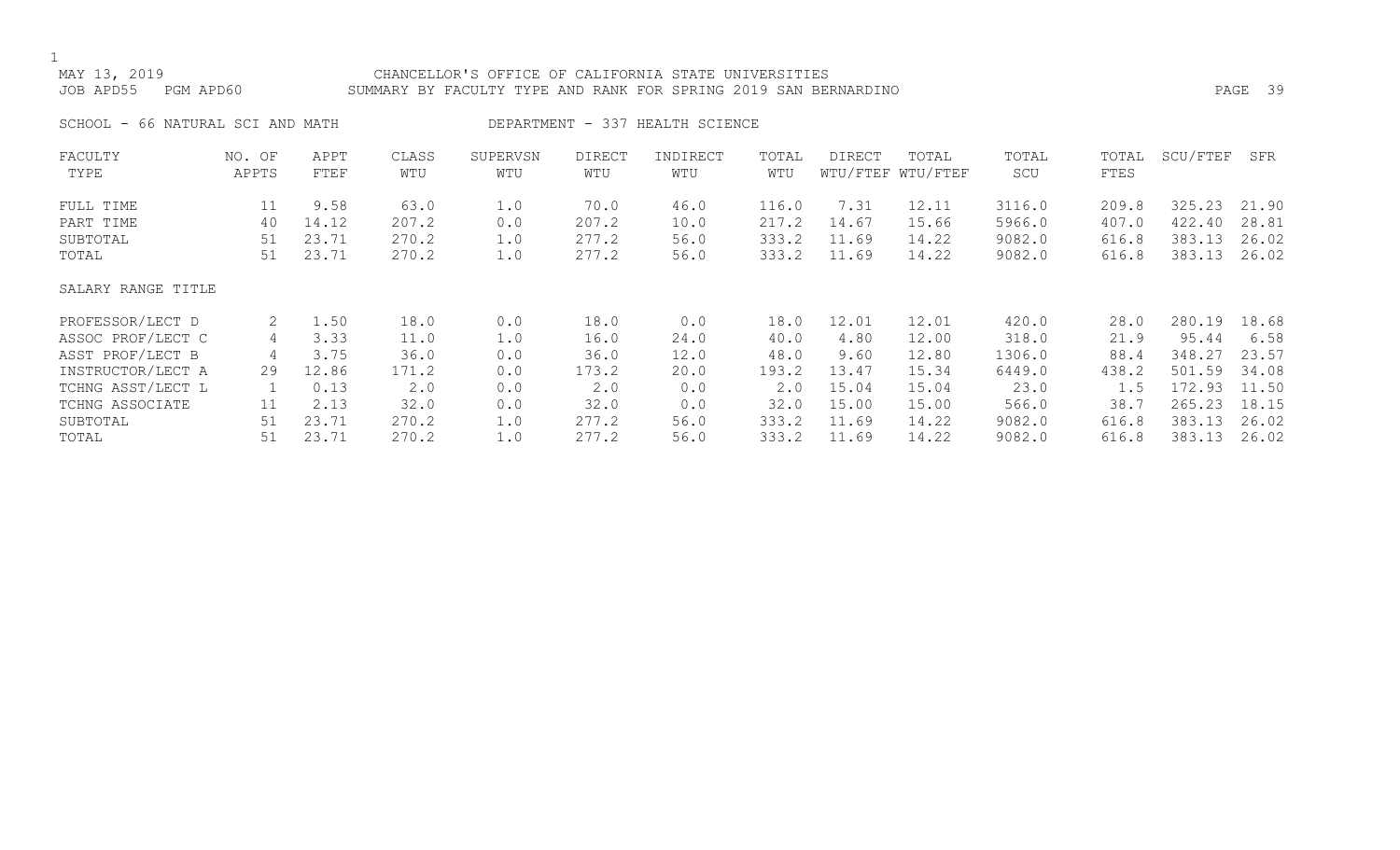MAY 13, 2019 CHANCELLOR'S OFFICE OF CALIFORNIA STATE UNIVERSITIES JOB APD55 PGM APD60 SUMMARY BY FACULTY TYPE AND RANK FOR SPRING 2019 SAN BERNARDINO PAGE 40

SCHOOL - 66 NATURAL SCI AND MATH DEPARTMENT - 421 KINESIOLOGY

| FACULTY            | NO. OF | APPT  | CLASS | SUPERVSN | <b>DIRECT</b> | INDIRECT | TOTAL | <b>DIRECT</b> | TOTAL             | TOTAL   | TOTAL | SCU/FTEF | SFR   |
|--------------------|--------|-------|-------|----------|---------------|----------|-------|---------------|-------------------|---------|-------|----------|-------|
| TYPE               | APPTS  | FTEF  | WTU   | WTU      | WTU           | WTU      | WTU   |               | WTU/FTEF WTU/FTEF | SCU     | FTES  |          |       |
| FULL TIME          | 12     | 11.00 | 102.4 | 11.6     | 126.0         | 27.0     | 153.0 | 11.45         | 13.91             | 3316.0  | 221.1 | 301.45   | 20.10 |
| PART TIME          | 30     | 14.11 | 205.1 | 0.0      | 209.1         | 0.0      | 209.1 | 14.82         | 14.82             | 7327.0  | 488.7 | 519.24   | 34.63 |
| SUBTOTAL           | 42     | 25.11 | 307.5 | 11.6     | 335.1         | 27.0     | 362.1 | 13.34         | 14.42             | 10643.0 | 709.8 | 423.84   | 28.27 |
| OTHER              |        | 0.00  | 0.0   | 0.0      | 0.0           | 0.0      | 0.0   | 0.00          | 0.00              | 0.0     | 0.0   | 0.00     | 0.00  |
| TOTAL              | 43     | 25.11 | 307.5 | 11.6     | 335.1         | 27.0     | 362.1 | 13.34         | 14.42             | 10643.0 | 709.8 | 423.84   | 28.27 |
| SALARY RANGE TITLE |        |       |       |          |               |          |       |               |                   |         |       |          |       |
| PROFESSOR/LECT D   | 4      | 2.00  | 18.2  | 6.3      | 36.5          | 4.0      | 40.5  | 18.25         | 20.25             | 504.0   | 33.6  | 252.00   | 16.80 |
| ASSOC PROF/LECT C  | 2      | 2.00  | 18.5  | 0.3      | 18.8          | 5.5      | 24.3  | 9.40          | 12.16             | 720.0   | 48.0  | 360.18   | 24.01 |
| ASST PROF/LECT B   | 6      | 6.00  | 49.7  | $5.0$    | 54.7          | 17.5     | 72.2  | 9.12          | 12.03             | 1508.0  | 100.6 | 251.29   | 16.76 |
| INSTRUCTOR/LECT A  | 31     | 15.11 | 221.1 | 0.0      | 225.1         | 0.0      | 225.1 | 14.90         | 14.90             | 7911.0  | 527.6 | 523.53   | 34.91 |
| SUBTOTAL           | 43     | 25.11 | 307.5 | 11.6     | 335.1         | 27.0     | 362.1 | 13.34         | 14.42             | 10643.0 | 709.8 | 423.84   | 28.27 |
| TOTAL              | 43     | 25.11 | 307.5 | 11.6     | 335.1         | 27.0     | 362.1 | 13.34         | 14.42             | 10643.0 | 709.8 | 423.84   | 28.27 |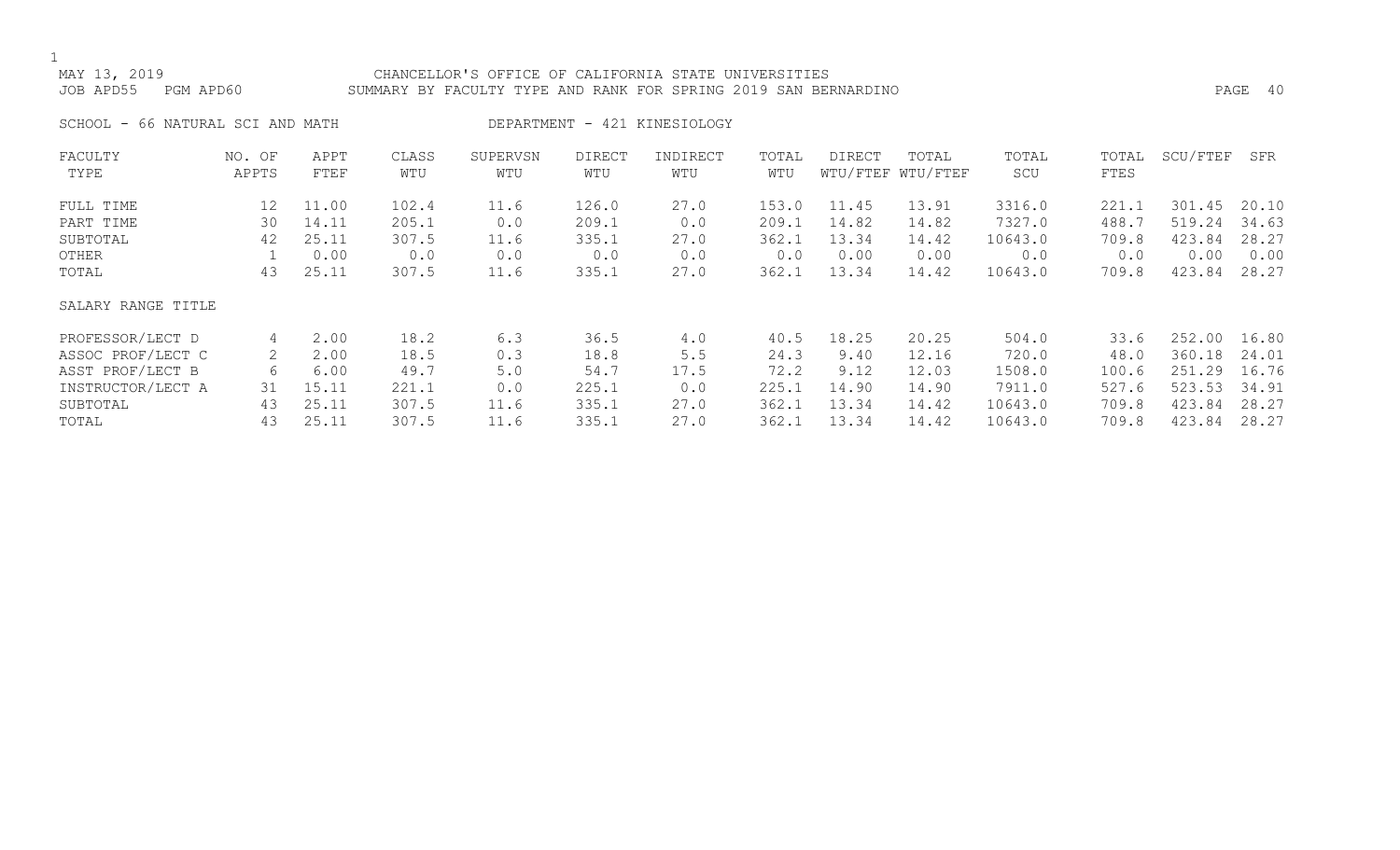## MAY 13, 2019 CHANCELLOR'S OFFICE OF CALIFORNIA STATE UNIVERSITIES JOB APD55 PGM APD60 SUMMARY BY FACULTY TYPE AND RANK FOR SPRING 2019 SAN BERNARDINO PAGE 41

SCHOOL - 66 NATURAL SCI AND MATH DEPARTMENT - 487 MATHEMATICS

| FACULTY            | NO. OF | APPT  | CLASS | SUPERVSN | <b>DIRECT</b> | INDIRECT | TOTAL | DIRECT | TOTAL             | TOTAL   | TOTAL | SCU/FTEF | SFR   |
|--------------------|--------|-------|-------|----------|---------------|----------|-------|--------|-------------------|---------|-------|----------|-------|
| TYPE               | APPTS  | FTEF  | WTU   | WTU      | WTU           | WTU      | WTU   |        | WTU/FTEF WTU/FTEF | SCU     | FTES  |          |       |
| FULL TIME          | 23     | 22.33 | 212.5 | 9.7      | 230.2         | 55.0     | 285.2 | 10.31  | 12.77             | 5894.0  | 397.2 | 263.99   | 17.79 |
| PART TIME          | 32     | 13.37 | 184.0 | 1.0      | 185.0         | 7.0      | 192.0 | 13.84  | 14.36             | 5590.0  | 372.9 | 418.19   | 27.89 |
| SUBTOTAL           | 55     | 35.69 | 396.5 | 10.7     | 415.2         | 62.0     | 477.2 | 11.63  | 13.37             | 11484.0 | 770.1 | 321.73   | 21.58 |
| OTHER              |        | 0.00  | 0.0   | 0.3      | 0.3           | 0.0      | 0.3   | 0.00   | 0.00              | 4.0     | 0.3   | 0.00     | 0.00  |
| TOTAL              | 57     | 35.69 | 396.5 | 11.0     | 415.5         | 62.0     | 477.5 | 11.64  | 13.38             | 11488.0 | 770.4 | 321.85   | 21.58 |
| SALARY RANGE TITLE |        |       |       |          |               |          |       |        |                   |         |       |          |       |
| PROFESSOR/LECT D   | 19     | 15.83 | 144.5 | 6.7      | 159.2         | 38.0     | 197.2 | 10.06  | 12.46             | 3842.0  | 259.2 | 242.70   | 16.37 |
| ASSOC PROF/LECT C  |        | 1.00  | 4.0   | 2.0      | 6.0           | 8.0      | 14.0  | 6.00   | 14.00             | 164.0   | 11.3  | 164.00   | 11.27 |
| ASST PROF/LECT B   | 3      | 3.00  | 32.0  | 1.3      | 33.3          | 4.0      | 37.3  | 11.10  | 12.43             | 808.0   | 54.9  | 269.33   | 18.29 |
| INSTRUCTOR/LECT A  | 26     | 13.27 | 186.0 | 1.0      | 187.0         | 12.0     | 199.0 | 14.10  | 15.00             | 5637.0  | 375.9 | 424.92   | 28.34 |
| TCHNG ASSOCIATE    |        | 1.93  | 29.0  | 0.0      | 29.0          | 0.0      | 29.0  | 15.02  | 15.02             | 1030.0  | 68.7  | 533.40   | 35.59 |
| SUBTOTAL           | 56     | 35.03 | 395.5 | 11.0     | 414.5         | 62.0     | 476.5 | 11.83  | 13.60             | 11481.0 | 770.0 | 327.78   | 21.98 |
| OTHER              |        | 0.67  | 1.0   | 0.0      | 1.0           | 0.0      | 1.0   | 1.50   | 1.50              | 7.0     | 0.5   | 10.49    | 0.70  |
| SUBTOTAL           |        | 0.67  | 1.0   | 0.0      | 1.0           | 0.0      | 1.0   | 1.50   | 1.50              | 7.0     | 0.5   | 10.49    | 0.70  |
| TOTAL              | 57     | 35.69 | 396.5 | 11.0     | 415.5         | 62.0     | 477.5 | 11.64  | 13.38             | 11488.0 | 770.4 | 321.85   | 21.58 |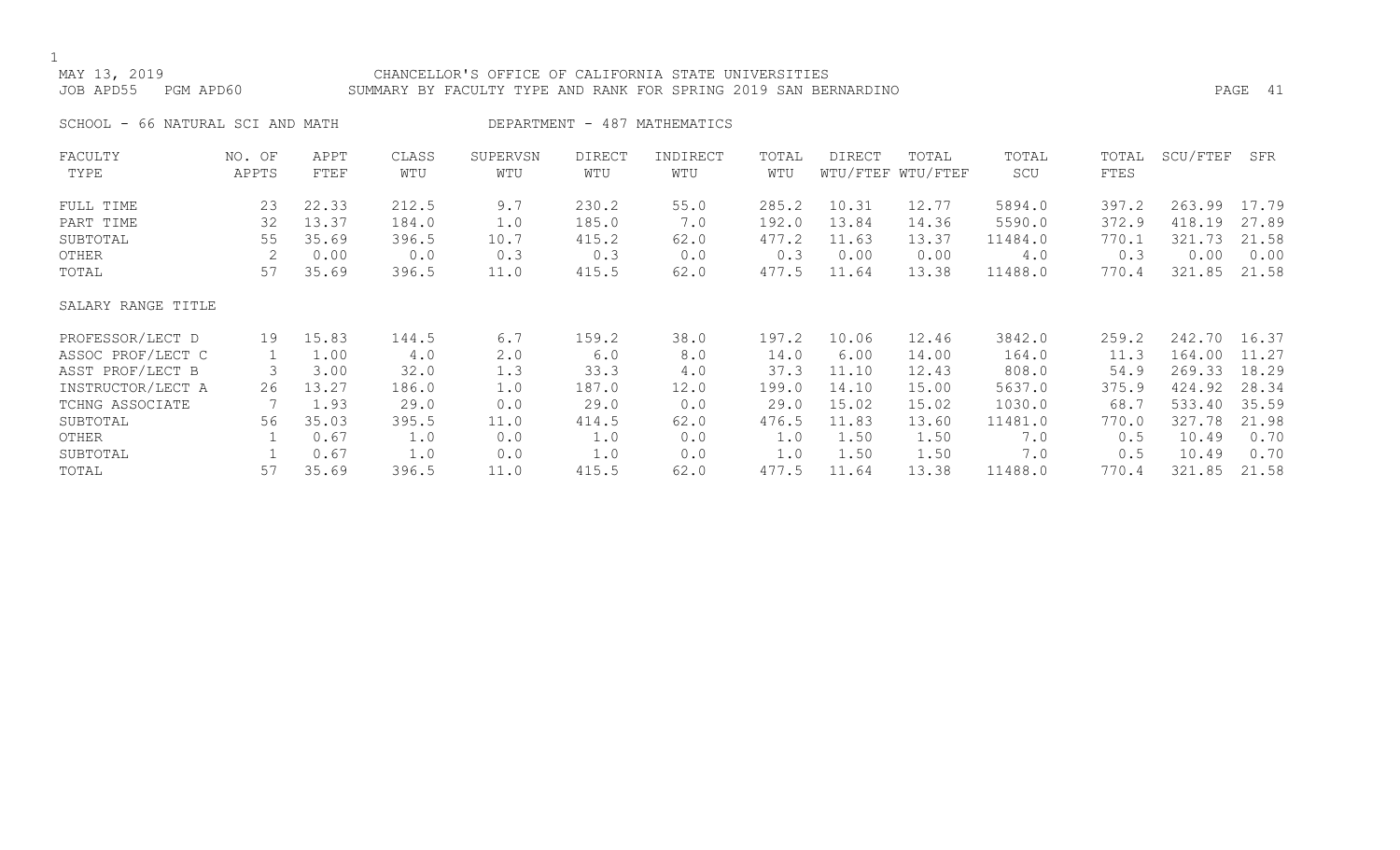## MAY 13, 2019 CHANCELLOR'S OFFICE OF CALIFORNIA STATE UNIVERSITIES JOB APD55 PGM APD60 SUMMARY BY FACULTY TYPE AND RANK FOR SPRING 2019 SAN BERNARDINO PAGE 42

SCHOOL - 66 NATURAL SCI AND MATH DEPARTMENT - 510 NATURAL SCIENCE

| FACULTY            | NO. OF | APPT | CLASS | SUPERVSN | <b>DIRECT</b> | INDIRECT | TOTAL | DIRECT | TOTAL             | TOTAL  | TOTAL | SCU/FTEF | SFR   |
|--------------------|--------|------|-------|----------|---------------|----------|-------|--------|-------------------|--------|-------|----------|-------|
| TYPE               | APPTS  | FTEF | WTU   | WTU      | WTU           | WTU      | WTU   |        | WTU/FTEF WTU/FTEF | SCU    | FTES  |          |       |
|                    |        |      |       |          |               |          |       |        |                   |        |       |          |       |
| FULL TIME          |        | 1.83 | 32.0  | 0.0      | 36.0          | 0.0      | 36.0  | 19.64  | 19.64             | 2960.0 | 197.4 | 614.84   | 7.69  |
| PART TIME          |        | 2.05 | 24.0  | 0.0      | 26.0          | 4.0      | 30.0  | 12.67  | 12.67             | 1676.0 | 111.9 | 816.76   | 54.52 |
| SUBTOTAL           | 8      | 3.89 | 56.0  | 0.0      | 62.0          | 4.0      | 66.0  | 15.96  | 15.96             | 4636.0 | 309.3 | 193.31   | 79.61 |
| TOTAL              | 8      | 3.89 | 56.0  | 0.0      | 62.0          | 4.0      | 66.0  | 15.96  | 15.96             | 4636.0 | 309.3 | 193.31   | 79.61 |
| SALARY RANGE TITLE |        |      |       |          |               |          |       |        |                   |        |       |          |       |
| INSTRUCTOR/LECT A  | 8      | 3.89 | 56.0  | 0.0      | 62.0          | 4.0      | 66.0  | 15.96  | 15.96             | 4636.0 | 309.3 | 193.31   | 79.61 |
| SUBTOTAL           | 8      | 3.89 | 56.0  | 0.0      | 62.0          | 4.0      | 66.0  | 15.96  | 15.96             | 4636.0 | 309.3 | 193.31   | 79.61 |
| TOTAL              | 8      | 3.89 | 56.0  | 0.0      | 62.0          | 4.0      | 66.0  | 15.96  | 15.96             | 4636.0 | 309.3 | 193.31   | 79.61 |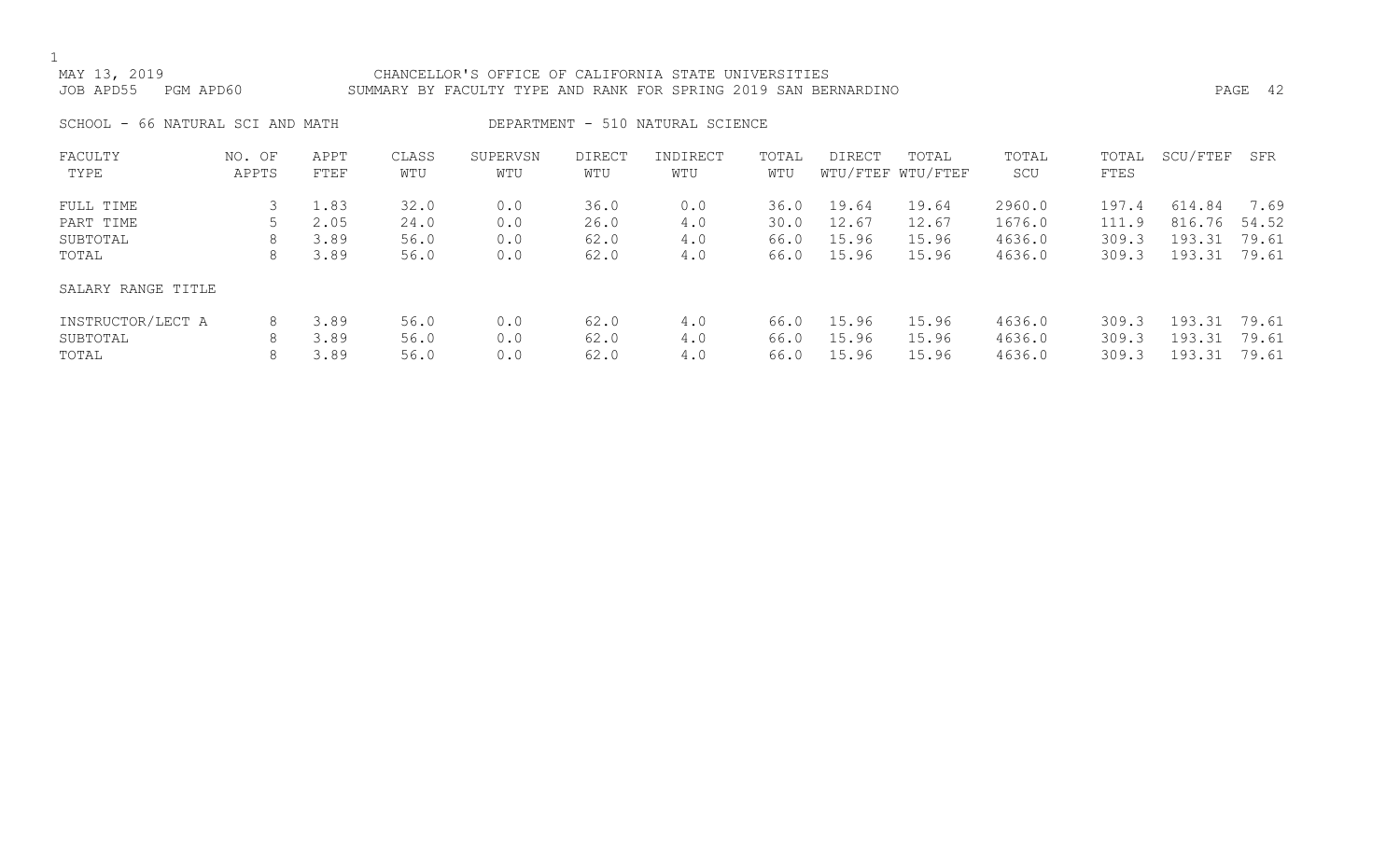## MAY 13, 2019 CHANCELLOR'S OFFICE OF CALIFORNIA STATE UNIVERSITIES JOB APD55 PGM APD60 SUMMARY BY FACULTY TYPE AND RANK FOR SPRING 2019 SAN BERNARDINO PAGE 43

SCHOOL - 66 NATURAL SCI AND MATH DEPARTMENT - 515 NURSING

| FACULTY            | NO. OF | APPT  | CLASS | SUPERVSN | <b>DIRECT</b> | INDIRECT | TOTAL | DIRECT | TOTAL             | TOTAL  | TOTAL | SCU/FTEF | SFR   |
|--------------------|--------|-------|-------|----------|---------------|----------|-------|--------|-------------------|--------|-------|----------|-------|
| TYPE               | APPTS  | FTEF  | WTU   | WTU      | WTU           | WTU      | WTU   |        | WTU/FTEF WTU/FTEF | SCU    | FTES  |          |       |
| FULL TIME          | 13     | 12.00 | 126.7 | 0.0      | 126.7         | 47.1     | 173.8 | 10.56  | 14.48             | 1939.0 | 131.3 | 161.60   | 10.95 |
| PART TIME          | 24     | 11.23 | 161.0 | 5.7      | 166.7         | 10.0     | 176.7 | 14.85  | 15.74             | 1072.0 | 74.6  | 95.48    | 6.65  |
| SUBTOTAL           | 37     | 23.23 | 287.7 | 5.7      | 293.4         | 57.1     | 350.5 | 12.63  | 15.09             | 3011.0 | 206.0 | 129.64   | 8.87  |
| OTHER              |        | 0.00  | 0.0   | 0.0      | 0.0           | 0.0      | 0.0   | 0.00   | 0.00              | 0.0    | 0.0   | 0.00     | 0.00  |
| TOTAL              | 38     | 23.23 | 287.7 | 5.7      | 293.4         | 57.1     | 350.5 | 12.63  | 15.09             | 3011.0 | 206.0 | 129.64   | 8.87  |
| SALARY RANGE TITLE |        |       |       |          |               |          |       |        |                   |        |       |          |       |
| PROFESSOR/LECT D   | 3      | 1.25  | 14.0  | 0.0      | 14.0          | 1.0      | 15.0  | 11.20  | 12.00             | 100.0  | 8.3   | 80.00    | 6.66  |
| ASSOC PROF/LECT C  |        | 3.00  | 30.4  | 0.0      | 30.4          | 8.0      | 38.4  | 10.14  | 12.80             | 842.0  | 57.1  | 280.76   | 19.03 |
| ASST PROF/LECT B   |        | 3.00  | 22.3  | 0.0      | 22.3          | 10.5     | 32.8  | 7.43   | 10.93             | 458.0  | 31.7  | 152.67   | 10.56 |
| INSTRUCTOR/LECT A  | 29     | 15.98 | 221.0 | 5.7      | 226.7         | 37.6     | 264.3 | 14.19  | 16.54             | 1611.0 | 108.9 | 100.83   | 6.82  |
| SUBTOTAL           | 38     | 23.23 | 287.7 | 5.7      | 293.4         | 57.1     | 350.5 | 12.63  | 15.09             | 3011.0 | 206.0 | 129.64   | 8.87  |
| TOTAL              | 38     | 23.23 | 287.7 | 5.7      | 293.4         | 57.1     | 350.5 | 12.63  | 15.09             | 3011.0 | 206.0 | 129.64   | 8.87  |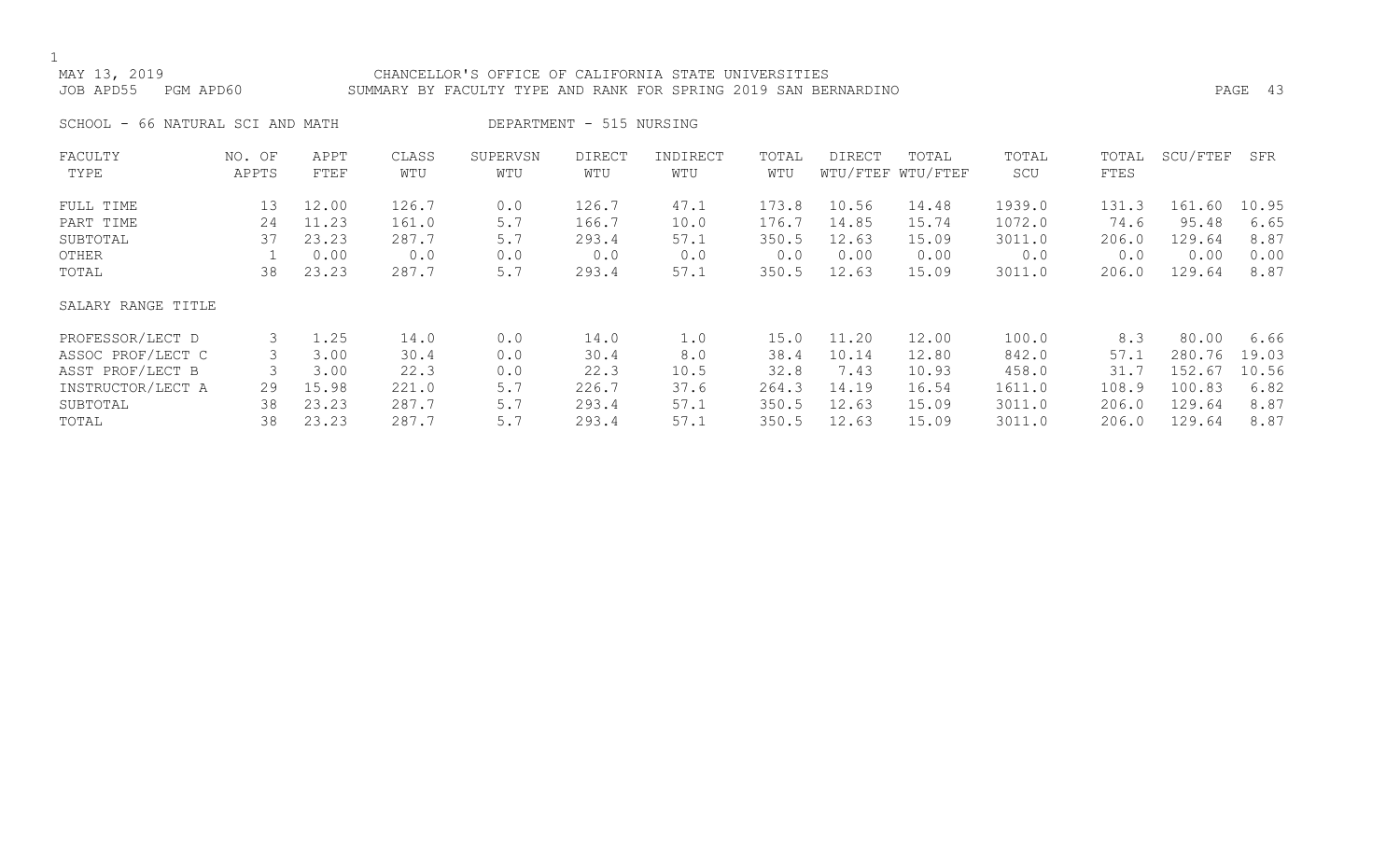## MAY 13, 2019 CHANCELLOR'S OFFICE OF CALIFORNIA STATE UNIVERSITIES JOB APD55 PGM APD60 SUMMARY BY FACULTY TYPE AND RANK FOR SPRING 2019 SAN BERNARDINO PAGE 44

SCHOOL - 66 NATURAL SCI AND MATH DEPARTMENT - 571 PHYSICS

| FACULTY            | NO. OF | APPT | CLASS | SUPERVSN | <b>DIRECT</b> | INDIRECT | TOTAL | DIRECT | TOTAL             | TOTAL  | TOTAL | SCU/FTEF | SFR   |
|--------------------|--------|------|-------|----------|---------------|----------|-------|--------|-------------------|--------|-------|----------|-------|
| TYPE               | APPTS  | FTEF | WTU   | WTU      | WTU           | WTU      | WTU   |        | WTU/FTEF WTU/FTEF | SCU    | FTES  |          |       |
| FULL TIME          | 6      | 3.33 | 20.0  | 0.3      | 20.3          | 40.0     | 60.3  | 6.09   | 18.10             | 474.0  | 31.6  | 142.26   | 9.48  |
| PART TIME          | 13     | 6.66 | 96.0  |          |               |          | 98.0  | 14.71  | 14.71             | 2582.0 | 172.1 | 387.57   | 25.84 |
|                    |        |      |       | 0.0      | 98.0          | 0.0      |       |        |                   |        |       |          |       |
| SUBTOTAL           | 19     | 9.99 | 116.0 | 0.3      | 118.3         | 40.0     | 158.3 | 11.84  | 15.84             | 3056.0 | 203.7 | 305.78   | 20.39 |
| TOTAL              | 19     | 9.99 | 116.0 | 0.3      | 118.3         | 40.0     | 158.3 | 11.84  | 15.84             | 3056.0 | 203.7 | 305.78   | 20.39 |
|                    |        |      |       |          |               |          |       |        |                   |        |       |          |       |
| SALARY RANGE TITLE |        |      |       |          |               |          |       |        |                   |        |       |          |       |
| PROFESSOR/LECT D   | 5      | 2.17 | 14.0  | 0.0      | 14.0          | 33.0     | 47.0  | 6.46   | 21.68             | 138.0  | 9.2   | 63.65    | 4.24  |
| ASSOC PROF/LECT C  |        | 1.00 | 4.0   | 0.0      | 4.0           | 7.0      | 11.0  | 4.00   | 11.00             | 100.0  | 6.7   | 100.00   | 6.67  |
| ASST PROF/LECT B   |        | 0.83 | 10.0  | 0.3      | 10.3          | 0.0      | 10.3  | 12.38  | 12.38             | 284.0  | 18.9  | 341.35   | 22.75 |
| INSTRUCTOR/LECT A  | 11     | 5.73 | 84.0  | 0.0      | 86.0          | 0.0      | 86.0  | 15.02  | 15.02             | 2466.0 | 164.4 | 430.59   | 28.71 |
| TCHNG ASSOCIATE    |        | 0.27 | 4.0   | 0.0      | 4.0           | 0.0      | 4.0   | 14.98  | 14.98             | 68.0   | 4.5   | 254.68   | 16.97 |
| SUBTOTAL           | 19     | 9.99 | 116.0 | 0.3      | 118.3         | 40.0     | 158.3 | 11.84  | 15.84             | 3056.0 | 203.7 | 305.78   | 20.39 |
| TOTAL              | 19     | 9.99 | 116.0 | 0.3      | 118.3         | 40.0     | 158.3 | 11.84  | 15.84             | 3056.0 | 203.7 | 305.78   | 20.39 |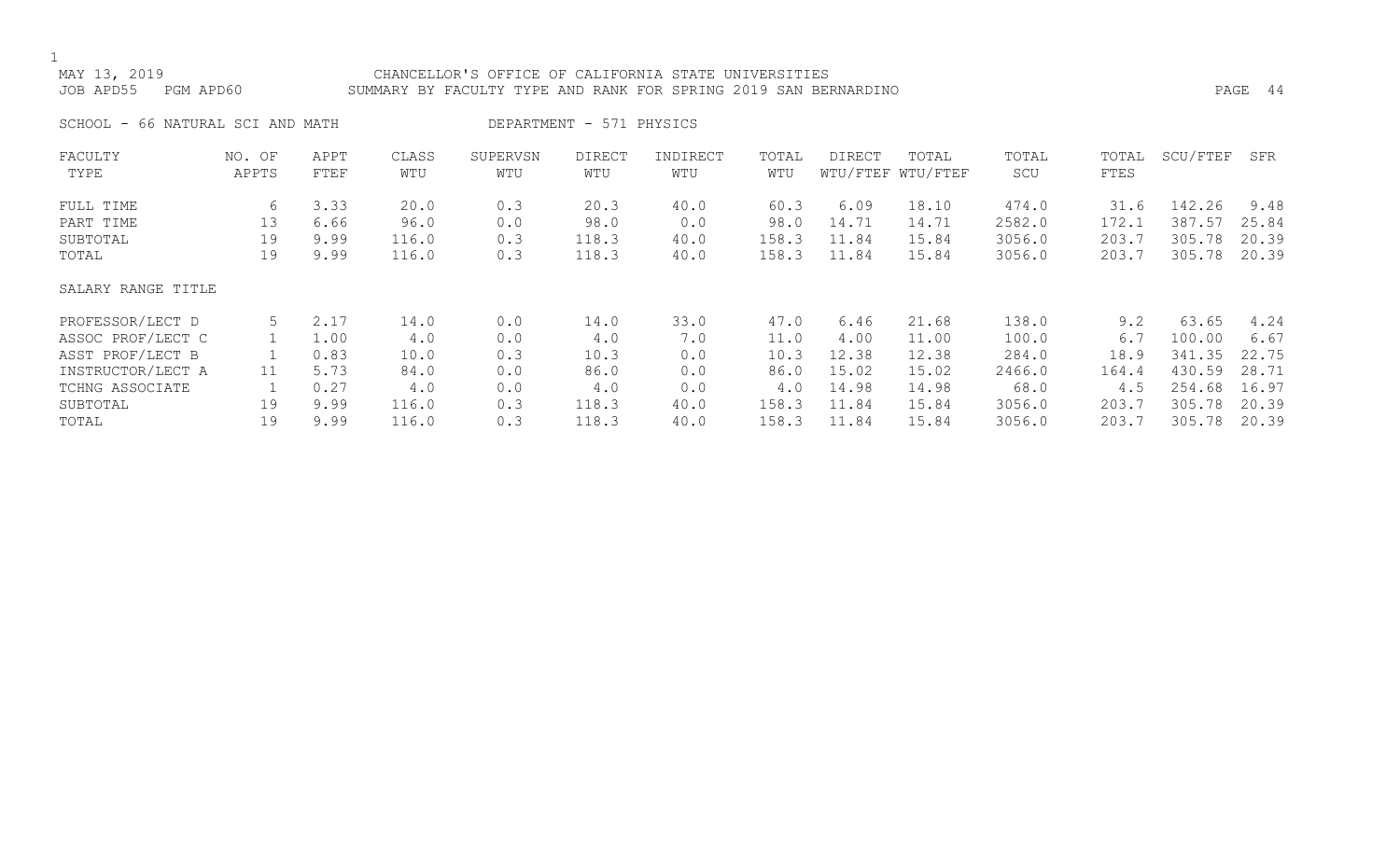### CHANCELLOR'S OFFICE OF CALIFORNIA STATE UNIVERSITIES JOB APD55 PGM APD60 SUMMARY BY FACULTY TYPE AND RANK FOR SPRING 2019 SAN BERNARDINO PAGE 45

SCHOOL - 66 NATURAL SCI AND MATH

| FACULTY<br>TYPE    | NO. OF | APPT<br>FTEF | CLASS<br>WTU | SUPERVSN | <b>DIRECT</b><br>WTU | INDIRECT | TOTAL<br>WTU | DIRECT | TOTAL<br>WTU/FTEF WTU/FTEF | TOTAL   | TOTAL<br>FTES | SCU/FTEF | SFR   |
|--------------------|--------|--------------|--------------|----------|----------------------|----------|--------------|--------|----------------------------|---------|---------------|----------|-------|
|                    | APPTS  |              |              | WTU      |                      | WTU      |              |        |                            | SCU     |               |          |       |
| FULL TIME          | 118    | 104.16       | 956.1        | 64.5     | 1126.4               | 307.1    | 1433.5       | 10.81  | 13.76                      | 34154.0 | 2290.0        | 327.89   | 21.99 |
| PART TIME          | 208    | 88.06        | 1256.4       | 9.8      | 1281.2               | 56.5     | 1337.7       | 14.55  | 15.19                      | 34198.0 | 2293.1        | 388.34   | 26.04 |
| SUBTOTAL           | 326    | 192.23       | 2212.5       | 74.3     | 2407.6               | 363.6    | 2771.2       | 12.52  | 14.42                      | 68352.0 | 4583.2        | 355.58   | 23.84 |
| OTHER              | 5      | 0.00         | 0.0          | 4.6      | 4.6                  | 0.0      | 4.6          | 0.00   | 0.00                       | 50.0    | 3.5           | 0.00     | 0.00  |
| TOTAL              |        | 331 192.23   | 2212.5       | 78.9     | 2412.2               | 363.6    | 2775.8       | 12.55  | 14.44                      | 68402.0 | 4586.6        | 355.84   | 23.86 |
| SALARY RANGE TITLE |        |              |              |          |                      |          |              |        |                            |         |               |          |       |
| PROFESSOR/LECT D   | 66     | 47.37        | 426.1        | 44.4     | 531.9                | 151.0    | 682.9        | 11.23  | 14.42                      | 11362.0 | 765.5         | 239.88   | 16.16 |
| ASSOC PROF/LECT C  | 17     | 16.33        | 119.9        | 6.7      | 146.6                | 57.5     | 204.1        | 8.98   | 12.50                      | 4404.0  | 295.7         | 269.67   | 18.11 |
| ASST PROF/LECT B   | 26     | 25.50        | 227.5        | 18.0     | 250.9                | 65.0     | 315.9        | 9.84   | 12.39                      | 6744.0  | 454.1         | 264.47   | 17.81 |
| INSTRUCTOR/LECT A  | 170    | 85.71        | 1209.5       | 6.7      | 1245.2               | 79.6     | 1324.8       | 14.53  | 15.46                      | 41516.0 | 2778.2        | 484.38   | 32.41 |
| TCHNG ASST/LECT L  | 2      | 0.40         | 6.0          | 0.0      | 6.0                  | 0.0      | 6.0          | 14.96  | 14.96                      | 71.0    | 4.7           | 177.06   | 11.80 |
| TCHNG ASSOCIATE    | 47     | 15.20        | 216.5        | 0.0      | 217.5                | 10.5     | 228.0        | 14.31  | 15.00                      | 4163.0  | 278.6         | 273.94   | 18.33 |
| SUBTOTAL           | 328    | 190.50       | 2205.5       | 75.8     | 2398.1               | 363.6    | 2761.7       | 12.59  | 14.50                      | 68260.0 | 4576.9        | 358.31   | 24.02 |
| ADMINISTRATOR      |        | 0.06         | 0.0          | 1.5      | 1.5                  | 0.0      | 1.5          | 27.27  | 27.27                      | 12.0    | 1.0           | 218.18   | 18.18 |
| OTHER              | 2      | 1.67         | 7.0          | 1.6      | 12.6                 | 0.0      | 12.6         | 7.56   | 7.56                       | 130.0   | 8.8           | 78.03    | 5.26  |
| SUBTOTAL           |        | 1.72         | 7.0          | 3.1      | 14.1                 | 0.0      | 14.1         | 8.19   | 8.19                       | 142.0   | 9.8           | 82.51    | 5.68  |
| TOTAL              | 331    | 192.23       | 2212.5       | 78.9     | 2412.2               | 363.6    | 2775.8       | 12.55  | 14.44                      | 68402.0 | 4586.6        | 355.84   | 23.86 |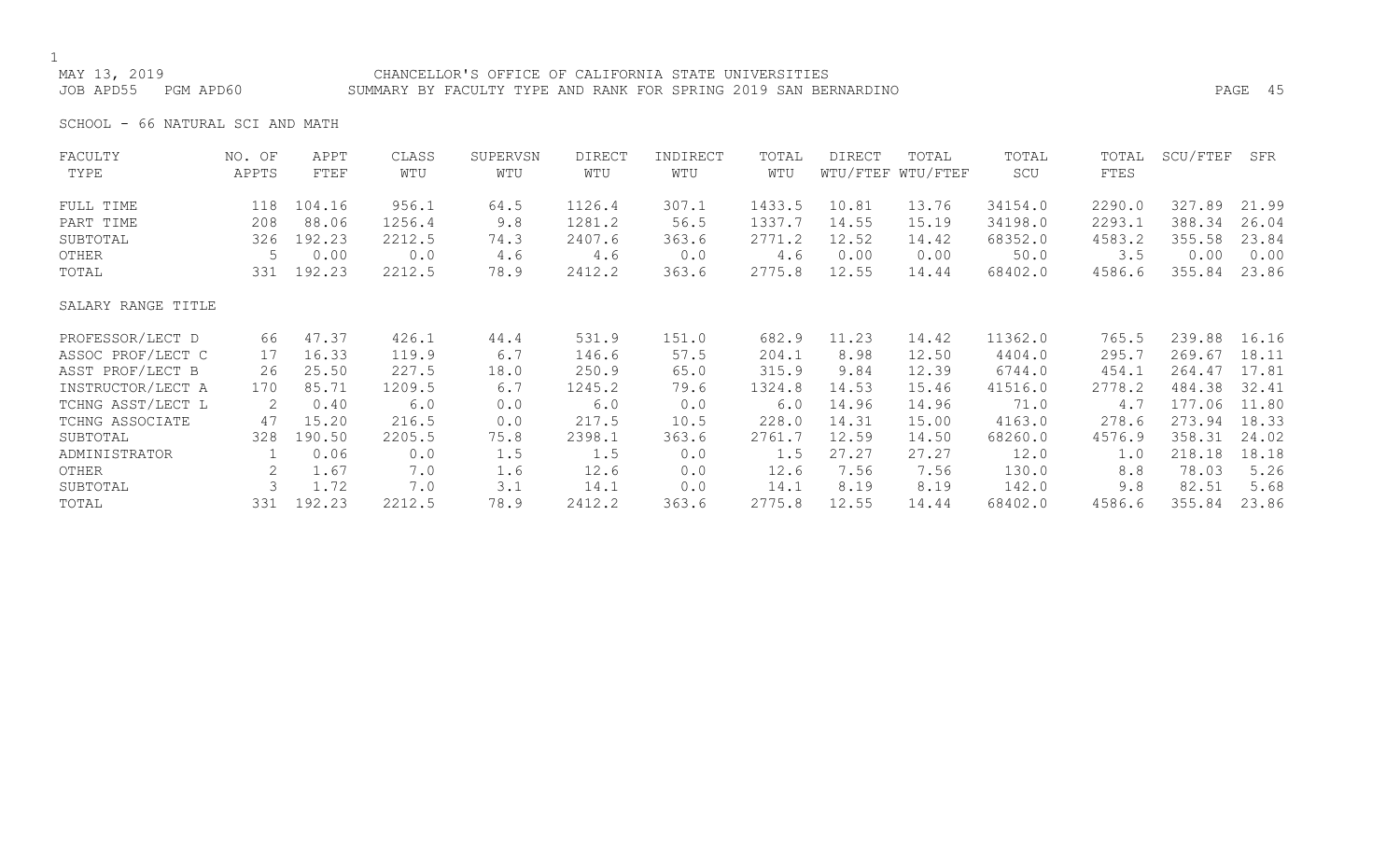### MAY 13, 2019 CHANCELLOR'S OFFICE OF CALIFORNIA STATE UNIVERSITIES JOB APD55 PGM APD60 SUMMARY BY FACULTY TYPE AND RANK FOR SPRING 2019 SAN BERNARDINO PAGE 46

## SCHOOL - 99 ALL COLLEGE CONSERVERS OF DEPARTMENT - 373 INTERDISCIPLINARY STUDIES IN EDUCATION

| FACULTY            | OF<br>NO. | APPT | CLASS | SUPERVSN | DIRECT | INDIRECT | TOTAL | DIRECT | TOTAL             | TOTAL | TOTAL | SCU/FTEF  | SFR   |
|--------------------|-----------|------|-------|----------|--------|----------|-------|--------|-------------------|-------|-------|-----------|-------|
| TYPE               | APPTS     | FTEF | WTU   | WTU      | WTU    | WTU      | WTU   |        | WTU/FTEF WTU/FTEF | SCU   | FTES  |           |       |
| PART TIME          | 4         | 0.93 | 8.6   | 0.0      | 8.6    | 0.0      | 8.6   | 9.21   | 9.21              | 76.0  | 5.1   | .37<br>81 | 5.43  |
| SUBTOTAL           | 4         | 0.93 | 8.6   | 0.0      | 8.6    | 0.0      | 8.6   | 9.21   | 9.21              | 76.0  | 5.1   | 81.37     | 5.43  |
| OTHER              |           | 0.00 | 0.0   | 0.0      | 0.0    | 0.0      | 0.0   | 0.00   | 0.00              | 228.0 | 15.2  | 0.00      | 0.00  |
| TOTAL              |           | 0.93 | 8.6   | 0.0      | 8.6    | 0.0      | 8.6   | 9.21   | 9.21              | 304.0 | 20.3  | 325.48    | 21.70 |
| SALARY RANGE TITLE |           |      |       |          |        |          |       |        |                   |       |       |           |       |
| INSTRUCTOR/LECT A  | 5         | 0.67 | 6.0   | 0.0      | 6.0    | 0.0      | 6.0   | 9.00   | 9.00              | 294.0 | 19.6  | 440.78    | 29.39 |
| TCHNG ASSOCIATE    |           | 0.27 | 2.6   | 0.0      | 2.6    | 0.0      | 2.6   | 9.74   | 9.74              | 10.0  | 0.7   | 37.45     | 2.51  |
| SUBTOTAL           |           | 0.93 | 8.6   | 0.0      | 8.6    | 0.0      | 8.6   | 9.21   | 9.21              | 304.0 | 20.3  | 325.48    | 21.70 |
| TOTAL              |           | 0.93 | 8.6   | 0.0      | 8.6    | 0.0      | 8.6   | 9.21   | 9.21              | 304.0 | 20.3  | 325.48    | 21.70 |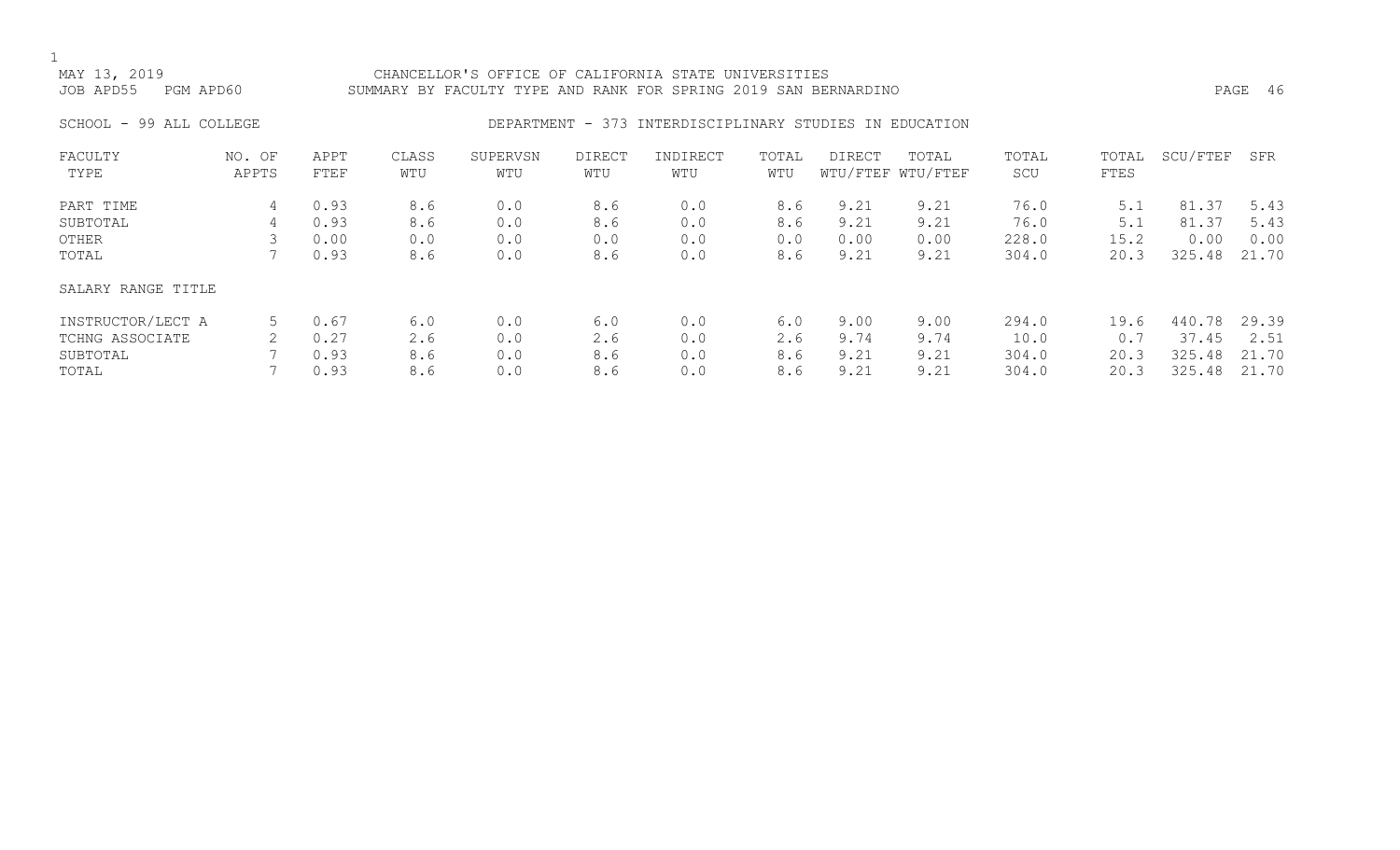MAY 13, 2019 CHANCELLOR'S OFFICE OF CALIFORNIA STATE UNIVERSITIES SUMMARY BY FACULTY TYPE AND RANK FOR SPRING 2019 SAN BERNARDINO **PAGE 17** PAGE 47

SCHOOL - 99 ALL COLLEGE

| FACULTY<br>TYPE    | NO. OF<br>APPTS | APPT<br>FTEF | CLASS<br>WTU | SUPERVSN<br>WTU | <b>DIRECT</b><br>WTU | INDIRECT<br>WTU | TOTAL<br>WTU | <b>DIRECT</b> | TOTAL<br>WTU/FTEF WTU/FTEF | TOTAL<br>SCU | TOTAL<br>FTES | SCU/FTEF | SFR   |
|--------------------|-----------------|--------------|--------------|-----------------|----------------------|-----------------|--------------|---------------|----------------------------|--------------|---------------|----------|-------|
|                    |                 |              |              |                 |                      |                 |              |               |                            |              |               |          |       |
| PART TIME          | 4               | 0.93         | 8.6          | 0.0             | 8.6                  | 0.0             | 8.6          | 9.21          | 9.21                       | 76.0         | 5.1           | 81.37    | 5.43  |
| SUBTOTAL           | 4               | 0.93         | 8.6          | 0.0             | 8.6                  | 0.0             | 8.6          | 9.21          | 9.21                       | 76.0         | 5.1           | 81.37    | 5.43  |
| OTHER              |                 | 0.00         | 0.0          | 0.0             | 0.0                  | 0.0             | 0.0          | 0.00          | 0.00                       | 228.0        | 15.2          | 0.00     | 0.00  |
| TOTAL              |                 | 0.93         | 8.6          | 0.0             | 8.6                  | 0.0             | 8.6          | 9.21          | 9.21                       | 304.0        | 20.3          | 325.48   | 21.70 |
| SALARY RANGE TITLE |                 |              |              |                 |                      |                 |              |               |                            |              |               |          |       |
| INSTRUCTOR/LECT A  | 5               | 0.67         | 6.0          | 0.0             | 6.0                  | 0.0             | 6.0          | 9.00          | 9.00                       | 294.0        | 19.6          | 440.78   | 29.39 |
| TCHNG ASSOCIATE    |                 | 0.27         | 2.6          | 0.0             | 2.6                  | 0.0             | 2.6          | 9.74          | 9.74                       | 10.0         | 0.7           | 37.45    | 2.51  |
| SUBTOTAL           |                 | 0.93         | 8.6          | 0.0             | 8.6                  | 0.0             | 8.6          | 9.21          | 9.21                       | 304.0        | 20.3          | 325.48   | 21.70 |
| TOTAL              |                 | 0.93         | 8.6          | 0.0             | 8.6                  | 0.0             | 8.6          | 9.21          | 9.21                       | 304.0        | 20.3          | 325.48   | 21.70 |